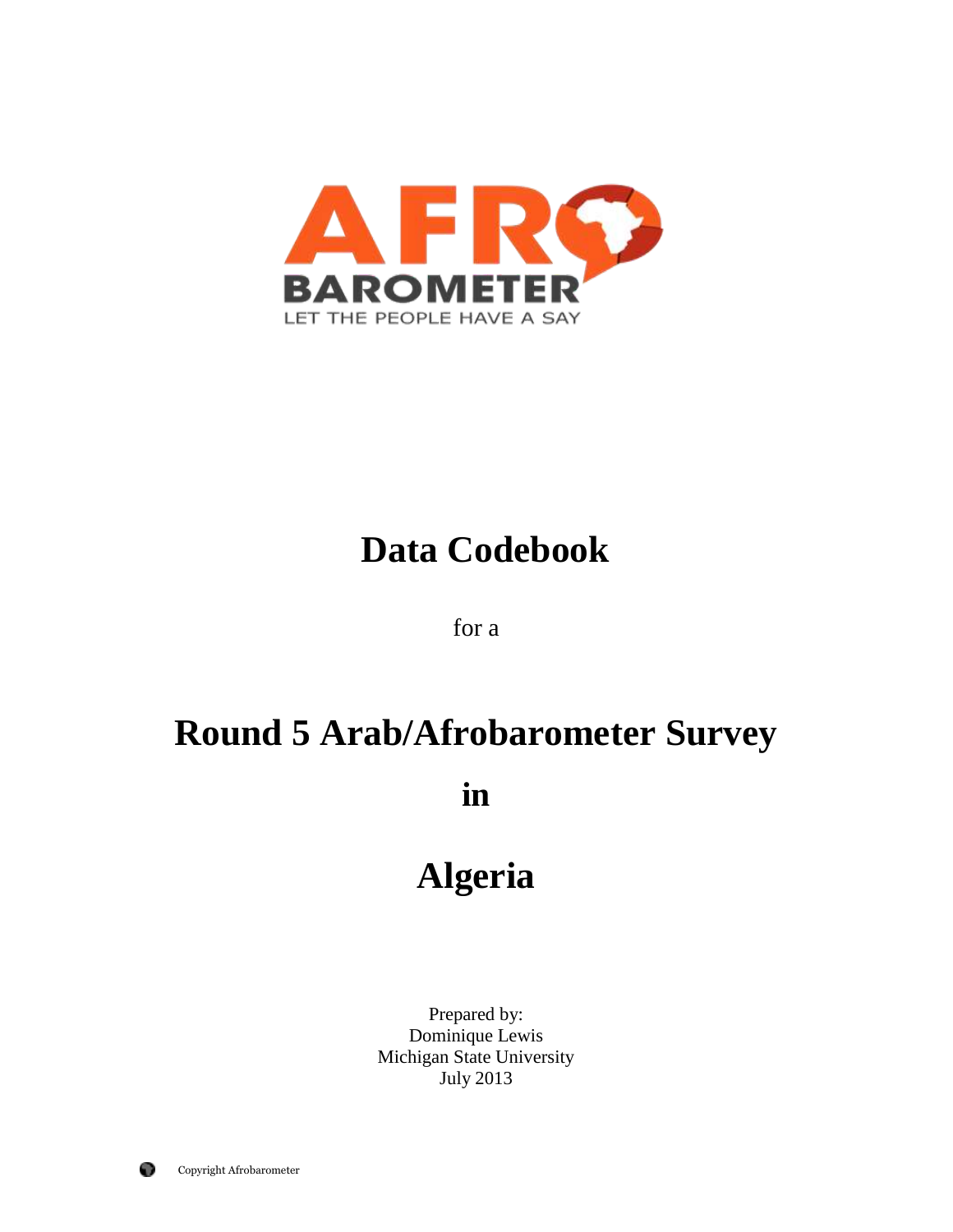The Institute for Democracy in South Africa (IDASA) Ghana Centre for Democratic Development (CDD-Ghana) Michigan State University (MSU) 6 Spin Street, Church Square 14 West Airport Residential Area Department of Political 6 Spin Street, Church Square 14 West Airport Residential Area 14 West Airport Residential Area 14 West Airport Residential Area 14 West Airport Residential Area 14 Meet 16 Department of Political Science 2014, Legon-Accra, Cape Town 8001, South Africa 27 21 461 2589 P.O. Box 404, Legon-Accra, Ghana East Lansing, Michigan 48824 27 21 461 2559 fax: 27 21 461 2589 233 21 776 142 fax: 233 21 763 028 517 353 3377 fax: 517 432 1091 27 21 461 2559•fax: 27 21 461 2589 233 21 776 142•fax: 233 21 763 028 517 353 3377•fax: 517 432 10<br>
Mattes (bob@idasact.org.za) Gyimah-Boadi (cdd@ghana.com) Bratton (mbratton@msu.edu) Gyimah-Boadi (cdd@ghana.com)

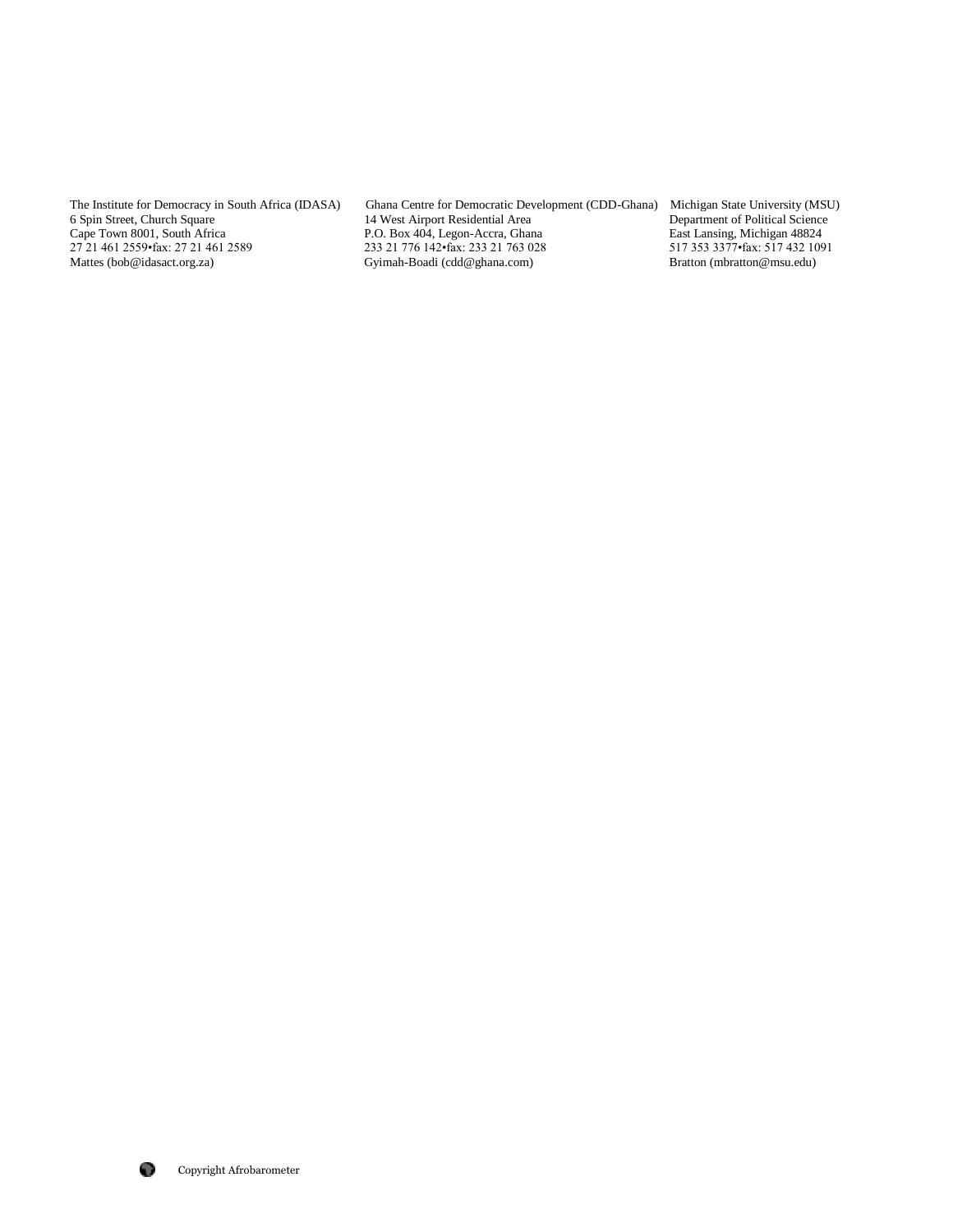# **Survey Overview The Quality of Democracy and Governance in Algeria Afro barometer Round 5, 2013**

| <b>Dates of Fieldwork:</b>   | 27 January 2013 to 19 February 2013                                                                                                           |                                 |  |
|------------------------------|-----------------------------------------------------------------------------------------------------------------------------------------------|---------------------------------|--|
| Sample size:                 | 1220                                                                                                                                          |                                 |  |
| <b>Sampling frame:</b>       | General Census of Population and Housing, 2008                                                                                                |                                 |  |
| <b>Sample universe:</b>      | Citizens of Algeria who are 18 years and older                                                                                                |                                 |  |
| Sample design:               | Nationally representative, random, clustered, stratified, multi-stage area<br>probability sample                                              |                                 |  |
| <b>Stratification:</b>       | Regions, size of cities and urban-rural location                                                                                              |                                 |  |
| <b>Stages:</b>               | Rural areas: Secondary sampling units (SSUs) from strata, Primary Sampling<br>Units (PSUs) (2 per SSU), start points, households, respondents |                                 |  |
|                              | Urban areas: PSUs from strata, start points, households, respondents                                                                          |                                 |  |
| <b>PSU</b> selection:        | Probability proportionate to population size (PPPS)                                                                                           |                                 |  |
| <b>Cluster size:</b>         | 10 households per PSU                                                                                                                         |                                 |  |
| <b>Household selection:</b>  | Randomly selected start points, followed by walk pattern using interval of 10                                                                 |                                 |  |
| <b>Respondent selection:</b> | Gender quota filled by alternating interviews between men and women                                                                           |                                 |  |
| <b>Weighting:</b>            | Weighted to account for individual selection probabilities                                                                                    |                                 |  |
| <b>Margin of error:</b>      | $+/- 2.8$ % at 95% confidence level                                                                                                           |                                 |  |
| <b>Fieldwork by:</b>         | Nadjai Consult Algeria                                                                                                                        |                                 |  |
| <b>Survey Languages:</b>     | Arabic                                                                                                                                        |                                 |  |
| <b>Main researchers:</b>     | Sara Ababneh, Center for Strategic Studies, University of Jordan                                                                              |                                 |  |
| <b>Outcome rates:</b>        | Contact rate:<br>Cooperation rate:<br>Refusal rate:<br>Response rate:                                                                         | 97.7%<br>92.7%<br>6.2%<br>90.6% |  |
| <b>EA Substitution Rate:</b> | 0%                                                                                                                                            |                                 |  |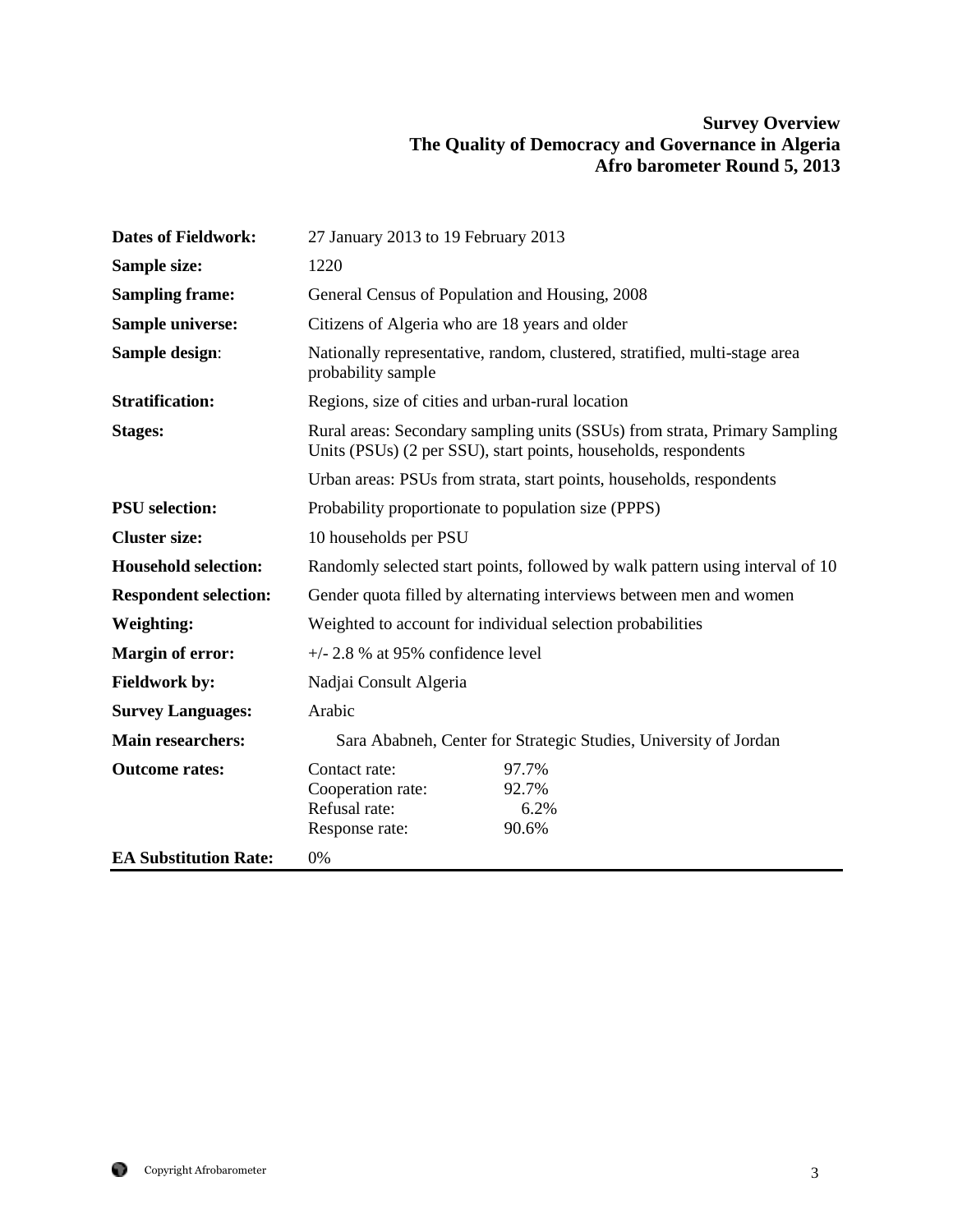*Question Number:* RESPNO *Question:* Respondent number *Variable Label:* Respondent number *Values:* ALG0001-ALG1210 *Value Labels:* String variable *Note:* Assigned by data managers

*Question Number:* BACKCHK *Question:* Household back-checked? *Variable Label:* Household back-checked? *Values:* 1-2 *Value Labels:* 1=Yes, 2=No *Note:* Answered by interviewer

*Question Number:* URBRUR *Question:* PSU/EA *Variable Label:* Urban or Rural Primary Sampling Unit *Values:* 1-2 *Value Labels:* 1=urban, 2=rural *Note:* Answered by interviewer

*Question Number:* REGION *Question:* Region/Province *Variable Label:* Province or region *Values:* 1420-1455 *Value Labels:* 1420=Chlef, 1421=Oum El Bouaghi, 1422=Batna, 1423=Bejaia, 1424=Biskra, 1425=Blida, 1426=Bouira, 1427=Tebessa, 1428=Tiaret, 1429=Tizi Ouzou, 1430=Alger, 1431=Djelfa, 1432=Jijel, 1433=Setif, 1434=Salda, 1435=Skikda, 1436=Sidi Bel Abbes, 1437=Annaba, 1438=Guelma, 1439=Constantine, 1440=Medea, 1441=Mostaganem, 1442=M'sila, 1443=Mascara, 1444=Ouargla, 1445=Oran, 1446=Bordj Bou Arreridj, 1447=Boumerders, 1448=EL-tarf, 1449=EL oued, 1450=Souk-Ahras, 1451=Tipaza, 1452=Mila, 1453=Ain-Defla, 1454=Ghardaia, 1455=Relizane *Note:* Answered by interviewer

*Question Number:* DISTRICT *Question:* District *Variable Label:* District *Values:* String variable *Note:* Answered by interviewer

*Question Number:* EA\_SVC\_A *Question:* Are the following services present in the primary sampling unit/enumeration area: Electricity grid that most houses could access? *Variable Label:* Electricity grid in the PSU/EA *Values:* 0, 1, 9, -1 *Value Labels:* 0=No, 1=Yes, 9=Can't determine, -1=Missing *Source:* SAB *Note:* Ouestion was filled in conjunction with field supervisor

*Question Number:* EA\_SVC\_B *Question:* Are the following services present in the primary sampling unit/enumeration area: Piped water system that most houses could access? *Variable Label:* Piped water system in the PSU/EA *Values:* 0, 1, 9, -1 *Value Labels:* 0=No, 1=Yes, 9=Can't determine, -1=Missing *Source:* SAB *Note:* Question was filled in conjunction with field supervisor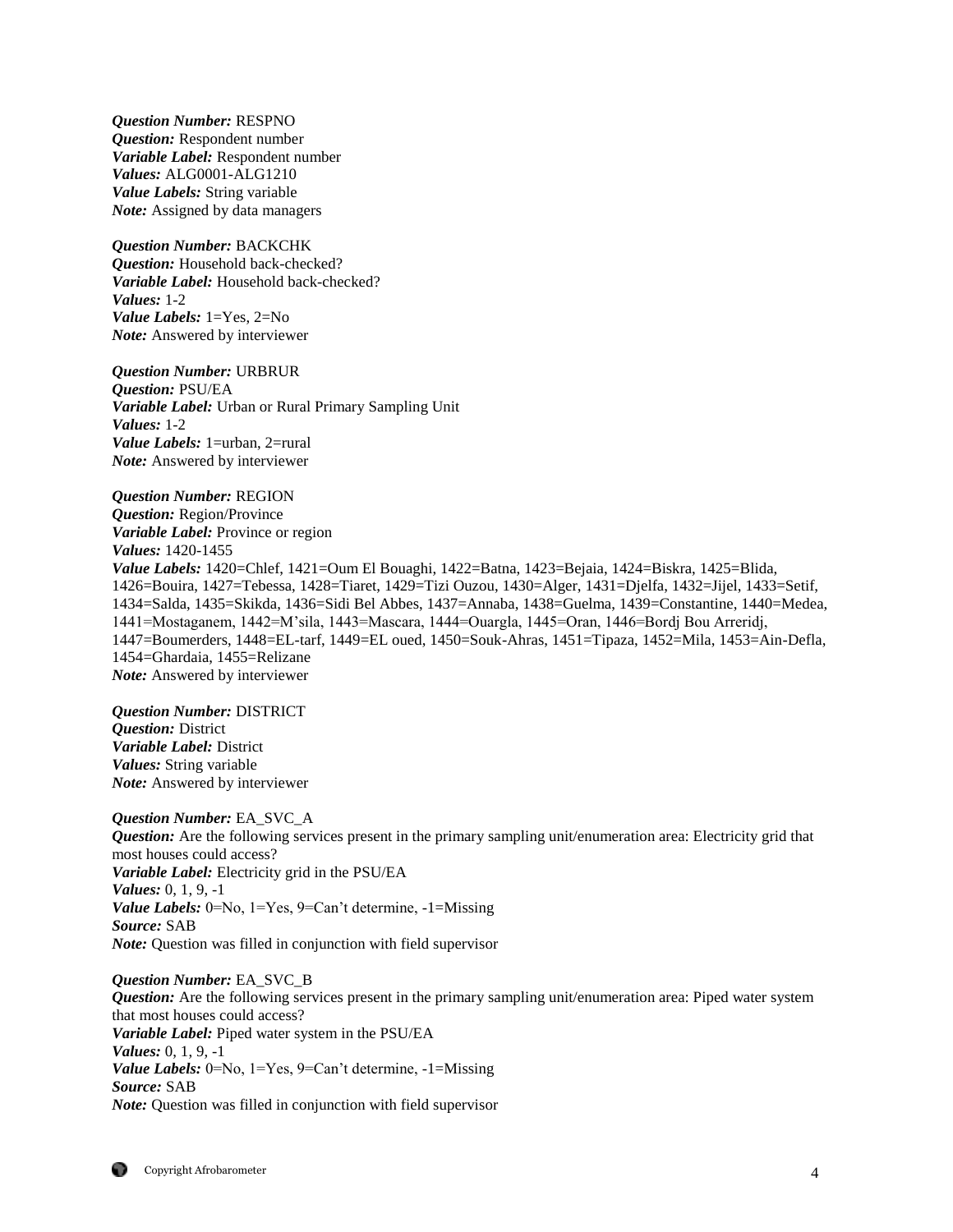*Question Number:* EA\_SVC\_C *Question:* Are the following services present in the primary sampling unit/enumeration area: Sewage system that most houses could access? *Variable Label:* Sewage system in the PSU/EA *Values:* 0, 1, 9, -1 *Value Labels:* 0=No, 1=Yes, 9=Can't determine, -1=Missing *Source:* SAB *Note:* Question was filled in conjunction with field supervisor

*Question Number:* EA\_SVC\_D *Question:* Are the following services present in the primary sampling unit/enumeration area: Cell phone service? *Variable Label:* Cell phone service in the PSU/EA *Values:* 0, 1, 9, -1 *Value Labels:* 0=No, 1=Yes, 9=Can't determine, -1=Missing *Source:* SAB *Note:* Question was filled in conjunction with field supervisor

*Question Number:* EA\_FAC\_A *Question:* Are the following facilities present in the primary sampling unit/enumeration area, or within easy walking distance: Post-office? *Variable Label:* Post-office in the PSU/EA *Values:* 0, 1, 9, -1 *Value Labels:* 0=No, 1=Yes, 9=Can't determine, -1=Missing *Source:* SAB *Note:* Question was filled in conjunction with field supervisor

*Question Number:* EA\_FAC\_B *Question:* Are the following facilities present in the primary sampling unit/enumeration area, or within easy walking distance: School? *Variable Label:* School in the PSU/EA *Values:* 0, 1, 9, -1 *Value Labels:* 0=No, 1=Yes, 9=Can't determine, -1=Missing *Source:* SAB *Note:* Question was filled in conjunction with field supervisor

*Question Number:* EA\_FAC\_C *Question:* Are the following facilities present in the primary sampling unit/enumeration area, or within easy walking distance: Police station? *Variable Label:* Police station in the PSU/EA *Values:* 0, 1, 9, -1 *Value Labels:* 0=No, 1=Yes, 9=Can't determine, -1=Missing *Source:* SAB *Note:* Question was filled in conjunction with field supervisor

*Question Number:* EA\_FAC\_D *Question:* Are the following facilities present in the primary sampling unit/enumeration area, or within easy walking distance: Health clinic? *Variable Label:* Health clinic in the PSU/EA *Values:* 0, 1, 9, -1 *Value Labels:* 0=No, 1=Yes, 9=Can't determine, -1 Missing *Source:* SAB *Note:* Question was filled in conjunction with field supervisor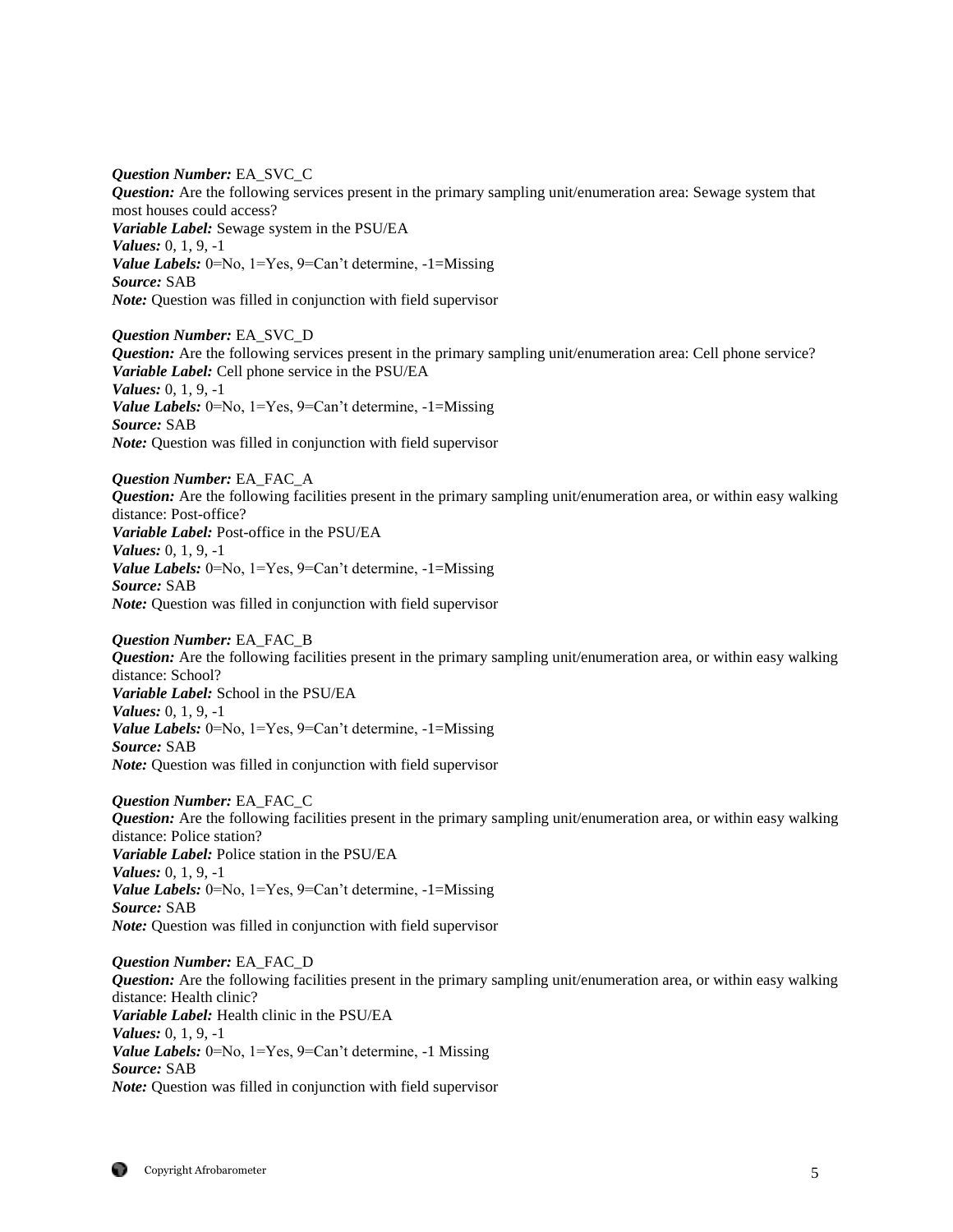*Question Number:* EA\_FAC\_E *Question:* Are the following facilities present in the primary sampling unit/enumeration area, or within easy walking distance: Market stalls (selling groceries and/or clothing)? *Variable Label:* Market stalls in the PSU/EA *Values:* 0, 1, 9, -1 *Value Labels:* 0=No, 1=Yes, 9=Can't determine, -1 Missing *Source:* SAB *Note:* Question was filled in conjunction with field supervisor

*Question Number:* EA\_SEC\_A *Question:* In the PSU/EA, did you (or any of your colleagues) see: Any policemen or police vehicles? *Variable Label:* Police in the PSU/EA *Values:* 0, 1, 9, -1 *Value Labels:* 0=No, 1=Yes, 9=Don't know, -1 Missing *Source:* SAB *Note:* Question was filled in conjunction with field supervisor

*Question Number:* EA\_SEC\_B *Question:* In the PSU/EA, did you (or any of your colleagues) see: Any soldiers or army vehicles? *Variable Label:* Soldiers/army in the PSU/EA *Values:* 0, 1, 9, -1 *Value Labels:* 0=No, 1=Yes, 9=Don't know, -1 Missing *Source:* SAB *Note:* Question was filled in conjunction with field supervisor

*Question Number:* EA\_SEC\_C *Question:* In the PSU/EA, did you (or any of your colleagues) see: Any roadblocks set up by police or army? *Variable Label:* Roadblocks by police/army in the PSU/EA *Values:* 0, 1, 9, -1 *Value Labels:* 0=No, 1=Yes, 9=Don't know, -1 Missing *Source:* SAB *Note:* Question was filled in conjunction with field supervisor

*Question Number:* EA\_SEC\_D *Question:* In the PSU/EA, did you (or any of your colleagues) see: Any roadblocks or booms set up by private security providers? *Variable Label:* Roadblocks by private security in the PSU/EA *Values:* 0, 1, 9, -1 *Value Labels:* 0=No, 1=Yes, 9=Don't know, -1 Missing *Source:* SAB *Note:* Question was filled in conjunction with field supervisor

*Question Number:* EA\_SEC\_E *Question:* In the PSU/EA, did you (or any of your colleagues) see: Any roadblocks or booms set up by the local community? *Variable Label:* Roadblocks by local community in the PSU/EA *Values:* 0, 1, 9, -1 *Value Labels:* 0=No, 1=Yes, 9=Don't know, -1 Missing *Source:* SAB *Note:* Question was filled in conjunction with field supervisor

*Question Number:* EA\_ROAD *Question:* Thinking of your journey here: Was the road at the start point in the PSU/EA paved/ tarred/ concrete? *Variable Label:* Tarred/paved road *Values:* 0, 1,

Copyright Afrobarometer 6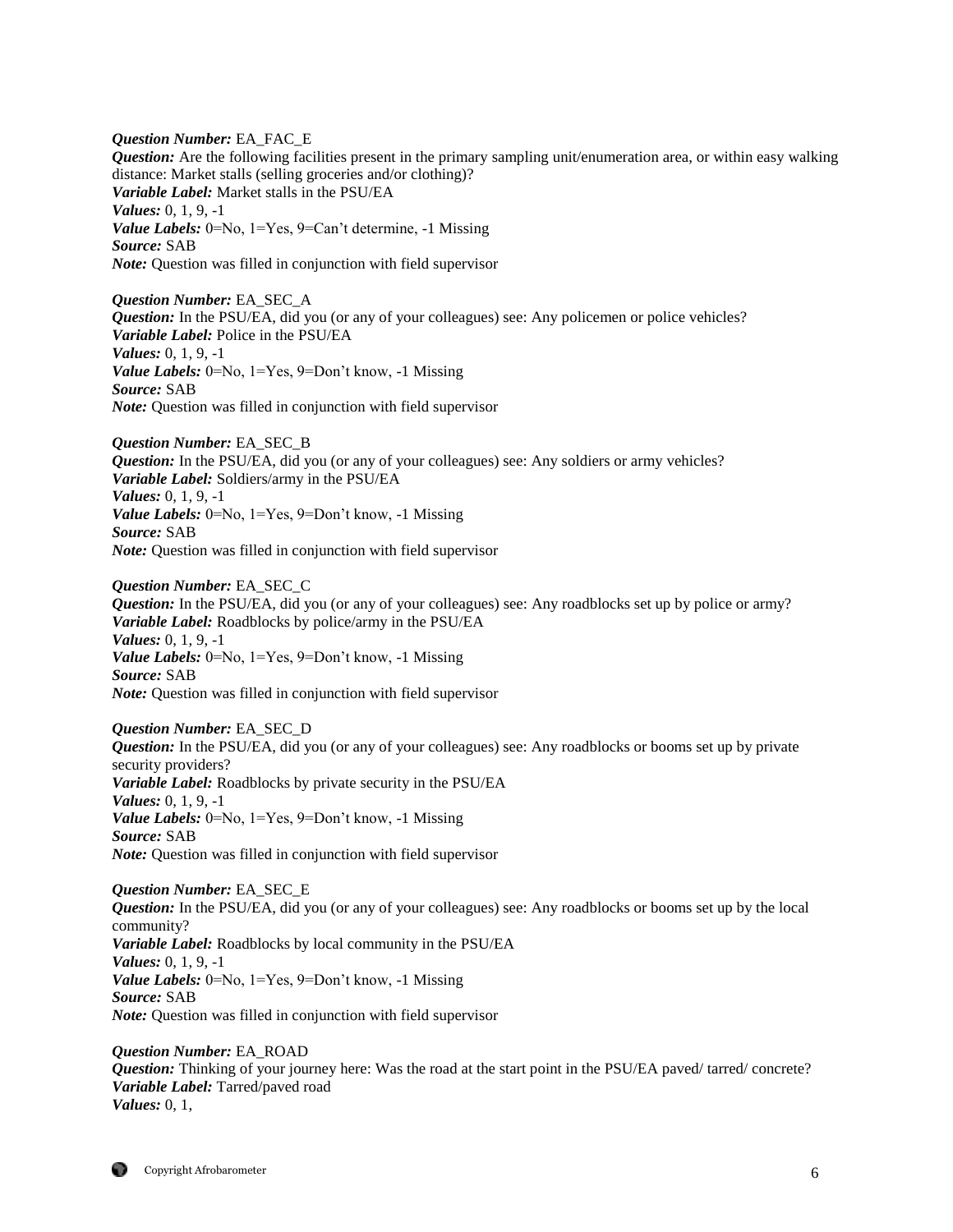*Value Labels:* 0=No, 1=Yes, -1=Missing *Source:* SAB *Note:* Question was filled in conjunction with field supervisor

*Question Number:* NOCALL\_1

*Question:* Reasons for unsuccessful calls: Household 1 *Variable Label:* Reason for Unsuccessful Call Household 1 *Values:* 1-8, 997

*Value Labels*: 1=Refused to be interviewed, 2=Person selected was never at home after at least two visits, 3=Household/Premises empty for the survey period after at least two visits, 4=Not a citizen/Spoke only a foreign language, 5=Deaf/Did not speak a survey language, 6=Did not fit gender quota, 7=No adults in household, 8=Other (specify), 997=Not applicable

*Source:* Southern Africa Barometer (SAB)

**Note:** Answered by interviewer, after instructions, "It is your job is to select a random (this means any) household. A household is a group of people who presently eat together from the same spot. Start your walk pattern from the start point that has been randomly chosen by your Field Supervisor. Team members must walk in opposite directions to each other. If A walks towards the sun, B must walk away from the sun; C and D must walk at right angles to A and B. Use a 5 / 10 interval pattern to select a household. That is, walking in your designated direction away from the start point, select the  $5<sup>th</sup>$  household for the first interview, counting houses on both the right and the left (and starting with those on the right if they are opposite each other). Once you leave your first interview, continue on in the same direction, this time selecting the  $10<sup>th</sup>$  household, again counting houses on both the right and the left. If the settlement comes to an end and there are no more houses, turn at right angles to the right and keep walking, continuing to count until finding the tenth dwelling."

*Question Number:* NOCALL\_2

*Question:* Reasons for unsuccessful calls: Household 2 *Variable Label:* Reason for Unsuccessful Call Household 2 *Values:* 1-8, 997

*Value Labels*: 1=Refused to be interviewed, 2=Person selected was never at home after at least two visits, 3=Household/Premises empty for the survey period after at least two visits, 4=Not a citizen/Spoke only a foreign language, 5=Deaf/Did not speak a survey language, 6=Did not fit gender quota, 7=No adults in household, 8=Other (specify), 997=Not applicable

*Source:* SAB

*Note:* Answered by interviewer

*Question Number:* NOCALL\_3

*Question:* Reasons for unsuccessful calls: Household 3 *Variable Label:* Reason for Unsuccessful Call Household 3

*Values:* 1-8, 997

*Value Labels*: 1=Refused to be interviewed, 2=Person selected was never at home after at least two visits, 3=Household/Premises empty for the survey period after at least two visits, 4=Not a citizen/Spoke only a foreign language, 5=Deaf/Did not speak a survey language, 6=Did not fit gender quota, 7=No adults in household, 8=Other (specify), 997=Not applicable *Source:* SAB

*Note:* Answered by interviewer

*Question Number:* NOCALL\_4 *Question:* Reasons for unsuccessful calls: Household 4

*Variable Label:* Reason for Unsuccessful Call Household 4 *Values:* 1-8, 997

*Value Labels*: 1=Refused to be interviewed, 2=Person selected was never at home after at least two visits, 3=Household/Premises empty for the survey period after at least two visits, 4=Not a citizen/Spoke only a foreign language, 5=Deaf/Did not speak a survey language, 6=Did not fit gender quota, 7=No adults in household, 8=Other (specify), 997=Not applicable *Source:* SAB

*Note:* Answered by interviewer

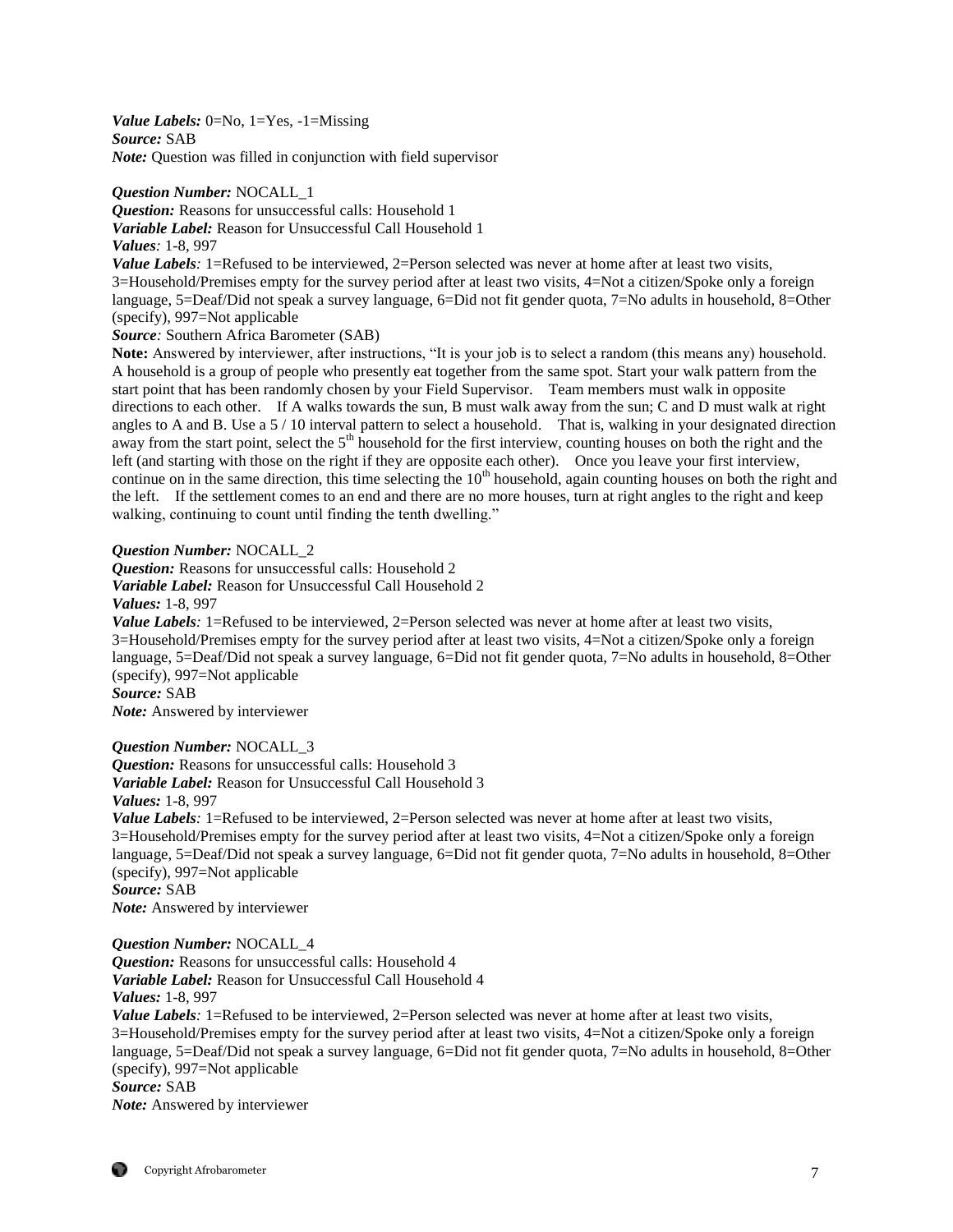*Question Number:* NOCALL\_5 *Question:* Reasons for unsuccessful calls: Household 5 *Variable Label:* Reason for Unsuccessful Call Household 5 *Values:* 1-8, 997 *Value Labels*: 1=Refused to be interviewed, 2=Person selected was never at home after at least two visits, 3=Household/Premises empty for the survey period after at least two visits, 4=Not a citizen/Spoke only a foreign language, 5=Deaf/Did not speak a survey language, 6=Did not fit gender quota, 7=No adults in household, 8=Other(specify), 997=Not applicable *Source:* SAB *Note:* Answered by interviewer

*Question Number:* NOCALL\_6

*Question:* Reasons for unsuccessful calls: Household 6 *Variable Label:* Reason for Unsuccessful Call Household 6 *Values:* 1-8, 997 *Value Labels*: 1=Refused to be interviewed, 2=Person selected was never at home after at least two visits, 3=Household/Premises empty for the survey period after at least two visits, 4=Not a citizen/Spoke only a foreign language, 5=Deaf/Did not speak a survey language, 6=Did not fit gender quota, 7=No adults in household, 8=Other (specify), 997=Not applicable *Source:* SAB *Note:* Answered by interviewer

*Question Number:* NOCALL\_7 *Question:* Reasons for unsuccessful calls: Household 7 *Variable Label:* Reason for Unsuccessful Call Household 7 *Values:* 1-8, 997 *Value Labels*: 1=Refused to be interviewed, 2=Person selected was never at home after at least two visits, 3=Household/Premises empty for the survey period after at least two visits, 4=Not a citizen/Spoke only a foreign language, 5=Deaf/Did not speak a survey language, 6=Did not fit gender quota, 7=No adults in household, 8=Other (specify), 997=Not applicable *Source:* SAB *Note:* Answered by interviewer

*Question Number:* PREVINT *Question:* Previous interview was with a: *Variable Label:* Previous interview, gender *Values:* 0, 1, 2, *Value Labels:* 0=First interview, 1=Male, 2=Female *Note:* Answered by interviewer

*Question Number:* THISINT *Question:* This interview must be with a: *Variable Label:* This interview, gender *Values:* 1, 2 *Value Labels:* 1=Male, 2=Female *Note:* Answered by interviewer

*Question Number:* ADULT\_CT *Question:* Total number of adult citizens in household *Variable Label:* Number of adults in household *Values:* 1-99, 998, 999, -1 *Value Labels:* 998=Refused to answer, 999= Don't know, -1=Missing data *Source:* Afrobarometer Round 4 *Note:* Interviewer was given the following instructions: "Please record the total number of adult women/men (select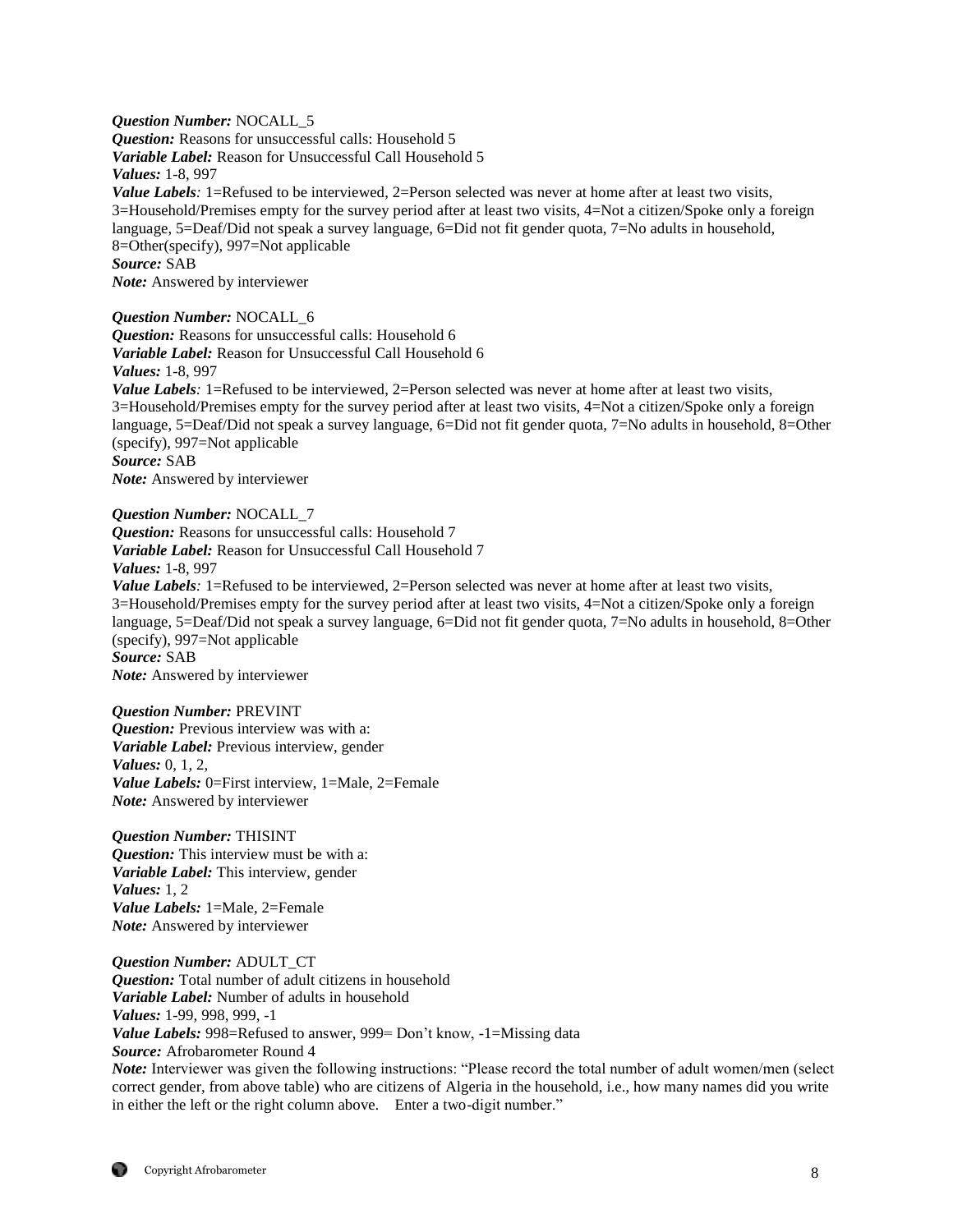*Question Number:* CALLS *Question:* How many calls were made to the household where the interview actually took place? *Variable Label:* Number of calls *Values:* 1, 2 *Value Labels:* 1=One call, 2=Two calls *Source:* SAB *Note:* Answered by interviewer

*Question Number:* DATEINTR *Question:* Date of interview *Variable Label:* Date of interview *Values:* 27.01.13 – 19.02.13 *Note:* Answered by interviewer. Entered in day, month, and year format

*Question Number:* STRTIME *Question:* Time interview started *Variable Label:* Time interview started *Note:* Answered by interviewer. Entered hour and minute, 24 hour clock

*Question Number:* Q1 *Question:* How old are you? *Variable Label:* Age *Values:* 18-110, 998-999, -1 *Value Labels:* 998=Refused to answer, 999=Don't know, -1=Missing data

*Question Number:* Q2 *Question:* Which Algerian language is your home language? *Variable Label:* Language of respondent *Values:* 1-5, 1420, 9998-9999 *Value Labels:* 1=English, 2= French, 3=Portugese, 4=Kiswahili, 5=Arabic, 1420=Tamizight, 9998=Refused to answer, 9999=Don't know *Source:* SAB *Note* : Interviewer was instructed to prompt if necessary with "That is, the language of your group of origin."

*Question Number:* Q3A *Question:* In general, how would you describe: The present economic condition of this country? *Variable Label:* Country's present economic condition *Values:* 1-5, 9, 998, -1 *Value Labels:* 1=Very bad, 2=Fairly bad, 3=Neither good nor bad, 4=Fairly good, 5=Very good, 9=Don't know, 998=Refused to answer, -1=Missing data *Source:* NDB, Zambia96

*Question Number:* Q3B **Question:** In general, how would you describe: Your own present living conditions? *Variable Label:* Your present living conditions *Values:* 1-5, 9, 998, -1 *Value Labels:* 1=Very bad, 2=Fairly bad, 3=Neither good nor bad, 4=Fairly good, 5=Very good, 9=Don't know, 998=Refused to answer, -1=Missing data *Source:* NDB, Zambia96

*Question Number:* Q4 *Question:* In general, how do you rate your living conditions compared to those of other Algerians? *Variable Label:* Your living conditions vs. others *Values:* 1-5, 9, 998, -1 *Value Labels:* 1=Much worse, 2=Worse, 3=Same, 4=Better, 5=Much better, 9=Don't know, 998=Refused to answer, -1=Missing data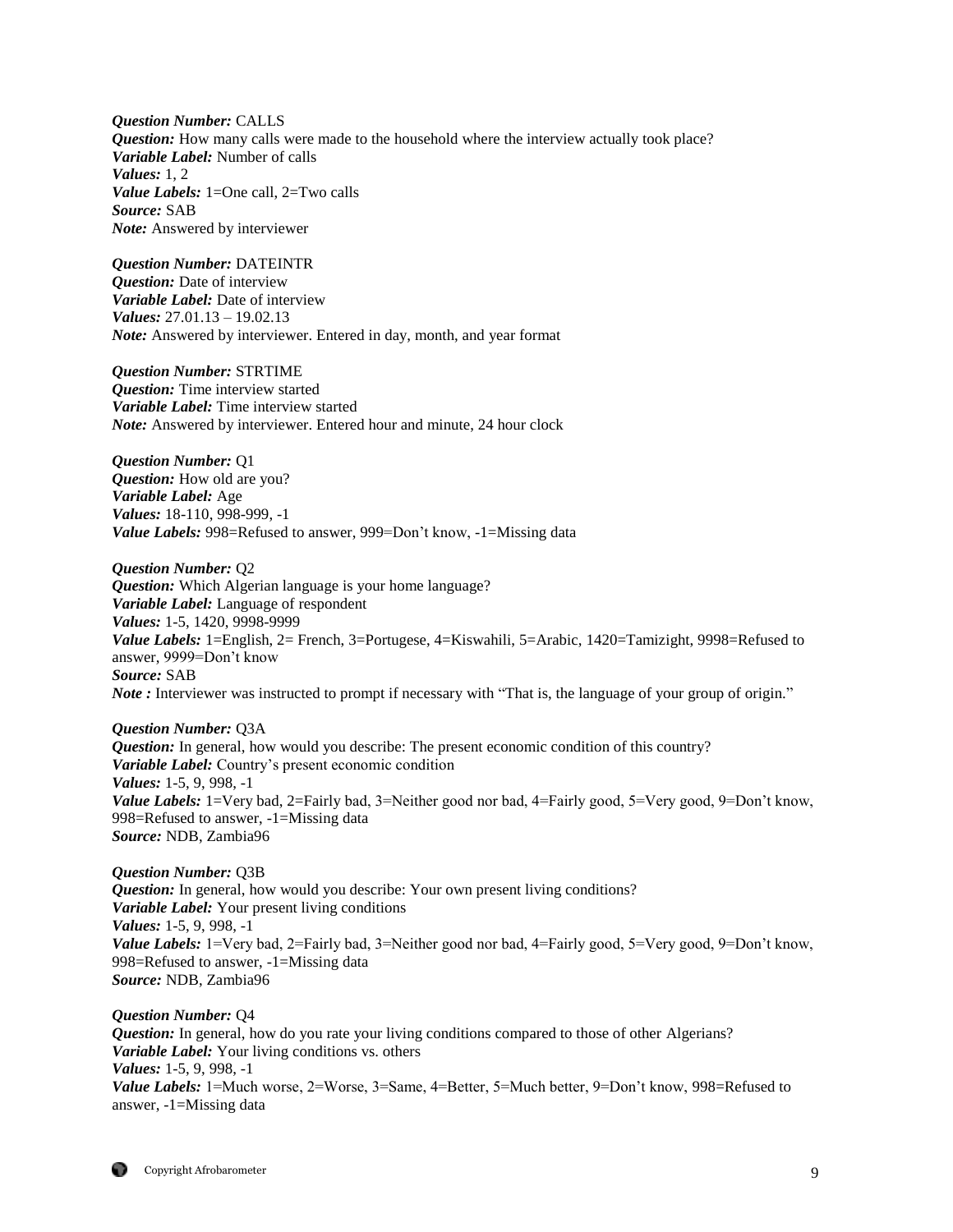*Source:* NDB, Zambia96 *Question Number:* Q5A *Question:* Looking back, how do you rate the following compared to twelve months ago: Economic conditions in this country? *Variable Label:* Country's economic condition compared to 12 months ago *Values:* 1-5, 9, 998, -1 *Value Labels:* 1=Much worse, 2=Worse, 3=Same, 4=Better, 5=Much better, 9=Don't know, 998=Refused to answer, -1=Missing data *Source:* SAB

#### *Question Number:* Q5B

*Question:* Looking back, how do you rate the following compared to twelve months ago: Your living conditions? *Variable Label:* Your living conditions compared to 12 months ago *Values:* 1-5, 9, 998, -1 *Value Labels:* 1=Much worse, 2=Worse, 3=Same, 4=Better, 5=Much better, 9=Don't know, 998=Refused to answer, -1=Missing data *Source:* NDB, Zambia96

*Question Number:* Q6A

*Question:* Looking ahead, do you expect the following to be better or worse: Economic conditions in this country in twelve months time? *Variable Label:* Country's economic condition in 12 months time *Values:* 1-5, 9, 998, -1 *Value Labels:* 1=Much worse, 2=Worse, 3=Same, 4=Better, 5=Much better, 9=Don't know, 998=Refused to answer, -1=Missing data *Source:* NDB, Zambia96

#### *Question Number:* Q6B

*Question:* Looking ahead, do you expect the following to be better or worse: Your living conditions in twelve months time? *Variable Label:* Your living conditions in 12 months time *Values:* 1-5, 9, 998, -1 *Value Labels:* 1=Much worse, 2=Worse, 3=Same, 4=Better, 5=Much better, 9=Don't know, 998=Refused to answer, -1=Missing data *Source:* NDB, Zambia96

## *Question Number:* Q7

*Question:* What about the overall direction of the country? Would you say that the country is going in the wrong direction or going in the right direction? *Variable Label:* Overall direction of the country *Values:* 1, 2, 9, 998, -1 *Value Labels:* 1 = Going in the wrong direction, 2 = Going in the right direction, 9=Don't know, 998=Refused to answer, -1=Missing data *Source:* Afrobarometer Round5

*Question Number:* Q8A *Question:* Over the past year, how often, if ever, have you or anyone in your family gone without: Enough food to eat? *Variable Label:* How often gone without food *Values:* 0-4, 9, 998, -1 *Value Labels:* 0=Never, 1=Just once or twice, 2=Several times, 3=Many times, 4=Always, 9=Don't know, 998=Refused to answer, -1=Missing data *Source:* NDB

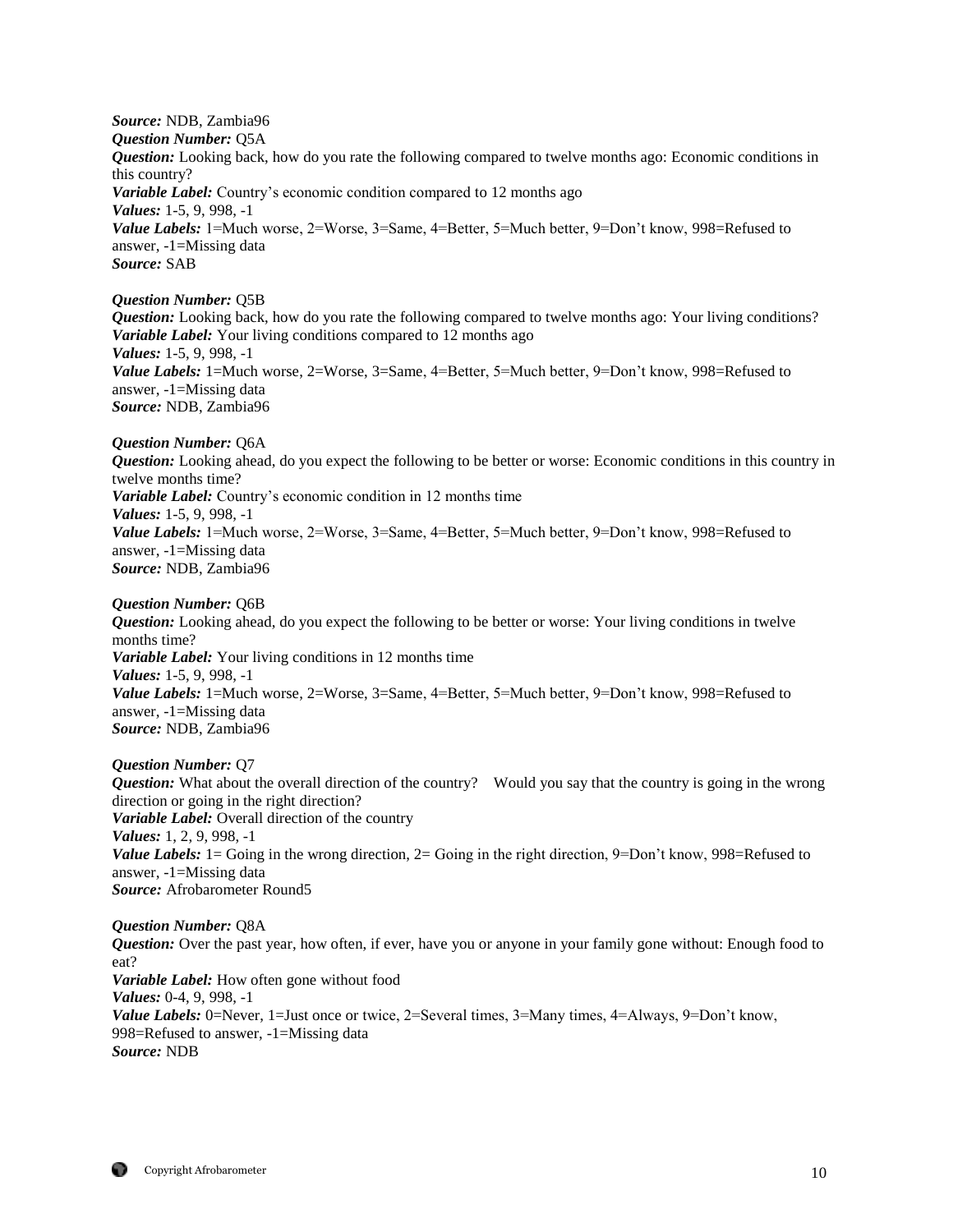## *Question Number:* Q8B

*Question:* Over the past year, how often, if ever, have you or anyone in your family gone without: Enough clean water for home use? *Variable Label:* How often gone without water *Values:* 0-4, 9, 998, -1 *Value Labels:* 0=Never, 1=Just once or twice, 2=Several times, 3=Many times, 4=Always, 9=Don't know, 998=Refused to answer, -1=Missing data *Source:* NDB

## *Question Number:* Q8C

*Question:* Over the past year, how often, if ever, have you or anyone in your family gone without: Medicines or medical treatment? *Variable Label:* How often gone without medical care *Values:* 0-4, 9, 998, -1 *Value Labels:* 0=Never, 1=Just once or twice, 2=Several times, 3=Many times, 4=Always, 9=Don't know, 998=Refused to answer, -1=Missing data *Source:* NDB

## *Question Number:* Q8D

*Question:* Over the past year, how often, if ever, have you or anyone in your family gone without: Enough fuel to cook your food? *Variable Label:* How often gone without cooking fuel *Values:* 0-4, 9, 998, -1 *Value Labels:* 0=Never, 1=Just once or twice, 2=Several times, 3=Many times, 4=Always, 9=Don't know, 998=Refused to answer, -1=Missing data *Source:* SAB

#### *Question Number:* Q8E

*Question:* Over the past year, how often, if ever, have you or anyone in your family gone without: A cash income? *Variable Label:* How often gone without a cash income *Values:* 0-4, 9, 998, -1 *Value Labels:* 0=Never, 1=Just once or twice, 2=Several times, 3=Many times, 4=Always, 9=Don't know, 998=Refused to answer, -1=Missing data *Source:* SAB

#### *Question Number:* Q9A

*Question:* Over the past year, how often, if ever, have you or anyone in your family: Felt unsafe walking in your neighbourhood? *Variable Label:* How often felt unsafe walking in neighbourhood *Values:* 0-4, 9, 998, -1 *Value Labels:* 0=Never, 1=Just once or twice, 2=Several times, 3=Many times, 4=Always, 9=Don't know, 998=Refused to answer, -1=Missing data *Source:* Afrobarometer Round5

## *Question Number:* Q9B *Question:* Over the past year, how often, if ever, have you or anyone in your family: Feared crime in your own home? *Variable Label:* How often feared crime in home *Values:* 0-4, 9, 998, -1 *Value Labels:* 0=Never, 1=Just once or twice, 2=Several times, 3=Many times, 4=Always, 9=Don't know, 998=Refused to answer, -1=Missing data *Source:* Adapted from NDB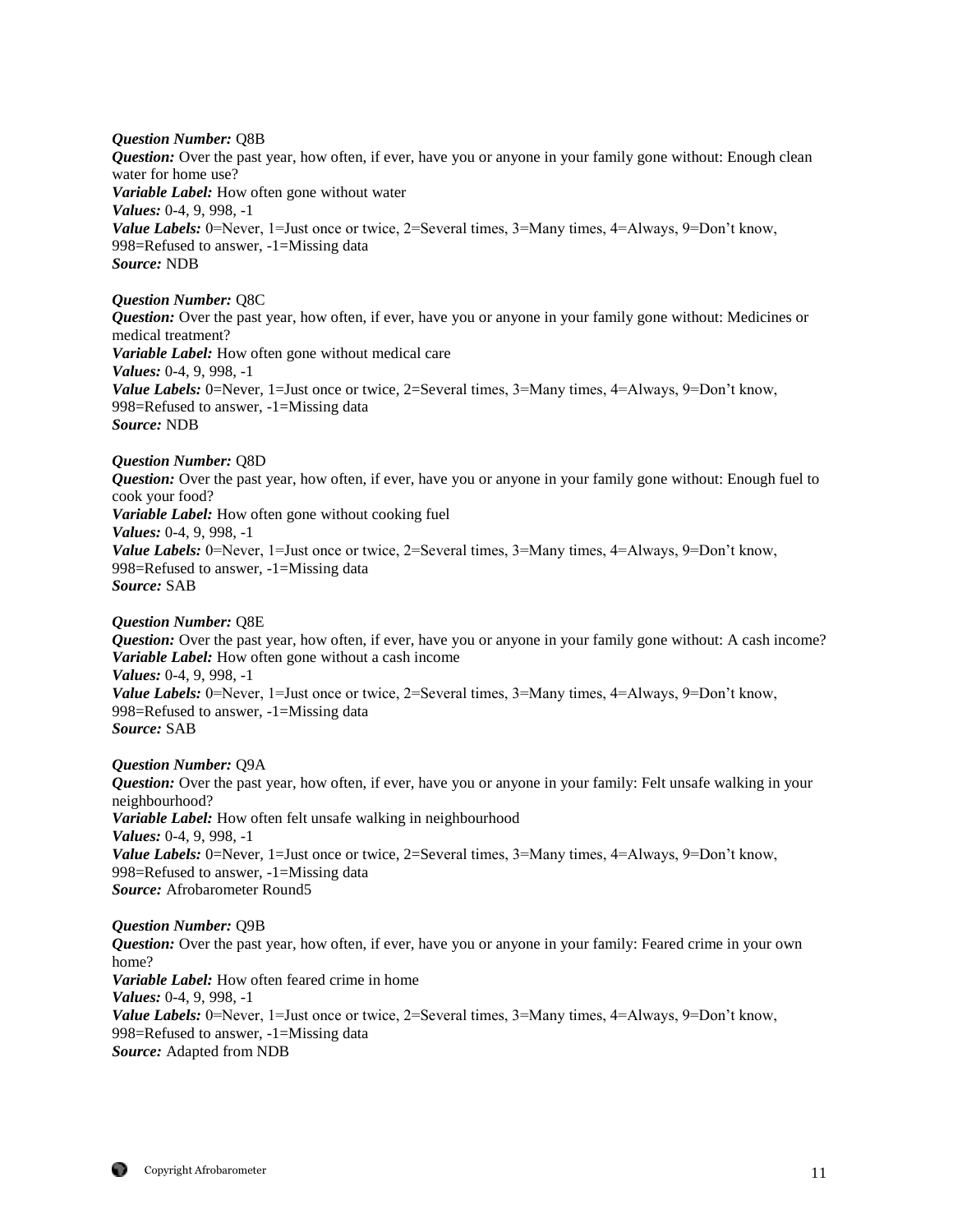#### *Question Number:* Q10A

*Question:* During the past year, have you or anyone in your family: Had something stolen from your house? *Variable Label:* Had something stolen from house *Values:* 0-3, 9, 998, -1 *Value Labels:* 0=No, 1=Once, 2=Twice, 3=Three or more times, 9=Don't know, 998=Refused to answer, -1=Missing data *Source:* Adapted from NDB *Note :* If respondent answered « Yes », interviewer was instructed to follow up by asking « **Did this happen once, twice or three or more times** ? "

## *Question Number:* Q10B

*Question:* During the past year, have you or anyone in your family: Been physically attacked? *Variable Label:* Have been physically attacked *Values:* 0-3, 9, 998, -1 *Value Labels:* 0=No, 1=Once, 2=Twice, 3=Three or more times, 9=Don't know, 998=Refused to answer, -1=Missing data *Source:* Adapted from NDB *Note :* If respondent answered « Yes », interviewer was instructed to follow up by asking « **Did this happen once, twice or three or more times** ? "

*Question Number:* Q10C *Question:* Was any such incident reported to the police? *Variable Label:* Reported the incident to the police *Values:* 0, 1, 7, 9, 998, -1 *Value Labels:* 0=No, 1=Yes, 7= Not Applicable, 9=Don't know, 998=Refused to answer, -1=Missing data *Source:* Afrobarometer Round5

## *Question Number:* Q11

*Question:* Some people say that many crimes are never reported to the police. Based on your experience, what do you think is the main reason that many people do not report crimes like thefts or attacks to the police when they occur?

*Variable Label:* Main reason for not reporting crimes to the police

*Values:* 0-16, 9995, 9998, 9999, -1

*Value Labels:* 0 = Most people do report crimes to the police, 1 = People don't have enough time to report crimes, 2=No police or police station in the area / police station too far, 3= Police don't listen or care, 4= Police would have demanded money or a bribe to help, 5= Police wouldn't have been able to do anything, 6= Police may be involved in the robbery or assault,  $7=$  Victim feared reprisal from attacker,  $8=$  Victim too ashamed or embarrassed,  $9=$  Crime was reported to some other authority like local government or traditional leaders,  $10=$  Lack of evidence or witnesses,  $11 =$ Criminal unknown / lack of suspect,  $12 =$  People fear police / don't trust police,  $13 =$ Crime was minor,  $14 =$ Criminals were relatives or friends,  $15 =$  Don't know how to report / ignorance,  $16 =$  People forgive the criminals, 9995=Other, 9998=Refused to answer, 9999=Don't know, -1=Missing data *Source:* Afrobarometer Round5

## *Question Number:* Q12

*Question:* If you were a victim of crime in this country, who, if anyone, would you go to first for assistance? *Variable Label:* If a victim of crime, whom to go to first for assistance *Values:* 0-13, 9995, 9998, 9999, -1

*Value Labels:* 0 = None of these / no effective assistance available, 1 = The police, 2 = A security service or security company that you pay for,  $3=$  A traditional leader or traditional court,  $4=$  A street committee or local security organization,  $5=$  A powerful local person or local gang,  $6=$  You would personally take revenge,  $7=$  You would join with others to take revenge,  $8=$  Your own family or friends,  $9=$  The family of the perpetrator,  $10=$  Local government official, 11 = Neighbor, 12= Employer or landlord, 13 = God, 9995=Other, 9998=Refused to answer, 9999=Don't know, -1=Missing data

*Source:* Afrobarometer Round5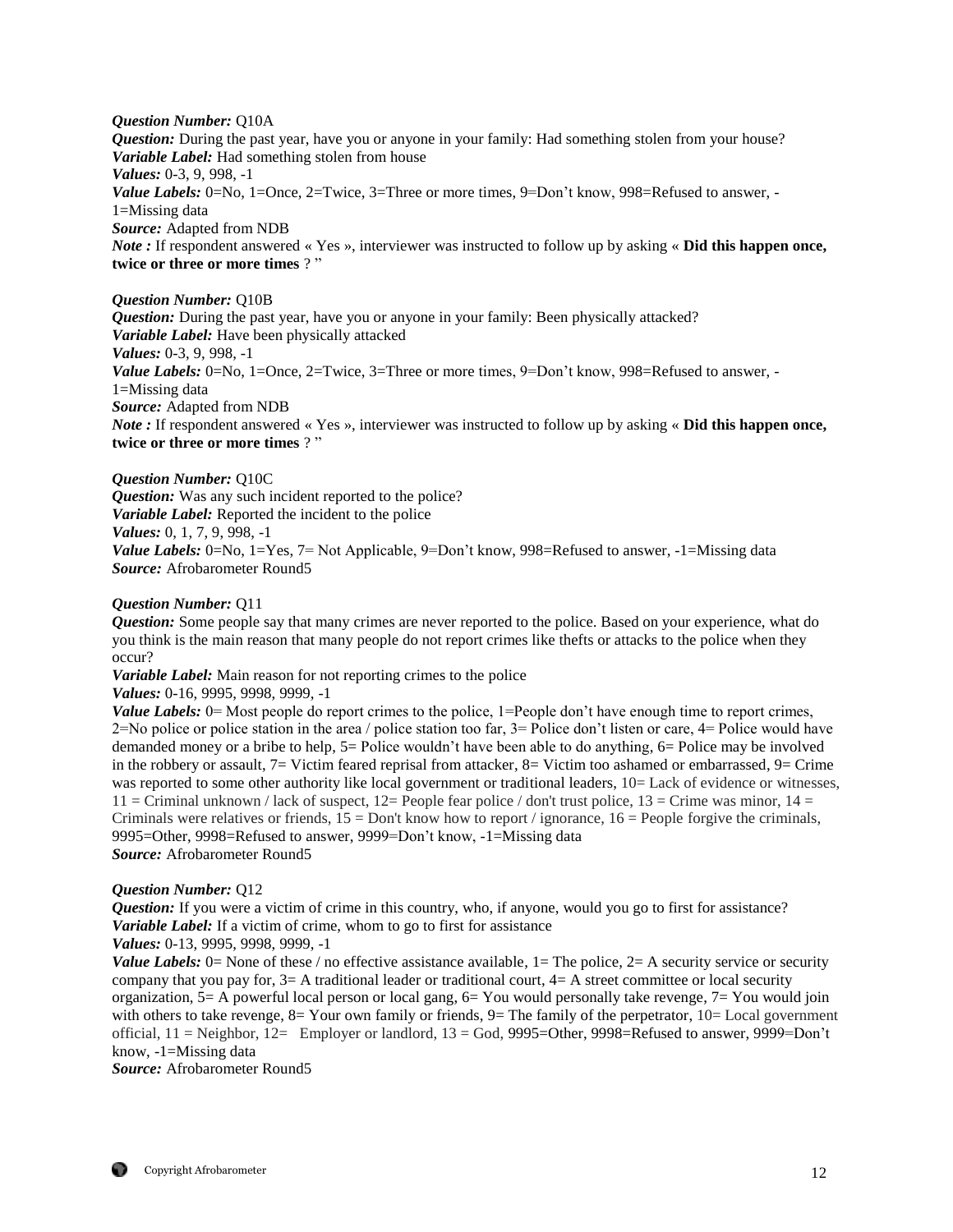*Question Number:* Q13A **Question:** How often do you get news from the following sources: Radio? *Variable Label:* Radio news *Values:* 0-4, 9, 998, -1 *Value Labels:* 0=Never, 1=Less than once a month, 2=A few times a month, 3=A few times a week, 4=Every day, 9=Don't know, 998=Refused to answer, -1=Missing data *Source:* Zambia96

*Question Number:* Q13B *Question:* How often do you get news from the following sources: Television? *Variable Label:* Television news *Values:* 0-4, 9, 998, -1 *Value Labels:* 0=Never, 1=Less than once a month, 2=A few times a month, 3=A few times a week, 4=Every day, 9=Don't know, 998=Refused to answer, -1=Missing data *Source:* SAB

*Question Number:* Q13C *Question:* How often do you get news from the following sources: Newspapers? *Variable Label:* Newspaper news *Values:* 0-4, 9, 998, -1 *Value Labels:* 0=Never, 1=Less than once a month, 2=A few times a month, 3=A few times a week, 4=Every day, 9=Don't know, 998=Refused to answer, -1=Missing data *Source:* Zambia96

*Question Number:* Q13D *Question:* How often do you get news from the following sources: Internet? *Variable Label:* Internet *Values:* 0-4, 9, 998, -1 *Value Labels:* 0=Never, 1=Less than once a month, 2=A few times a month, 3=A few times a week, 4=Every day, 9=Don't know, 998=Refused to answer, -1=Missing data *Source:* Afrobarometer Round5

*Question Number:* Q14 *Question:* How interested would you say you are in public affairs? *Variable Label:* Interest in public affairs *Values:* 0-3, 9, 998, -1 *Value Labels:* 0=Not at all interested, 1=Not very interested, 2=Somewhat interested, 3=Very interested, 9=Don't know, 998=Refused to answer, -1=Missing data *Source:* SAB *Note* : Interviewer was instructed to prompt if necessary with "You know, in politics and government."

*Question Number:* Q15 *Question:* When you get together with your friends or family, would you say you discuss political matters: *Variable Label:* Discuss politics *Values:* 0-2, 9, 998, -1 *Value Labels:* 0=Never, 1=Occasionally, 2=Frequently, 9=Don't know, 998=Refused to answer, -1=Missing data *Source:* Adapted from Zambia96.

#### *Question Number:* Q16

*Question:* Do you agree or disagree with the following statement: Sometimes politics and government seem so complicated that a person like me cannot really understand what is going on. *Variable Label:* Politics and government too complicated *Values:* 1-5, 9, 998, -1 *Value Labels:* 1=Strongly agree, 2=Agree, 3=Neither agree nor disagree, 4=Disagree, 5=Strongly disagree, 9=Don't know, 998=Refused to answer, -1=Missing data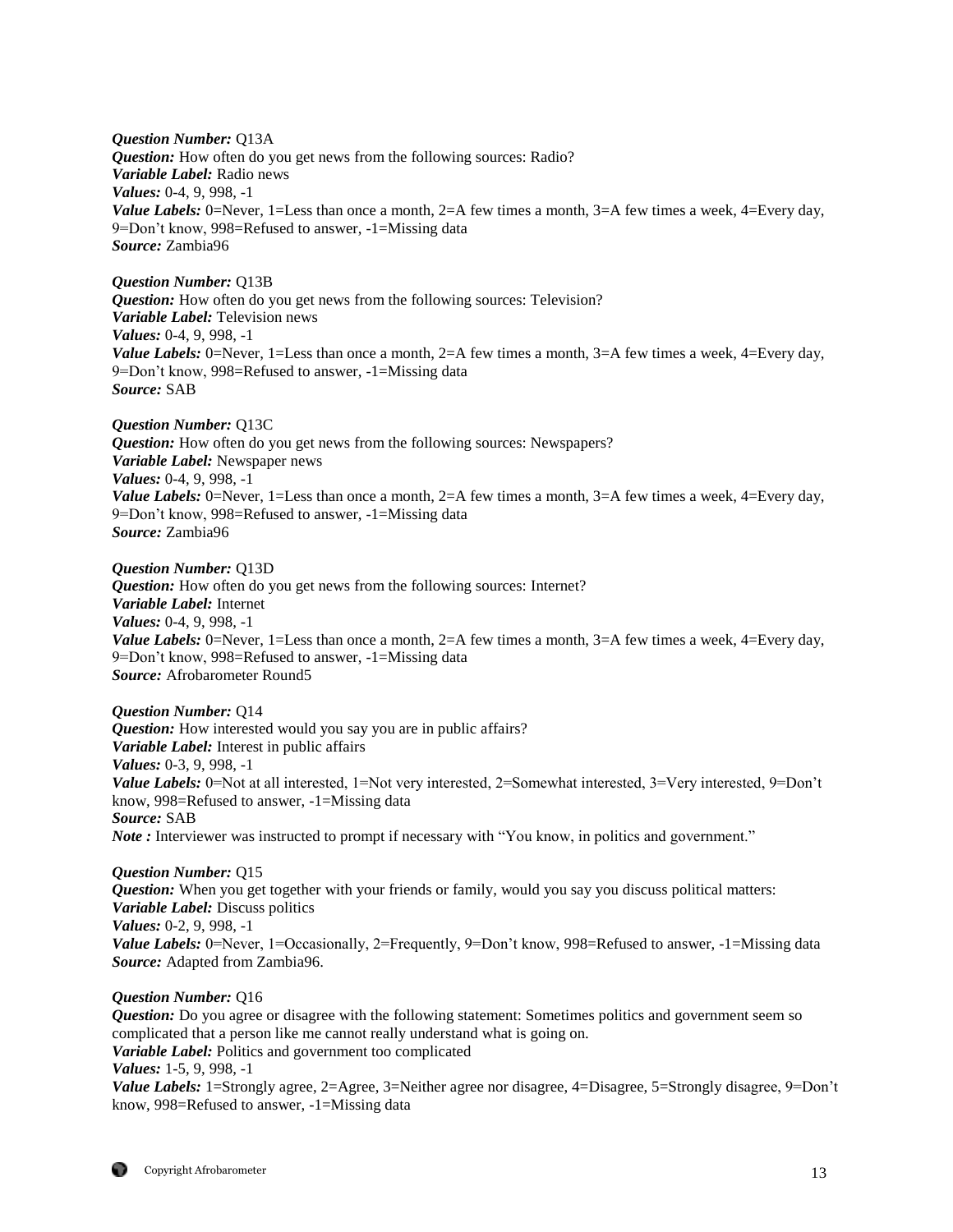*Source:* Afrobarometer Round 5 *Note:* The interviewer probed for strength of opinion.

*Question Number:* Q17A *Question:* In this country, how free are you: To say what you think? *Variable Label:* Freedom to say what you think *Values:* 1-4, 9, 998, -1 *Value Labels:* 1=Not at all free, 2=Not very free, 3=Somewhat free, 4=Completely free, 9=Don't know, 998=Refused to answer, -1=Missing data *Source:* NDB

*Question Number:* Q17B

*Question:* In this country, how free are you: To join any political organization you want? *Variable Label:* Freedom to join any political organizations *Values:* 1-4, 9, 998, -1 *Value Labels:* 1=Not at all free, 2=Not very free, 3=Somewhat free, 4=Completely free, 9=Don't know, 998=Refused to answer, -1=Missing data *Source:* NDB

#### *Question Number:* Q17C

*Question:* In this country, how free are you: To choose who to vote for without feeling pressured? *Variable Label:* Freedom to choose who to vote for *Values:* 1-4, 9, 998, -1 *Value Labels:* 1=Not at all free, 2=Not very free, 3=Somewhat free, 4=Completely free, 9=Don't know, 998=Refused to answer, -1=Missing data *Source:* NDB

#### *Question Number:* Q18

*Question:* Let's talk for a moment about the kind of society we would like to have in this country. Which of the following statements is closest to your view? Choose Statement 1 or Statement 2. Statement 1: Once in office, elected leaders are obliged to help their home community or group first.

Statement 2: Since elected leaders should represent everyone, they should not do anything that favours their own group over others.

*Variable Label:* Leaders help own community vs. treat all equally

*Values:* 1-5, 9, 998, -1

*Value Labels:* 1=Agree very strongly with Statement 1, 2=Agree with Statement 1, 3=Agree with Statement 2, 4=Agree very strongly with Statement 2, 5=Agree with neither, 9=Don't know, 998=Refused to answer, -1=Missing data

*Source:* Afrobarometer Round2

*Note:* Interviewer probed for strength of opinion asking "Do you agree or agree very strongly?"

#### *Question Number:* Q19

**Question:** Which of the following statements is closest to your view? Choose Statement 1or Statement 2. Statement 1: Government should be able to ban any organization that goes against its policies.

Statement 2: We should be able to join any organization, whether or not the government approves of it.

*Variable Label:* Government bans organization vs. join any

*Values:* 1-5, 9, 998, -1

*Value Labels:* 1=Agree very strongly with Statement 1, 2=Agree with Statement 1, 3=Agree with Statement 2, 4=Agree very strongly with Statement 2, 5=Agree with neither, 9=Don't know, 998=Refused to answer, -1=Missing data

*Source:* Uganda00

*Note:* Interviewer probed for strength of opinion asking "Do you agree or agree very strongly?"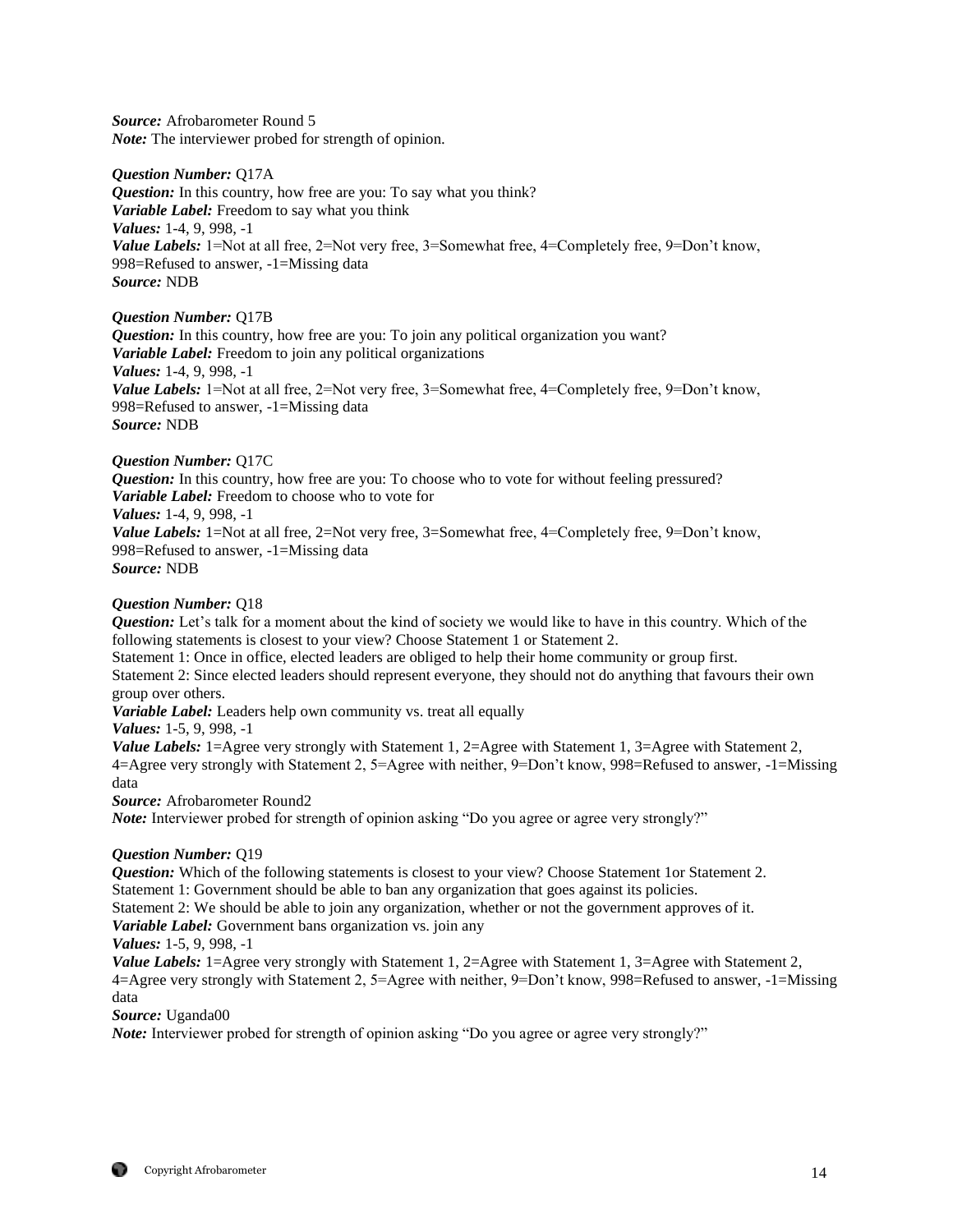## *Question Number:* Q20

*Question:* Which of the following statements is closest to your view? Choose Statement 1 or Statement 2. Statement 1: The media should have the right to publish any views and ideas without government control. Statement 2: The government should have the right to prevent the media from publishing things that it consider harmful to society.

*Variable Label:* Newspapers free to publish vs. government closes

*Values:* 1-5, 9, 998, -1

*Value Labels:* 1=Agree very strongly with Statement 1, 2=Agree with Statement 1, 3=Agree with Statement 2, 4=Agree very strongly with Statement 2, 5=Agree with neither, 9=Don't know, 998=Refused to answer, -1=Missing data

*Source:* Uganda00

*Note:* Interviewer probed for strength of opinion asking "Do you agree or agree very strongly?"

## *Question Number:* Q21

*Question:* Which of the following statements is closest to your view? Choose Statement 1 or Statement 2. Statement 1: The government is like a parent. It should decide which is good for us.

Statement 2: The government is like our employee. We are the bosses and should tell government what to do. *Variable Label:* Government like a parent vs. an employee

*Values:* 1-5, 9, 998, -1

*Value Labels:* 1=Agree very strongly with Statement 1, 2=Agree with Statement 1, 3=Agree with Statement 2, 4=Agree very strongly with Statement 2, 5=Agree with neither, 9=Don't know, 998=Refused to answer, -1=Missing data

*Source:* Ghana99

*Note:* Interviewer probed for strength of opinion asking "Do you agree or agree very strongly?"

## *Question Number:* Q22

*Question:* Which of the following statements is closest to your view? Choose Statement 1 or Statement 2. Statement 1: Men make better political leaders than women, and should be elected rather than women. Statement 2: Women should have the same chance of being elected to political office as men.

*Variable Label:* Men only as leaders vs. women leaders ok

*Values:* 1-5, 9, 998, -1

*Value Labels:* 1=Agree very strongly with Statement 1, 2=Agree with Statement 1, 3=Agree with Statement 2, 4=Agree very strongly with Statement 2, 5=Agree with neither, 9=Don't know, 998=Refused to answer, -1=Missing data

*Source:* Afrobarometer Round5

*Note:* Interviewer probed for strength of opinion asking "Do you agree or agree very strongly?"

## *Question Number:* Q23

*Question:* Which of the following statements is closest to your view? Choose Statement 1 or Statement 2. Statement 1: In our country, women should have equal rights and receive the same treatment as men do. Statement 2: Women have always been subject to traditional laws and customs, and should remain so.

*Variable Label:* Women have equal rights vs. subject to traditional laws

*Values:* 1-5, 9, 998, -1

*Value Labels:* 1=Agree very strongly with Statement 1, 2=Agree with Statement 1, 3=Agree with Statement 2, 4=Agree very strongly with Statement 2, 5=Agree with neither, 9=Don't know, 998=Refused to answer, -1=Missing data

*Source:* Afrobarometer Round5

*Note:* Interviewer probed for strength of opinion asking "Do you agree or agree very strongly?"

## *Question Number:* Q24

**Question:** Which of the following statements is closest to your view? Choose Statement 1 or Statement 2. Statement 1: If funds for schooling are limited, a boy should always receive an education in school before a girl. Statement 2: If funds for schooling are limited, a family should send the child with the greatest ability to learn. *Variable Label:* Education recipient priority: boy vs ability *Values:* 1-5, 9, 998, -1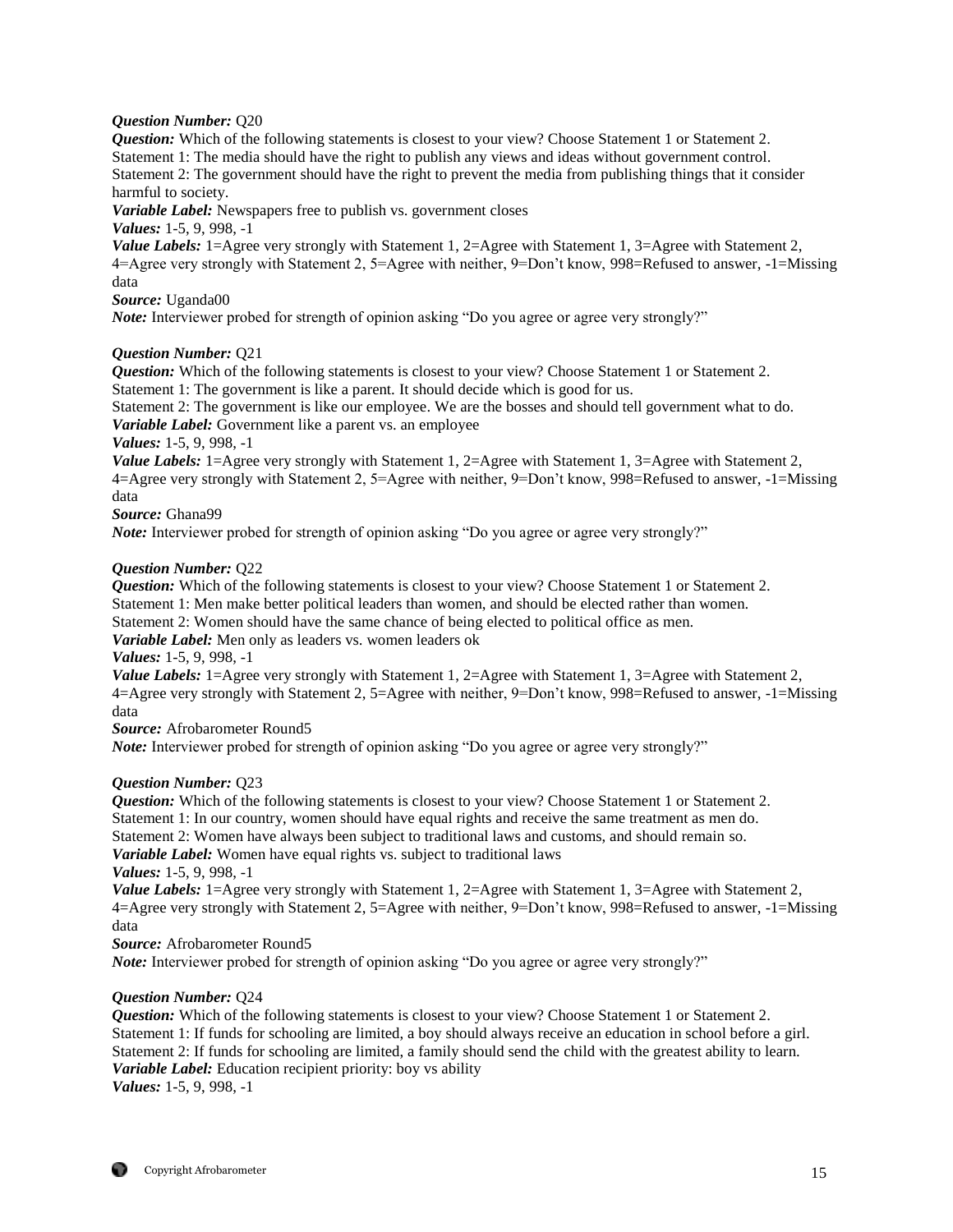*Source:* Afrobarometer Round5

*Note:* Interviewer probed for strength of opinion asking "Do you agree or agree very strongly?"

#### *Question Number:* Q25A

*Question:* Let's turn to your role in the community. Now I am going to read out a list of groups that people join or attend. For each one, could you tell me whether you are an official leader, an active member, an inactive member, or not a member: A religious group that meets outside of regular worship services?

*Variable Label:* Member of religious group *Values:* 0-3, 9, 998, -1

*Value Labels:* 0=Not a Member, 1=Inactive member, 2=Active member, 3=Official leader, 9=Don't know, 998=Refused to answer, -1=Missing data

*Source:* SAB

#### *Question Number:* Q25B

*Question:* Let's turn to your role in the community. Now I am going to read out a list of groups that people join or attend. For each one, could you tell me whether you are an official leader, an active member, an inactive member, or not a member: Some other voluntary association or community group? *Variable Label:* Member of voluntary association or community group

*Values:* 0-3, 9, 998, -1

*Value Labels:* 0=Not a member, 1=Inactive member, 2=Active member, 3=Official leader, 9=Don't know, 998=Refused to answer, -1=Missing data *Source:* Afrobarometer Round 4

*Question Number:* Q26A

*Question:* Here is a list of actions that people sometimes take as citizens. For each of these, please tell me whether you, personally, have done any of these things during the past year. If not, would you do this if you had the chance: Attended a community meeting?

*Variable Label:* Attend a community meeting

*Values:* 0-4, 9, 998, -1

*Value Labels:*  $0 = No$ , would never do this,  $1 = No$ , but would do if had the chance,  $2 = Yes$ , once or twice,  $3 = Yes$ , several times, 4=Yes, often, 9=Don't know, 998=Refused to answer, -1=Missing data *Source:* SAB

#### *Question Number:* Q26B

*Question:* Here is a list of actions that people sometimes take as citizens. For each of these, please tell me whether you, personally, have done any of these things during the past year. If not, would you do this if you had the chance: Got together with others to raise an issue?

*Variable Label:* Join others to raise an issue

*Values:* 0-4, 9, 998, -1

*Value Labels:* 0=No, would never do this, 1=No, but would do if had the chance, 2=Yes, once or twice, 3=Yes, several times, 4=Yes, often, 9=Don't know, 998=Refused to answer, -1=Missing data *Source:* SAB

#### *Question Number:* Q26C

*Question:* Here is a list of actions that people sometimes take as citizens. For each of these, please tell me whether you, personally, have done any of these things during the past year. If not, would you do this if you had the chance: Refused to pay a tax or fee to government?

*Variable Label:* Refused to pay tax or fee to government

*Values:* 0-4, 9, 998, -1

*Value Labels:*  $0 = No$ , would never do this,  $1 = No$ , but would do if had the chance,  $2 = Yes$ , once or twice,  $3 = Yes$ , several times, 4=Yes, often, 9=Don't know, 998=Refused to answer, -1=Missing data *Source:* Afrobarometer Round5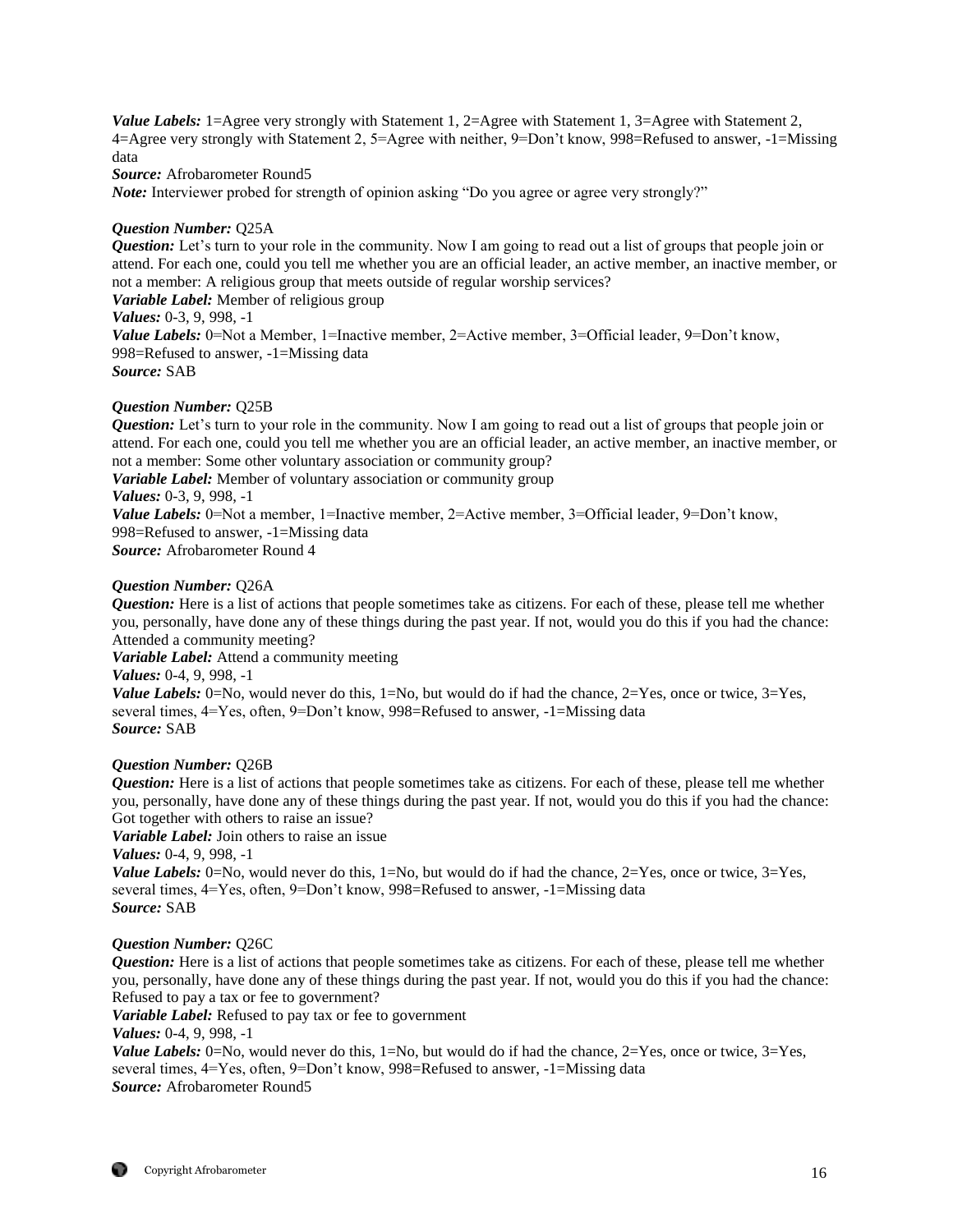#### *Question Number:* Q26D

*Question:* Here is a list of actions that people sometimes take as citizens. For each of these, please tell me whether you, personally, have done any of these things during the past year. If not, would you do this if you had the chance: Attended a demonstration or protest march?

*Variable Label:* Attend a demonstration or protest march

*Values:* 0-4, 9, 998, -1

*Value Labels:* 0=No, would never do this, 1=No, but would do if had the chance, 2=Yes, once or twice, 3=Yes, several times, 4=Yes, often, 9=Don't know, 998=Refused to answer, -1=Missing data *Source:* Zambia96

## *Question Number:* Q26E

*Question:* Here is a list of actions that people sometimes take as citizens. For each of these, please tell me whether you, personally, have done any of these things during the past year. If not, would you do this if you had the chance: Used force or violence for a political cause

*Variable Label:* Used force or violence for a political cause

*Values:* 0-4, 9, 998, -1

*Value Labels:*  $0 = No$ , would never do this,  $1 = No$ , but would do if had the chance,  $2 = Yes$ , once or twice,  $3 = Yes$ , several times, 4=Yes, often, 9=Don't know, 998=Refused to answer, -1=Missing data *Source:* Afrobarometer Round5

## *Question Number:* Q27

*Question:* With regard to the most recent national election in 2012, which statement is true for you? *Variable Label:* Voting in the most recent national election

# *Values:* 0-9, 998, -1

*Value Labels:*  $0 = You$  were not registered to vote,  $1 = You$  voted in the elections,  $2 = You$  decided not to vote,  $3 = You$ could not find the polling station, 4=You were prevented from voting, 5=You did not have time to vote, 6= You did not vote because you could not find your name in the voters' register, 7=Did not vote for some other reason, 8= You were too young to vote, 9=Don't know/Can't remember, 998=Refused to answer, -1=Missing data *Source:* Afrobarometer Round 3

#### *Question Number:* Q28

*Question:* On the whole, how would you rate the freeness and fairness of the last national election, held in 2012. Was it:

*Variable Label:* Freeness and fairness of the last national election

*Values:* 1-4, 8, 9, 998, -1

*Value Labels:* 4=Completely free and fair, 3=Free and fair, but with minor problems, 2=Free and fair, with major problems, 1=Not free and fair, 8=Do not understand the question, 9=Don't know, 998=Refused to answer, - 1=Missing data

*Source:* Afrobarometer Round 3

## *Question Number:* Q29A

*Question:* Thinking about the last national election in 2012, did you: Attend a campaign meeting or rally? *Variable Label:* Last national election: attend a campaign meeting or rally *Values:* 0, 1, 9, 998, -1 *Value Labels:* 0=No, 1=Yes, 9=Don't know, 998=Refused to answer, -1=Missing data *Source:* Afrobarometer Round 5

*Question Number:* Q29B *Question:* Not asked in Algeria

*Question Number:* Q29C *Question:* Not asked in Algeria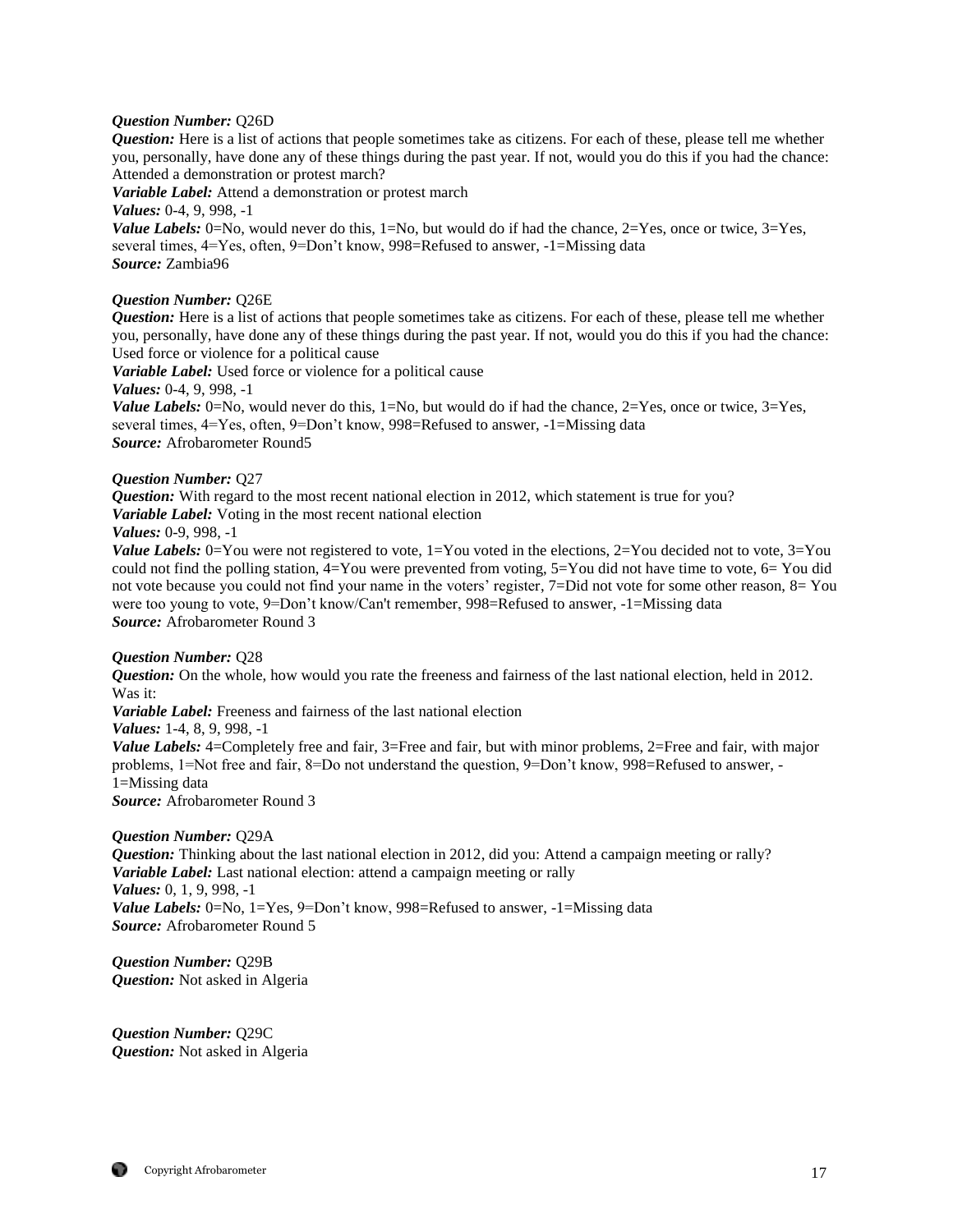## *Question Number:* Q30A

*Question:* During the past year, how often have you contacted any of the following persons about some important problem or to give them your views: A local government councilor? *Variable Label:* Contact local government councilor *Values:* 0-3, 9, 998, -1 *Value Labels:* 0=Never, 1=Only once, 2=A few times, 3=Often, 9=Don't know, 998=Refused to answer, -1=Missing data *Source:* Adapted from Zambia96

## *Question Number:* Q30B

*Question:* During the past year, how often have you contacted any of the following persons about some important problem or to give them your views: A Member of Parliament? *Variable Label:* Contact MP *Values:* 0-3, 9, 998, -1 *Value Labels:* 0=Never, 1=Only once, 2=A few times, 3=Often, 9=Don't know, 998=Refused to answer, -1=Missing data *Source:* Adapted from Zambia96

## *Question Number:* Q30C

*Question:* During the past year, how often have you contacted any of the following persons about some important problem or to give them your views: An official of a government agency? *Variable Label:* Contact official of a government agency *Values:* 0-3, 9, 998, -1 *Value Labels:* 0=Never, 1=Only once, 2=A few times, 3=Often, 9=Don't know, 998=Refused to answer, -1=Missing data *Source:* Adapted from Zambia96

## *Question Number:* Q30D

*Question:* During the past year, how often have you contacted any of the following persons about some important problem or to give them your views: A political party official? *Variable Label:* Contact political party official *Values:* 0-3, 9, 998, -1 *Value Labels:* 0=Never, 1=Only once, 2=A few times, 3=Often, 9=Don't know, 998=Refused to answer, -1=Missing data *Source:* Afrobarometer Round 5

#### *Question Number:* Q31A

*Question:* There are many ways to govern a country. Would you disapprove or approve of the following alternatives: Only one political party is allowed to stand for election and hold office? *Variable Label:* Reject one-party rule *Values:* 1-5, 9, 998, -1 *Value Labels:* 1=Strongly disapprove, 2=Disapprove, 3=Neither approve nor disapprove, 4=Approve, 5=Strongly approve, 9=Don't know, 998=Refused to answer, -1=Missing data *Source:* NDB *Note:* Interviewer probed for strength of opinion.

#### *Question Number:* Q31B

*Question:* There are many ways to govern a country. Would you disapprove or approve of the following alternatives: The army comes in to govern the country? *Variable Label:* Reject military rule *Values:* 1-5, 9, 998, -1 *Value Labels:* 1=Strongly disapprove, 2=Disapprove, 3=Neither approve nor disapprove, 4=Approve, 5=Strongly approve, 9=Don't know, 998=Refused to answer, -1=Missing data *Source:* Adapted from NDB *Note:* Interviewer probed for strength of opinion.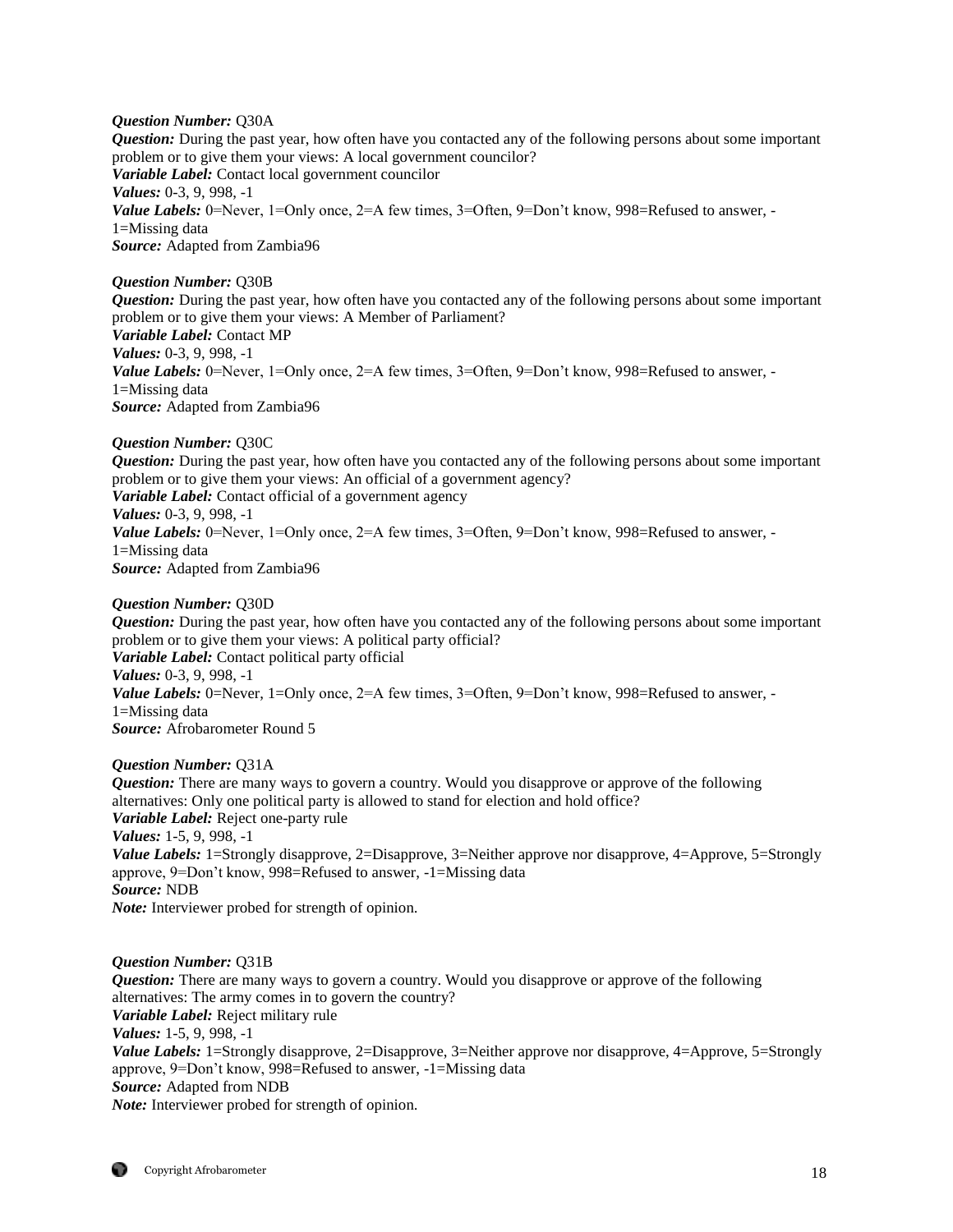## *Question Number:* Q31C

*Question:* There are many ways to govern a country. Would you disapprove or approve of the following alternatives: Elections and Parliament are abolished so that the Prime Minister can decide everything? *Variable Label:* Reject one-man rule

*Values:* 1-5, 9, 998, -1

*Value Labels:* 1=Strongly disapprove, 2=Disapprove, 3=Neither approve nor disapprove, 4=Approve, 5=Strongly approve, 9=Don't know, 998=Refused to answer, -1=Missing data.

*Source:* SAB

*Note:* Interviewer probed for strength of opinion.

## *Question number:* Q31D-ARB.

*Question:* There are many ways to govern a country. Would you disapprove or approve of the following alternatives: A system governed by Islamic law without elections or political parties?

*Variable Label:* A system governed by Islamic law without elections or political parties

*Values:* 1-5, 9, 998, -1

*Value Labels:* 1=Strongly disapprove, 2=Disapprove, 3=Neither approve nor disapprove, 4=Approve, 5=Strongly approve, 9=Don't know, 998=Refused to answer, -1=Missing data.

*Source:* SAB

*Note:* Interviewer probed for strength of opinion.

## *Question Number:* Q32

*Question:* Which of these three statements is closest to your own opinion?

Statement 1: Democracy is preferable to any other kind of government.

Statement 2: In some circumstances, a non-democratic government can be preferable.

Statement 3: For someone like me, it doesn't matter what kind of government we have.

*Variable Label:* Support for democracy

*Values:* 1-3, 9, 998, -1

*Value Labels:* 1=Statement 3: Doesn't matter, 2=Statement 2: Sometimes non-democratic preferable, 3=Statement 1: Democracy preferable, 9=Don't know, 998=Refused to answer, -1=Missing data

*Source:* Latinobarometer (LB)

*Note:* Interviewer was instructed to "read the question in the language of the interview, but always read 'democracy' in English. Translate 'democracy' into local language only if respondent does not understand English term."

## *Question Number:* Q33

*Question:* Which of the following statements is closest to your view? Choose Statement 1 or Statement 2. Statement 1: It is more important to have a government that can get things done, even if we have no influence over what it does.

Statement 2: It is more important for citizens to be able to hold government accountable, even if that means it makes decisions more slowly.

*Variable Label:* Government gets things done but no citizen influence vs. government accountable to citizens *Values:* 1-5, 9, 998, -1

*Value Labels:* 1=Agree very strongly with Statement 1, 2=Agree with Statement 1, 3=Agree with Statement 2, 4=Agree very strongly with Statement 2, 5=Agree with neither, 9=Don't know, 998=Refused to answer, -1=Missing data

*Source:* Afrobarometer Round 5

*Note:* Interviewer probed for strength of opinion asking "Do you agree or agree very strongly? *Question Number:* Q34

*Question:* Which of the following statements is closest to your view? Choose Statement 1 or Statement 2. Statement 1: We should choose our leaders in this country through regular, open and honest elections.

Statement 2: Since elections sometimes produce bad results, we should adopt other methods for choosing this

country's leaders.

*Variable Label:* Choose leaders through elections vs. other methods *Values:* 1-5, 9, 998, -1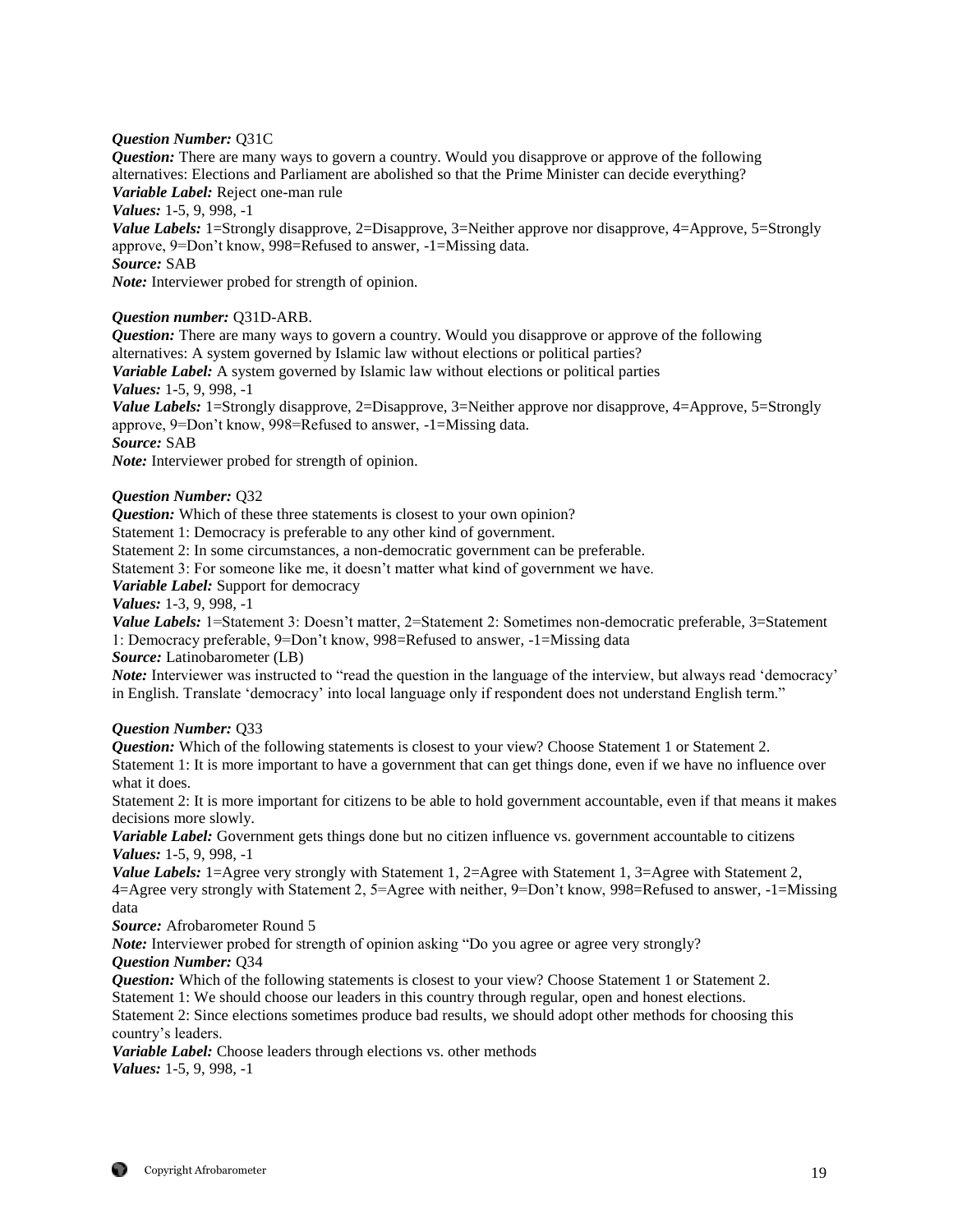*Source:* Afrobarometer Round 2

*Note:* Interviewer probed for strength of opinion asking "Do you agree or agree very strongly?"

## *Question Number:* Q35

*Question:* Which of the following statements is closest to your view? Choose Statement 1 or Statement 2. Statement 1: Political parties create division and confusion; it is therefore unnecessary to have many political parties in Algeria

Statement 2: Many political parties are needed to make sure that Algerians have real choices in who governs them. *Variable Label:* Political parties divisive vs. many parties needed

#### *Values:* 1-5, 9, 998, -1

*Value Labels:* 1=Agree very strongly with Statement 1, 2=Agree with Statement 1, 3=Agree with Statement 2, 4=Agree very strongly with Statement 2, 5=Agree with neither, 9=Don't know, 998=Refused to answer, -1=Missing data

*Source:* Afrobarometer Round 2

*Note:* Interviewer probed for strength of opinion asking "Do you agree or agree very strongly?"

#### *Question Number:* Q36

*Question:* Which of the following statements is closest to your view? Choose Statement 1 or Statement 2 Statement 1: Parliament should ensure that the President explains to it on a regular basis how his government spends taxpayers' money.

Statement 2: The President should be able to devote his full attention to developing the country rather than wasting time justifying his actions.

*Variable Label:* President monitored by parliament vs. free to act on own

*Values:* 1-5, 9, 998, -1

*Value Labels:* 1=Agree very strongly with Statement 1, 2=Agree with Statement 1, 3=Agree with Statement 2, 4=Agree very strongly with Statement 2, 5=Agree with neither, 9=Don't know, 998=Refused to answer, -1=Missing data

*Source:* Afrobarometer Round 4

*Note:* Interviewer probed for strength of opinion asking "Do you agree or agree very strongly?"

#### *Question Number:* Q37

*Question:* Which of the following statements is closest to your view? Choose Statement 1 or Statement 2 Statement 1: Opposition parties should regularly examine and criticize government policies and actions. Statement 2: Opposition parties should concentrate on cooperating with government and helping it develop the country.

*Variable Label:* Opposition parties examine government vs. cooperate

*Values:* 1-5, 9, 998, -1

*Value Labels:* 1=Agree very strongly with Statement 1, 2=Agree with Statement 1, 3=Agree with Statement 2, 4=Agree very strongly with Statement 2, 5=Agree with neither, 9=Don't know, 998=Refused to answer, -1=Missing data

*Source:* Afrobarometer Round 4

*Note:* Interviewer probed for strength of opinion asking "Do you agree or agree very strongly?"

#### *Question Number:* Q38

*Question:* Which of the following statements is closest to your view? Choose Statement 1 or Statement 2 Statement 1: The news media should constantly investigate and report on government mistakes and corruption. Statement 2: Too much reporting on negative events, like government mistakes and corruption, only harms the country.

*Variable Label:* Media checks government vs. avoid negative reporting *Values:* 1-5, 9, 998, -1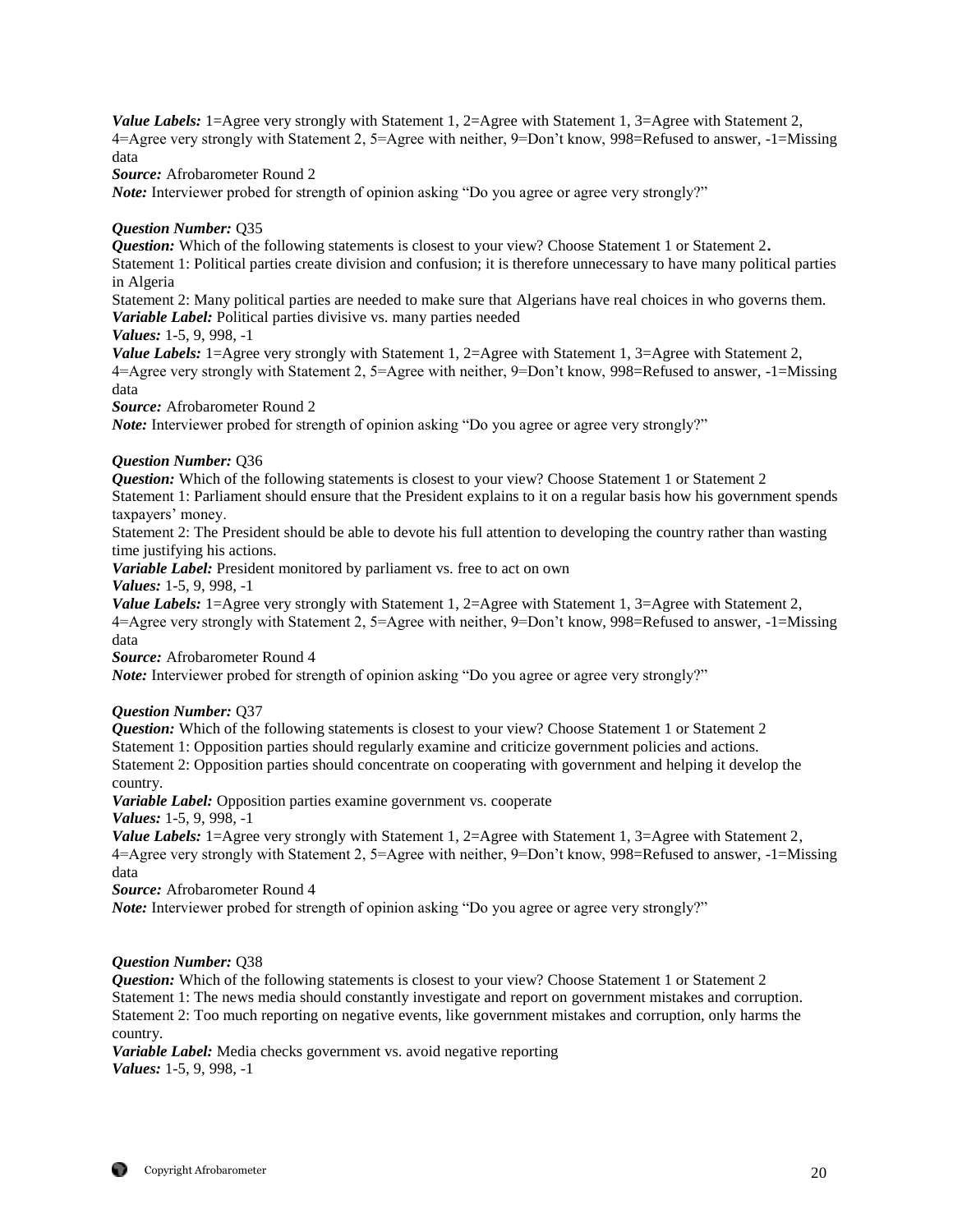*Source:* Afrobarometer Round 4

*Note:* Interviewer probed for strength of opinion asking "Do you agree or agree very strongly?"

## *Question Number:* Q39

*Question:* Which of the following statements is closest to your view? Choose Statement 1 or Statement 2. Statement 1: Members of Parliament represent the people; therefore they should make laws for this country, even if the President does not agree.

Statement 2: Since the President represents all of us, he should pass laws without worrying about what Parliament thinks.

*Variable Label:* Parliament makes laws vs. president does

*Values:* 1-5, 9, 998, -1

*Value Labels:* 1=Agree very strongly with Statement 1, 2=Agree with Statement 1, 3=Agree with Statement 2, 4=Agree very strongly with Statement 2, 5=Agree with neither, 9=Don't know, 998=Refused to answer, -1=Missing data

*Source:* Afrobarometer Round 2

*Note:* Interviewer probed for strength of opinion asking "Do you agree or agree very strongly?"

## *Question Number:* Q40

*Question:* Which of the following statements is closest to your view? Choose Statement 1 or Statement 2. Statement 1: Since the President was elected to lead the country, he should not be bound by laws or court decisions that he thinks are wrong.

Statement 2: The President must always obey the laws and the courts, even if he thinks they are wrong. *Variable Label:* President free to act vs. obey the laws and courts

## *Values:* 1-5, 9, 998, -1

*Value Labels:* 1=Agree very strongly with Statement 1, 2=Agree with Statement 1, 3=Agree with Statement 2, 4=Agree very strongly with Statement 2, 5=Agree with neither, 9=Don't know, 998=Refused to answer, -1=Missing data

*Note:* Interviewer probed for strength of opinion asking "Do you agree or agree very strongly?"

## *Question Number:* Q41

*Question:* Which of the following statements is closest to your view? Choose Statement 1 or Statement 2 Statement 1: The Constitution should limit the president to serving a maximum of two terms in office. Statement 2: There should be no constitutional limit on how long the president can serve.

*Variable Label:* Presidential two term limit vs. no term limits

*Values:* 1-5, 9, 998, -1

*Value Labels:* 1=Agree very strongly with Statement 1, 2=Agree with Statement 1, 3=Agree with Statement 2, 4=Agree very strongly with Statement 2, 5=Agree with neither, 9=Don't know, 998=Refused to answer, -1=Missing data

*Source:* Afrobarometer Round 4

*Note:* Interviewer probed for strength of opinion asking "Do you agree or agree very strongly?"

## *Question number:* Q41A-ARB.

*Question:* The opinions of Islamic jurists and religious scholars differ with regard to their interpretations of certain issues in Islam. I want to ask to what extent you agree or disagree with each of the following statements: Democracy is a system that contradicts the teachings of Islam.

*Variable Label:* Democracy is a system that contradicts the teachings of Islam *Values:* 1-5, 9, 998, -1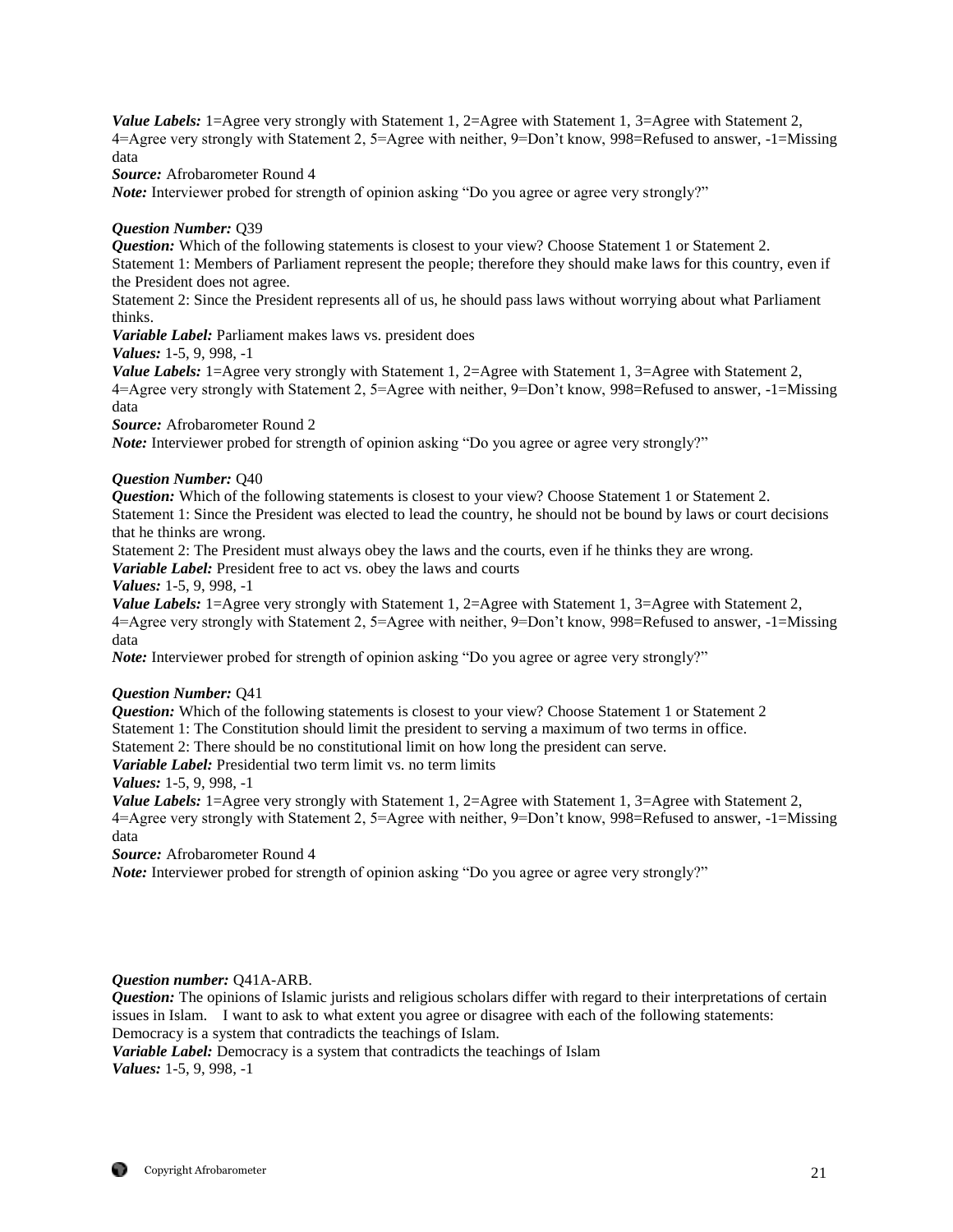*Source:* Afrobarometer Round 4

*Note:* Interviewer probed for strength of opinion asking "Do you agree or agree very strongly?"

## *Question number:* Q41B-ARB.

*Question:* The opinions of Islamic jurists and religious scholars differ with regard to their interpretations of certain issues in Islam. I want to ask to what extent you agree or disagree with each of the following statements: In a Muslim country, non-Muslims should enjoy less political rights than Muslims.

*Variable Label:* In a Muslim country, non-Muslims should enjoy less political rights than Muslims *Values:* 1-5, 9, 998, -1

*Value Labels:* 1=Agree very strongly with Statement 1, 2=Agree with Statement 1, 3=Agree with Statement 2, 4=Agree very strongly with Statement 2, 5=Agree with neither, 9=Don't know, 998=Refused to answer, -1=Missing data

*Source:* Afrobarometer Round 4

*Note:* Interviewer probed for strength of opinion asking "Do you agree or agree very strongly?"

## *Question number:* Q41C-ARB.

*Question:* The opinions of Islamic jurists and religious scholars differ with regard to their interpretations of certain issues in Islam. I want to ask to what extent you agree or disagree with each of the following statements: Religious leaders like imams, preachers and priests should not interfere in voters' decisions in elections.

*Variable Label:* Religious leaders like imams, preachers and priests should not interfere in voters' decisions in elections

*Values:* 1-5, 9, 998, -1

*Value Labels:* 1=Agree very strongly with Statement 1, 2=Agree with Statement 1, 3=Agree with Statement 2, 4=Agree very strongly with Statement 2, 5=Agree with neither, 9=Don't know, 998=Refused to answer, -1=Missing data

*Source:* Afrobarometer Round 4

*Note:* Interviewer probed for strength of opinion asking "Do you agree or agree very strongly?"

## *Question number:* Q41D-ARB.

*Question:* The opinions of Islamic jurists and religious scholars differ with regard to their interpretations of certain issues in Islam. I want to ask to what extent you agree or disagree with each of the following statements: Our country is better off if religious people hold public positions in the state.

*Variable Label:* Our country is better off if religious people hold public positions in the state *Values:* 1-5, 9, 998, -1

*Value Labels:* 1=Agree very strongly with Statement 1, 2=Agree with Statement 1, 3=Agree with Statement 2, 4=Agree very strongly with Statement 2, 5=Agree with neither, 9=Don't know, 998=Refused to answer, -1=Missing data

*Source:* Afrobarometer Round 4

*Note:* Interviewer probed for strength of opinion asking "Do you agree or agree very strongly?"

#### *Question Number:* Q42

*Question:* In your opinion how much of a democracy is Algeria today?

*Variable Label:* Extent of democracy

*Values:* 1-4, 8, 9, 998, -1

*Value Labels:* 1=Not a democracy, 2=A democracy, with major problems, 3=A democracy, but with minor problems, 4=A full democracy, 8=Do not understand question/ do not understand what 'democracy' is, 9=Don't know, 998=Refused to answer, -1=Missing data

*Source:* Ghana 97

*Note:* Interviewer was instructed to "read the question in the language of the interview, but always read 'democracy' in English. Translate 'democracy' into local language only if respondent does not understand English term."

## *Question Number:* Q43

*Question:* Overall, how satisfied are you with the way democracy works in Algeria Are you: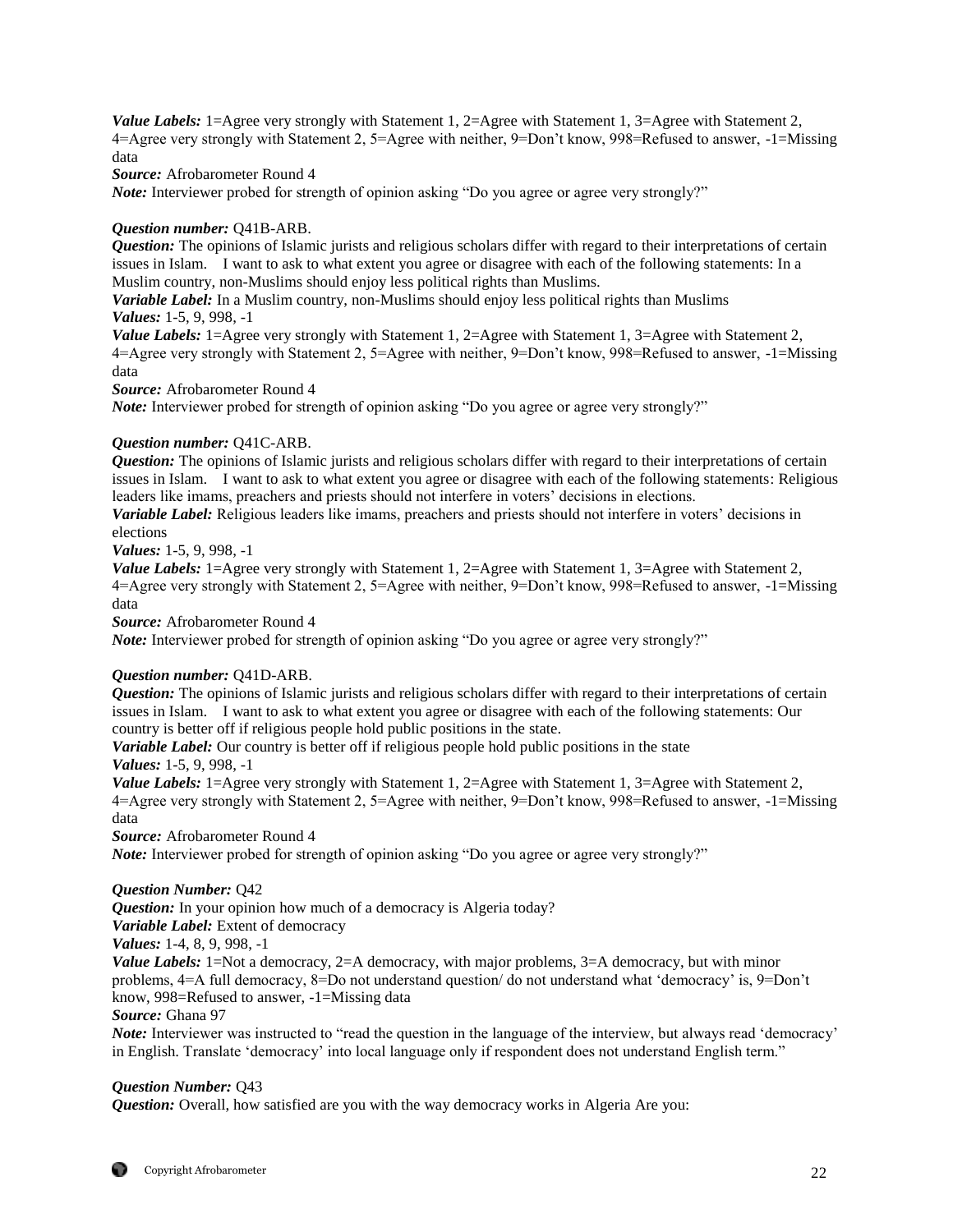*Variable Label:* Satisfaction with democracy

*Values:* 0-4, 9, 998, -1

*Value Labels:* 0=Algeria is not a democracy, 1=Not at all satisfied, 2=Not very satisfied, 3=Fairly satisfied, 4=Very satisfied, 9=Don't know, 998=Refused to answer, -1=Missing data *Source:* Eurobarometer

*Note:* Interviewer was instructed to "Read the question in the language of the interview, but always read "democracy" in English Translate "democracy" into local language only if respondent does not understand English term."

## *Question number:* Q43A-ARB.

*Question:* Do you agree or disagree with each of the following statements: Under a democratic system, the country's economic performance is weak.

*Variable Label:* Under a democratic system, the country's economic performance is weak.

*Values:* 1-5, 9, 998, -1

*Value Labels:* 1=Agree very strongly with Statement 1, 2=Agree with Statement 1, 3=Agree with Statement 2, 4=Agree very strongly with Statement 2, 5=Agree with neither, 9=Don't know, 998=Refused to answer, -1=Missing data

*Source:* Afrobarometer Round 4

*Note:* Interviewer probed for strength of opinion asking "Do you agree or agree very strongly?"

## *Question number:* Q43B-ARB.

*Question:* Do you agree or disagree with each of the following statements: Democratic regimes are indecisive. *Variable Label:* Democratic regimes are indecisive

*Values:* 1-5, 9, 998, -1

*Value Labels:* 1=Agree very strongly with Statement 1, 2=Agree with Statement 1, 3=Agree with Statement 2, 4=Agree very strongly with Statement 2, 5=Agree with neither, 9=Don't know, 998=Refused to answer, -1=Missing data

*Source:* Afrobarometer Round 4

*Note:* Interviewer probed for strength of opinion asking "Do you agree or agree very strongly?"

## *Question number:* Q43C-ARB.

*Question:* Do you agree or disagree with each of the following statements: Democratic systems are not effective at maintaining order and stability.

*Variable Label:* Democratic systems are not effective at maintaining order and stability

*Values:* 1-5, 9, 998, -1

*Value Labels:* 1=Agree very strongly with Statement 1, 2=Agree with Statement 1, 3=Agree with Statement 2, 4=Agree very strongly with Statement 2, 5=Agree with neither, 9=Don't know, 998=Refused to answer, -1=Missing data

*Source:* Afrobarometer Round 4

*Note:* Interviewer probed for strength of opinion asking "Do you agree or agree very strongly?"

## *Question number:* Q43D-ARB.

*Question:* Do you agree or disagree with each of the following statements: Algerians are not prepared for a democratic system.

*Variable Label:* Algerians are not prepared for a democratic system

*Values:* 1-5, 9, 998, -1

*Value Labels:* 1=Agree very strongly with Statement 1, 2=Agree with Statement 1, 3=Agree with Statement 2, 4=Agree very strongly with Statement 2, 5=Agree with neither, 9=Don't know, 998=Refused to answer, -1=Missing data

*Source:* Afrobarometer Round 4

*Note:* Interviewer probed for strength of opinion asking "Do you agree or agree very strongly?"

## *Question number:* Q43E-ARB.

*Question:* Do you agree or disagree with each of the following statements: Democracy negatively affects social and ethical values.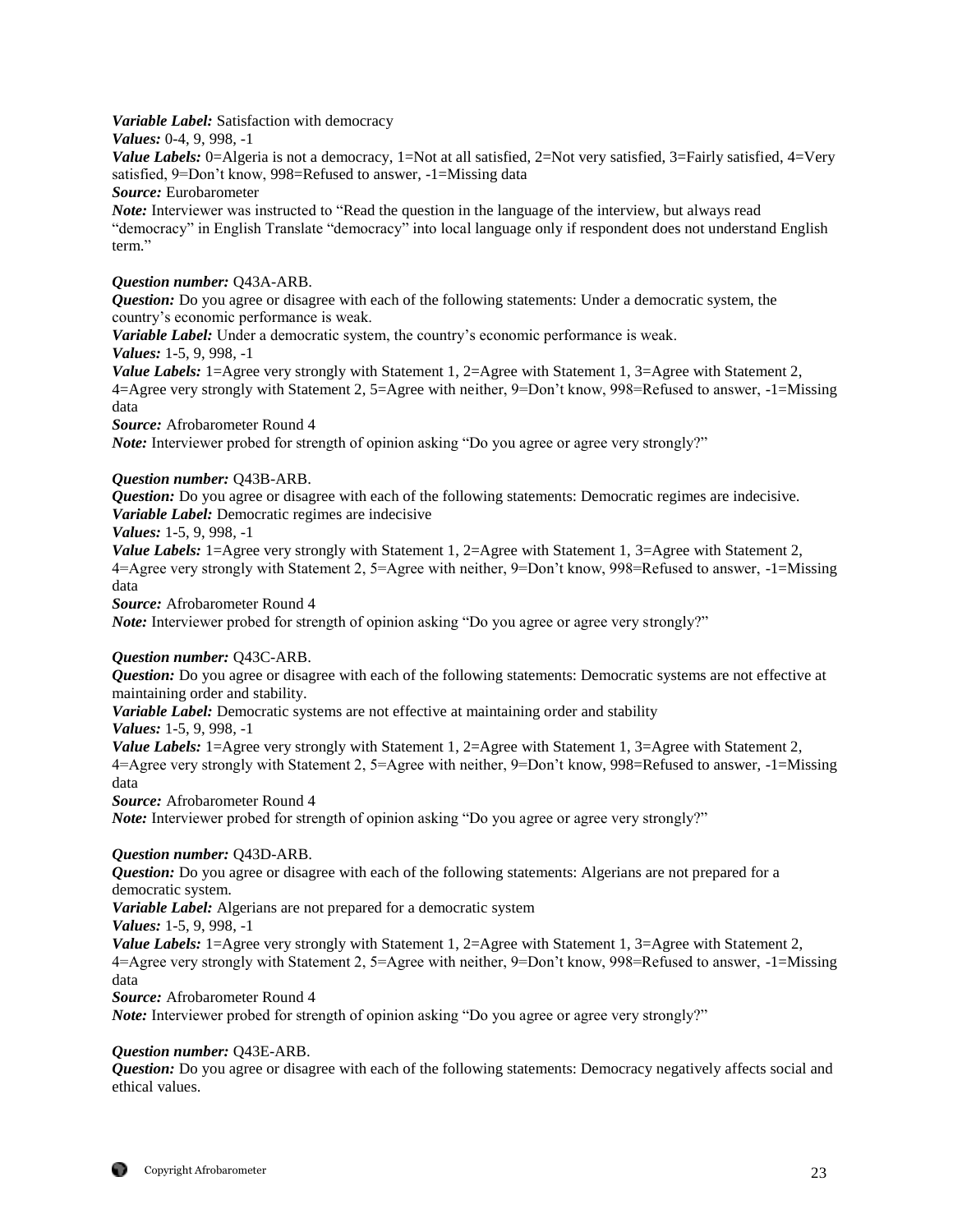*Variable Label:* Democracy negatively affects social and ethical values.

*Values:* 1-5, 9, 998, -1

*Value Labels:* 1=Agree very strongly with Statement 1, 2=Agree with Statement 1, 3=Agree with Statement 2, 4=Agree very strongly with Statement 2, 5=Agree with neither, 9=Don't know, 998=Refused to answer, -1=Missing data

*Source:* Afrobarometer Round 4

*Note:* Interviewer probed for strength of opinion asking "Do you agree or agree very strongly?"

# *Question Number:* Q44

*Question:* Many things may be desirable, but not all of them are essential characteristics of democracy. If you have to choose only one of the things that I am going to read, which one would you choose as the most essential characteristic of democracy?

*Variable Label:* Essential characteristics of democracy: equality, fair election, etc

*Values:* 1-4, 8, 9, 998, -1

*Value Labels:* 1 = Government narrows the gap between the rich and the poor, 2 = People choose government leaders in free and fair elections, 3= Government does not waste any public money, 4= People are free to express their political views openly, 8= None of these, 9=Don't know, 998=Refused to answer, -1=Missing data *Source:* Afrobarometer Round 5

# *Question Number:* Q45

*Question:* And here is another list. Which one of these things would you choose as the most essential characteristic of democracy?

*Variable Label:* Essential characteristics of democracy: law and order, job, etc

*Values:* 1-4, 8, 9, 998, -1

*Value Labels:* 1 = Government ensures law and order, 2 = Media is free to criticize the things government does,  $3 =$ Government ensures job opportunities for all,  $4=$  Multiple parties compete fairly in elections,  $8=$  None of these, 9=Don't know, 998=Refused to answer, -1=Missing data *Source:* Afrobarometer Round 5

## *Question Number:* Q46A

*Question:* On a scale between 0 and 10, where 0 means completely undemocratic and 10 means completely democratic, where would you place each of the following, or haven't you heard enough to say: Our country today? *Variable Label:* Level of democracy: today

*Values:* 0-10, 99, 998, -1

*Value Labels:* 99=Don't know, 998=Refused to answer, -1=Missing data

*Source:* Afrobarometer Round 5

*Note*: For each part, enter a two-digit number between 00 and 10. For "Don't know / haven't heard enough" enter 99.

## *Question Number:* Q46B

*Question:* On a scale between 0 and 10, where 0 means completely undemocratic and 10 means completely democratic, where would you place each of the following, or haven't you heard enough to say: Our country ten years ago, in 2001?

*Variable Label:* Level of democracy: ten years ago

*Values:* 0-10, 99, 998, -1

*Value Labels:* 99=Don't know, 998=Refused to answer, -1=Missing data

*Source:* Afrobarometer Round 5

*Note*: For each part, enter a two-digit number between 00 and 10. For "Don't know / haven't heard enough" enter 99.

# *Question Number:* Q46C

*Question:* On a scale between 0 and 10, where 0 means completely undemocratic and 10 means completely democratic, where would you place each of the following, or haven't you heard enough to say: Algeria under French Colonial Rule?

*Variable Label:* Level of democracy: under previous non-democratic regime *Values:* 0-10, 99, 998, -1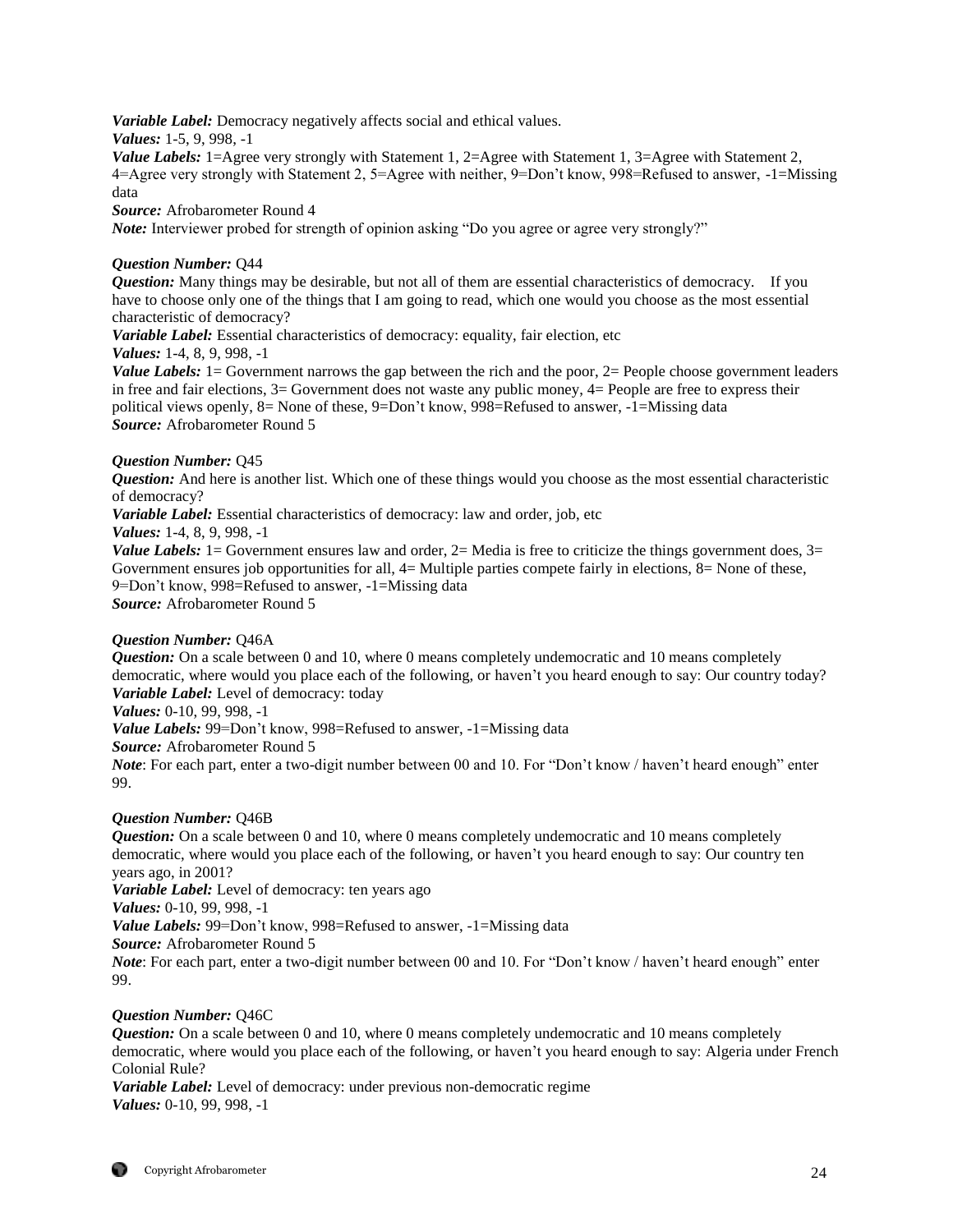*Value Labels:* 99=Don't know, 998=Refused to answer, -1=Missing data *Source:* Afrobarometer Round 5 *Note*: For each part, enter a two-digit number between 00 and 10. For "Don't know / haven't heard enough" enter 99.

## *Question Number:* Q46D

*Question:* On a scale between 0 and 10, where 0 means completely undemocratic and 10 means completely democratic, where would you place each of the following, or haven't you heard enough to say: And on the same scale, where would you want Algeria to be in the future? *Variable Label:* Level of democracy: in the future *Values:* 0-10, 99, 998, -1 *Value Labels:* 99=Don't know, 998=Refused to answer, -1=Missing data *Source:* Afrobarometer Round 5 *Note*: For each part, enter a two-digit number between 00 and 10. For "Don't know / haven't heard enough" enter 99.

## *Question Number:* Q47A

*Question:* On the same scale, where 0 means completely undemocratic and 10 means completely democratic, where would you place each of the following countries, or haven't you heard enough to say: People's Republic of China? *Variable Label:* Level of democracy: China

*Values:* 0-10, 99, 998, -1

*Value Labels:* 99=Don't know, 998=Refused to answer, -1=Missing data

*Source:* Afrobarometer Round 5

*Note*: For each part, enter a two-digit number between 00 and 10. For "Don't know / haven't heard enough" enter 99.

## *Question Number:* Q47B

*Question:* On the same scale, where 0 means completely undemocratic and 10 means completely democratic, where would you place each of the following countries, or haven't you heard enough to say: United States of America? *Variable Label:* Level of democracy: USA *Values:* 0-10, 99, 998, -1

*Value Labels:* 99=Don't know, 998=Refused to answer, -1=Missing data

*Source:* Afrobarometer Round 5

*Note*: For each part, enter a two-digit number between 00 and 10. For "Don't know / haven't heard enough" enter 99.

#### *Question Number:* Q47C

*Question:* On the same scale, where 0 means completely undemocratic and 10 means completely democratic, where would you place each of the following countries, or haven't you heard enough to say: South Africa? *Variable Label:* Level of democracy: South Africa *Values:* 0-10, 99, 998, -1 *Value Labels:* 99=Don't know, 998=Refused to answer, -1=Missing data *Source:* Afrobarometer Round 5 *Note*: For each part, enter a two-digit number between 00 and 10. For "Don't know / haven't heard enough" enter 99.

*Question Number:* Q47D *Question:* Not asked in Arab/Afrobarometer

*Question Number:* Q47E *Question:* Not asked in Arab/Afrobarometer

## **Question number:** Q47F-ARB.

*Question:* On the same scale, where 0 means completely undemocratic and 10 means completely democratic, where would you place each of the following countries, or haven't you heard enough to say: Iran? *Variable Label:* Level of democracy: South Africa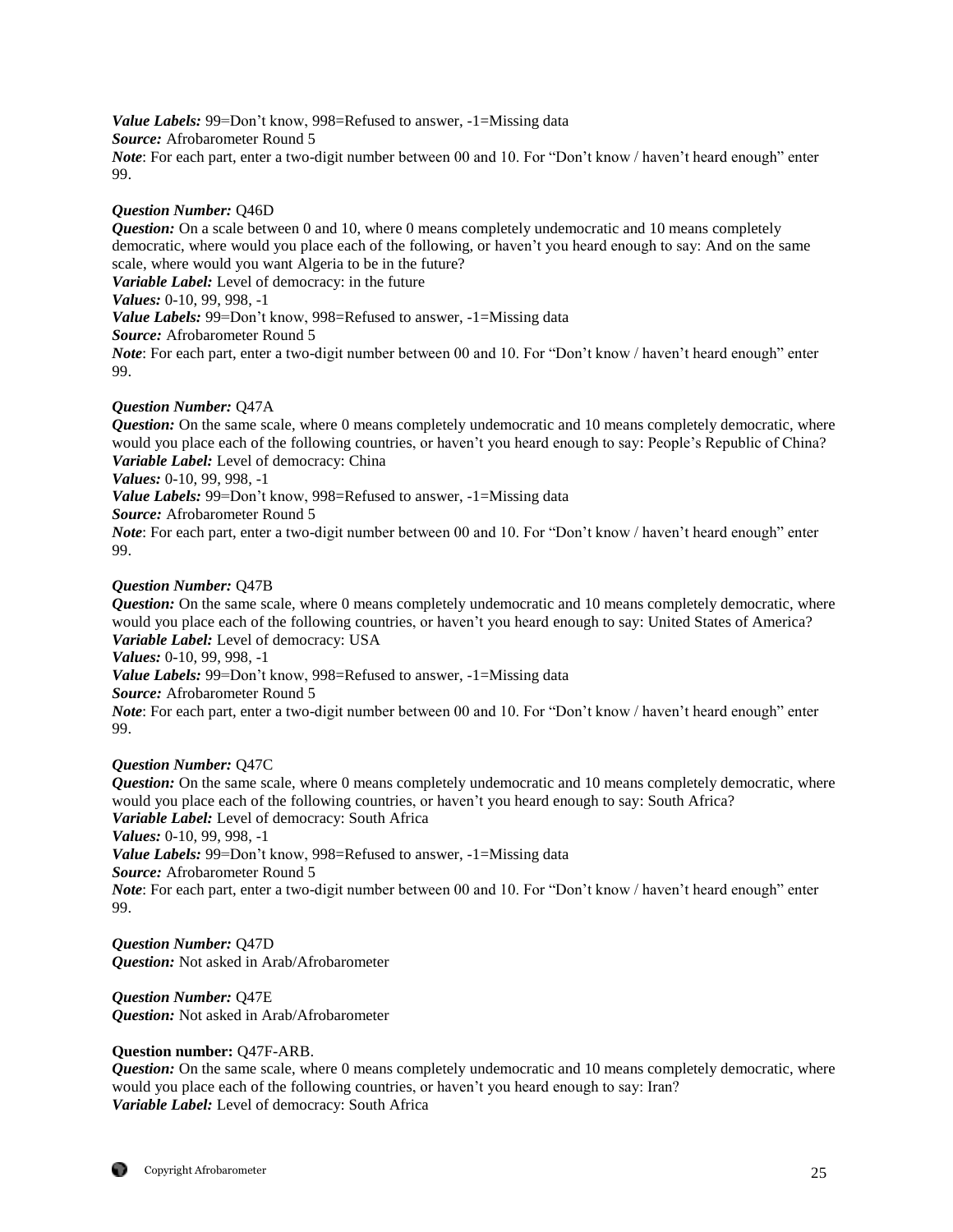*Values:* 0-10, 99, 998, -1 *Value Labels:* 99=Don't know, 998=Refused to answer, -1=Missing data *Source:* Afrobarometer Round 5 *Note*: For each part, enter a two-digit number between 00 and 10. For "Don't know / haven't heard enough" enter 99.

## *Question number:* Q47G-ARB.

*Question:* On the same scale, where 0 means completely undemocratic and 10 means completely democratic, where would you place each of the following countries, or haven't you heard enough to say: Turkey? *Variable Label:* Level of democracy: South Africa *Values:* 0-10, 99, 998, -1 *Value Labels:* 99=Don't know, 998=Refused to answer, -1=Missing data *Source:* Afrobarometer Round 5 *Note*: For each part, enter a two-digit number between 00 and 10. For "Don't know / haven't heard enough" enter 99.

## *Question number:* Q47H-ARB.

*Question:* On the same scale, where 0 means completely undemocratic and 10 means completely democratic, where would you place each of the following countries, or haven't you heard enough to say: Saudi Arabia? *Variable Label:* Level of democracy: South Africa *Values:* 0-10, 99, 998, -1 *Value Labels:* 99=Don't know, 998=Refused to answer, -1=Missing data *Source:* Afrobarometer Round 5 *Note*: For each part, enter a two-digit number between 00 and 10. For "Don't know / haven't heard enough" enter 99.

## *Question number:* Q47I-ARB.

*Question:* On the same scale, where 0 means completely undemocratic and 10 means completely democratic, where would you place each of the following countries, or haven't you heard enough to say: Israel? *Variable Label:* Level of democracy: South Africa *Values:* 0-10, 99, 998, -1 *Value Labels:* 99=Don't know, 998=Refused to answer, -1=Missing data *Source:* Afrobarometer Round 5 *Note*: For each part, enter a two-digit number between 00 and 10. For "Don't know / haven't heard enough" enter 99.

## *Question Number:* Q48A

*Question:* For each of the following statements, please tell me whether you disagree or agree: The courts have the right to make decisions that people always have to abide by.

*Variable Label:* Courts make binding decisions

*Values:* 1-5, 9, 998, -1

*Value Labels:* 1=Strongly disagree, 2=Disagree, 3=Neither agree nor disagree, 4=Agree, 5=Strongly agree, 9=Don't know, 998=Refused to answer, -1=Missing data

*Source:* Afrobarometer Round 2

*Note:* The interviewer probed for strength of opinion.

#### *Question Number:* Q48B

*Question:* For each of the following statements, please tell me whether you disagree or agree: The police always have the right to make people obey the law.

*Variable Label:* People must obey the law

*Values:* 1-5, 9, 998, -1

*Value Labels:* 1=Strongly disagree, 2=Disagree, 3=Neither agree nor disagree, 4=Agree, 5=Strongly agree, 9=Don't know, 998=Refused to answer, -1=Missing data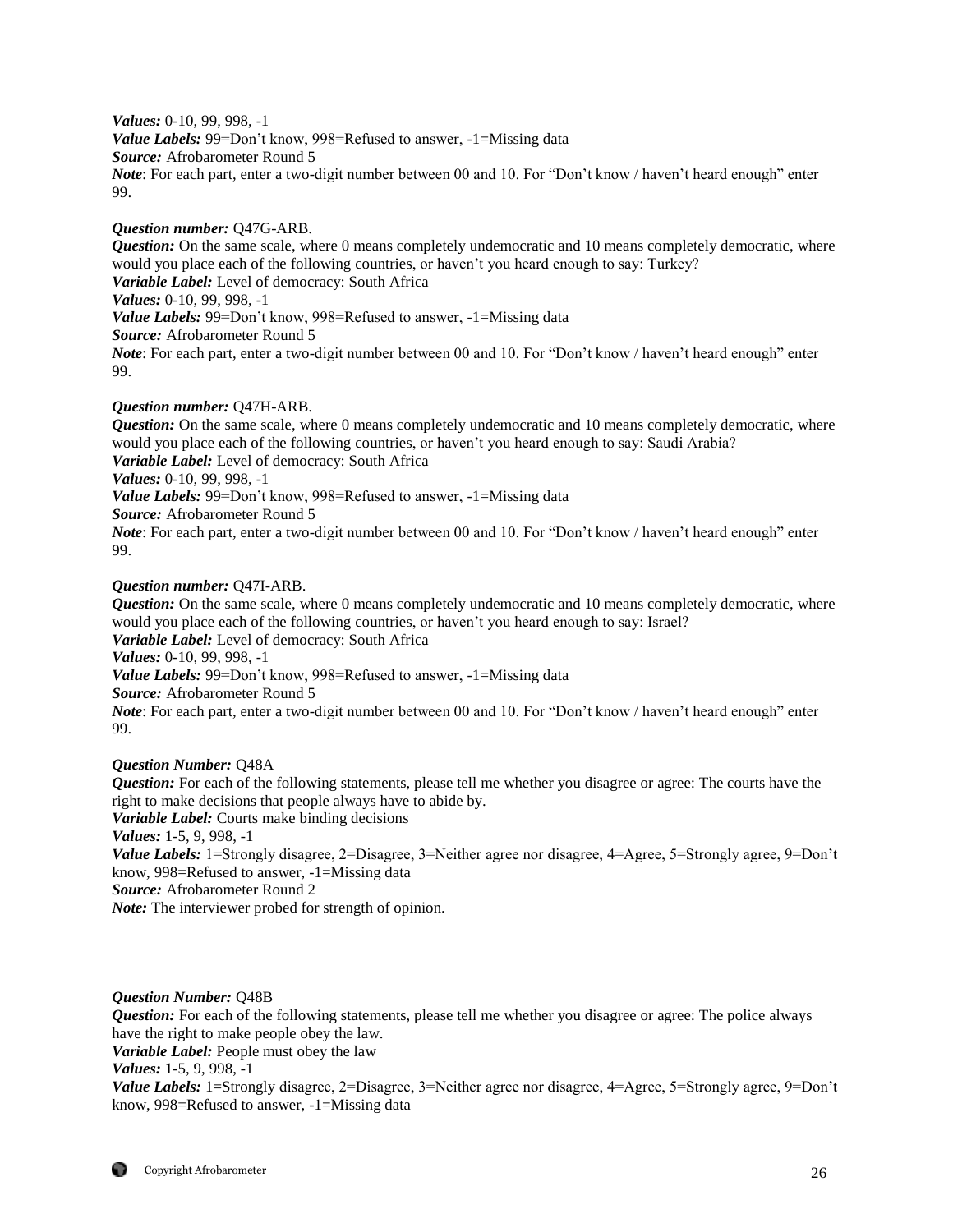*Source:* Afrobarometer Round 2 *Note:* The interviewer probed for strength of opinion.

## *Question Number:* Q48C

*Question:* For each of the following statements, please tell me whether you disagree or agree: The tax authorities always have the right to make people pay taxes. *Variable Label:* People must pay taxes *Values:* 1-5, 9, 998, -1 *Value Labels:* 1=Strongly disagree, 2=Disagree, 3=Neither agree nor disagree, 4=Agree, 5=Strongly agree, 9=Don't know, 998=Refused to answer, -1=Missing data *Source:* Afrobarometer Round 2 *Note:* The interviewer probed for strength of opinion.

## *Question Number:* Q49

*Question:* Which of the following statements is closest to your view? Choose Statement 1 or Statement 2. Statement 1: It is important to obey the government in power, no matter who you voted for. Statement 2: It is not necessary to obey the laws of a government that you did not vote for. *Variable Label:* Obey government always vs. only if vote for it *Values:* 1-5, 9, 998, -1 *Value Labels:* 1=Agree very strongly with Statement 1, 2=Agree with Statement 1, 3=Agree with Statement 2, 4=Agree very strongly with Statement 2, 5=Agree with neither, 9=Don't know, 998=Refused to answer, -1=Missing data *Source:* Afrobarometer Round 5 *Note:* Interviewer probed for strength of opinion asking "Do you agree or agree very strongly?"

*Question Number:* Q50 *Question:* not asked in Arab/Afrobarometer

*Question Number:* Q51 *Question:* not asked in Arab/Afrobarometer

*Question Number:* Q52A *Question:* In your opinion, how often, in this country: Does the news media abuse its freedoms by printing or saying things it knows are not true? *Variable Label:* How often news media abuse its freedom *Values:* 0-3, 9, 998, -1 *Value Labels:* 0=Never, 1=Rarely, 2=Often, 3=Always, 9=Don't know, 998=Refused to answer, -1=Missing data *Source:* Afrobarometer Round 5

*Question Number:* Q52B

*Question:* In your opinion, how often, in this country: Does competition between political parties lead to violent conflict? *Variable Label:* How often party competition leads to conflict *Values:* 0-3, 9, 998, -1 *Value Labels:* 0=Never, 1=Rarely, 2=Often, 3=Always, 9=Don't know, 998=Refused to answer, -1=Missing data *Source:* Afrobarometer Round 2

*Question Number:* Q52C

*Question:* In your opinion, how often, in this country: Does the President ignore the courts and laws of the country? *Variable Label:* How often president ignores laws *Values:* 0-3, 9, 998, -1 *Value Labels:* 0=Never, 1=Rarely, 2=Often, 3=Always, 9=Don't know, 998=Refused to answer, -1=Missing data *Source:* Afrobarometer Round 2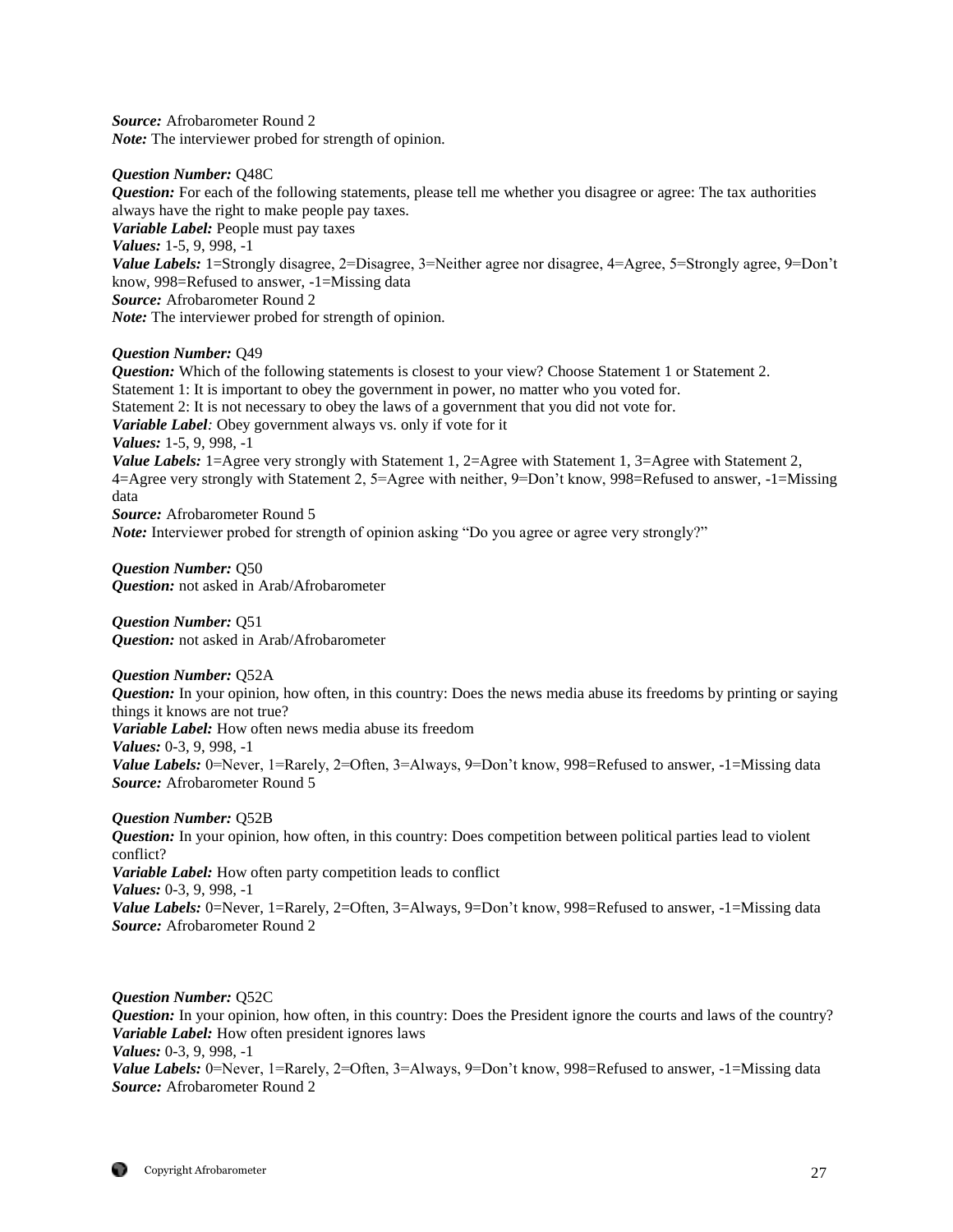#### *Question Number:* Q52D

*Question:* In your opinion, how often, in this country: Are opposition parties or their supporters silenced by the government? *Variable Label:* How often opposition parties silenced by government *Values:* 0-3, 9, 998, -1 *Value Labels:* 0=Never, 1=Rarely, 2=Often, 3=Always, 9=Don't know, 998=Refused to answer, -1=Missing data *Source:* Afrobarometer Round 5

# *Question Number:* Q52E

*Question:* In your opinion, how often, in this country: Does the President ignore parliament and just do what he wants? *Variable Label:* How often president ignore parliament *Values:* 0-3, 9, 998, -1 *Value Labels:* 0=Never, 1=Rarely, 2=Often, 3=Always, 9=Don't know, 998=Refused to answer, -1=Missing data *Source:* Afrobarometer Round 5

## *Question Number:* Q53

*Question:* In this country, how effective is the news media in revealing government mistakes and corruption? *Variable Label:* How effective the news media reveals government mistakes and corruption *Values:* 0-3, 9, 998, -1 *Value Labels:* 0= Not at all effective, 1= Not very effective, 2= Somewhat effective, 3= Very effective, 9=Don't know, 998=Refused to answer, -1=Missing data *Source:* Afrobarometer Round 5

### *Question Number:* Q54

*Question:* During election campaigns in this country, how much do you personally fear becoming a victim of political intimidation or violence? *Variable Label:* How much fear political intimidation or violence *Values:* 0-3, 9, 998, -1 *Value Labels:* 0=A lot, 1=Somewhat, 2=A little bit, 3=Not at all, 9=Don't know, 998=Refused to answer, -1  $=$ Missing. *Source:* Afrobarometer Round 4

#### *Question Number:* Q55

*Question:* How likely do you think it is that powerful people can find out how you voted, even though there is supposed to be a secret ballot in this country? *Variable Label:* How likely powerful find out your vote *Values:* 0-3, 9, 998, -1 *Value Labels:* 0=Not at all likely, 1=Not very likely, 2=Somewhat likely, 3=Very likely, 9=Don't know, 998=Refused to answer, -1=Missing data. *Source:* Afrobarometer Round 4

## *Question Number:* Q56A

*Question:* In your opinion, how often, in this country:: do people have to be careful of what they say about politics? *Variable Label:* How often careful what you say *Values:* 0-3, 9, 998, -1 *Value Labels:* 0=Never, 1=Rarely, 2=Often, 3=Always, 9=Don't know, 998=Refused to answer, -1=Missing data *Source:* SAB

#### *Question Number:* Q56B

*Question:* In your opinion, how often, in this country: Are people treated unequally under the law? *Variable Label:* How often people treated unequally *Values:* 0-3, 9, 998, -1 *Value Labels:* 0=Never, 1=Rarely, 2=Often, 3=Always, 9=Don't know, 998=Refused to answer, -1=Missing data *Source:* Afrobarometer Round 2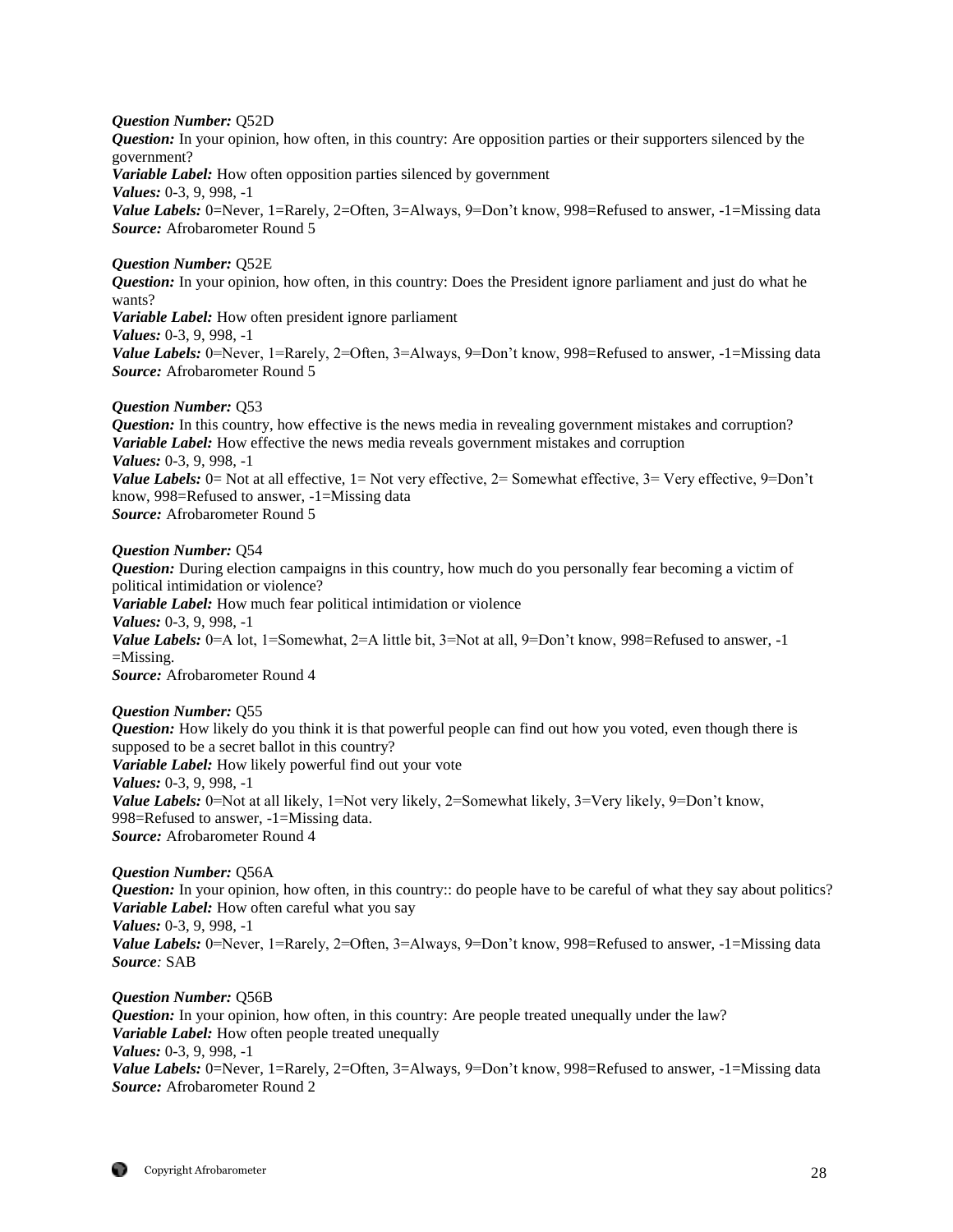*Question Number:* Q56C

*Question:* In your opinion, how often, in this country: Are women treated unequally by traditional leaders? *Variable Label:* How often women treated unequally by traditional leaders *Values:* 0-3, 9, 998, -1 *Value Labels:* 0=Never, 1=Rarely, 2=Often, 3=Always, 9=Don't know, 998=Refused to answer, -1=Missing data *Source:* Afrobarometer Round 5

#### *Question Number:* Q56D

*Question:* In your opinion, how often, in this country: Are women treated unequally by the police and courts? *Variable Label:* How often women treated unequally by police and courts *Values:* 0-3, 9, 998, -1 *Value Labels:* 0=Never, 1=Rarely, 2=Often, 3=Always, 9=Don't know, 998=Refused to answer, -1=Missing data *Source:* Afrobarometer Round 5

#### *Question Number:* Q56E

*Question:* In your opinion, how often, in this country: Are women treated unequally by employers? *Variable Label:* How often women treated unequally by employers *Values:* 0-3, 9, 998, -1 *Value Labels:* 0=Never, 1=Rarely, 2=Often, 3=Always, 9=Don't know, 998=Refused to answer, -1=Missing data *Source:* Afrobarometer Round 5

#### *Question Number:* Q56F

*Question:* In your opinion, how often, in this country: Do officials who commit crimes go unpunished? *Variable Label:* How often officials unpunished *Values:* 0-3, 9, 998, -1 *Value Labels:* 0=Never, 1=Rarely, 2=Often, 3=Always, 9=Don't know, 998=Refused to answer, -1=Missing data *Source:* Afrobarometer Round 4

*Question Number:* Q56G

*Question:* In your opinion, how often, in this country: Do ordinary people who break the law go unpunished? *Variable Label:* How often ordinary people unpunished *Values:* 0-3, 9, 998, -1 *Value Labels:* 0=Never, 1=Rarely, 2=Often, 3=Always, 9=Don't know, 998=Refused to answer, -1=Missing data *Source:* Afrobarometer Round 4

*Question Number:* Q56H *Question:* In your opinion, how often, in this country: Do people obtain household services, like water or electricity, without paying for them? *Variable Label:* How often obtain household services without paying *Values:* 0-3, 9, 998, -1 *Value Labels:* 0=Never, 1=Rarely, 2=Often, 3=Always, 9=Don't know, 998=Refused to answer, -1=Missing data *Source:* Afrobarometer Round 5

*Question Number:* Q56I *Question:* In your opinion, how often, in this country: Do people avoid paying the taxes that they owe the government? *Variable Label:* How often avoid paying taxes *Values:* 0-3, 9, 998, -1 *Value Labels:* 0=Never, 1=Rarely, 2=Often, 3=Always, 9=Don't know, 998=Refused to answer, -1=Missing data *Source:* Afrobarometer Round 5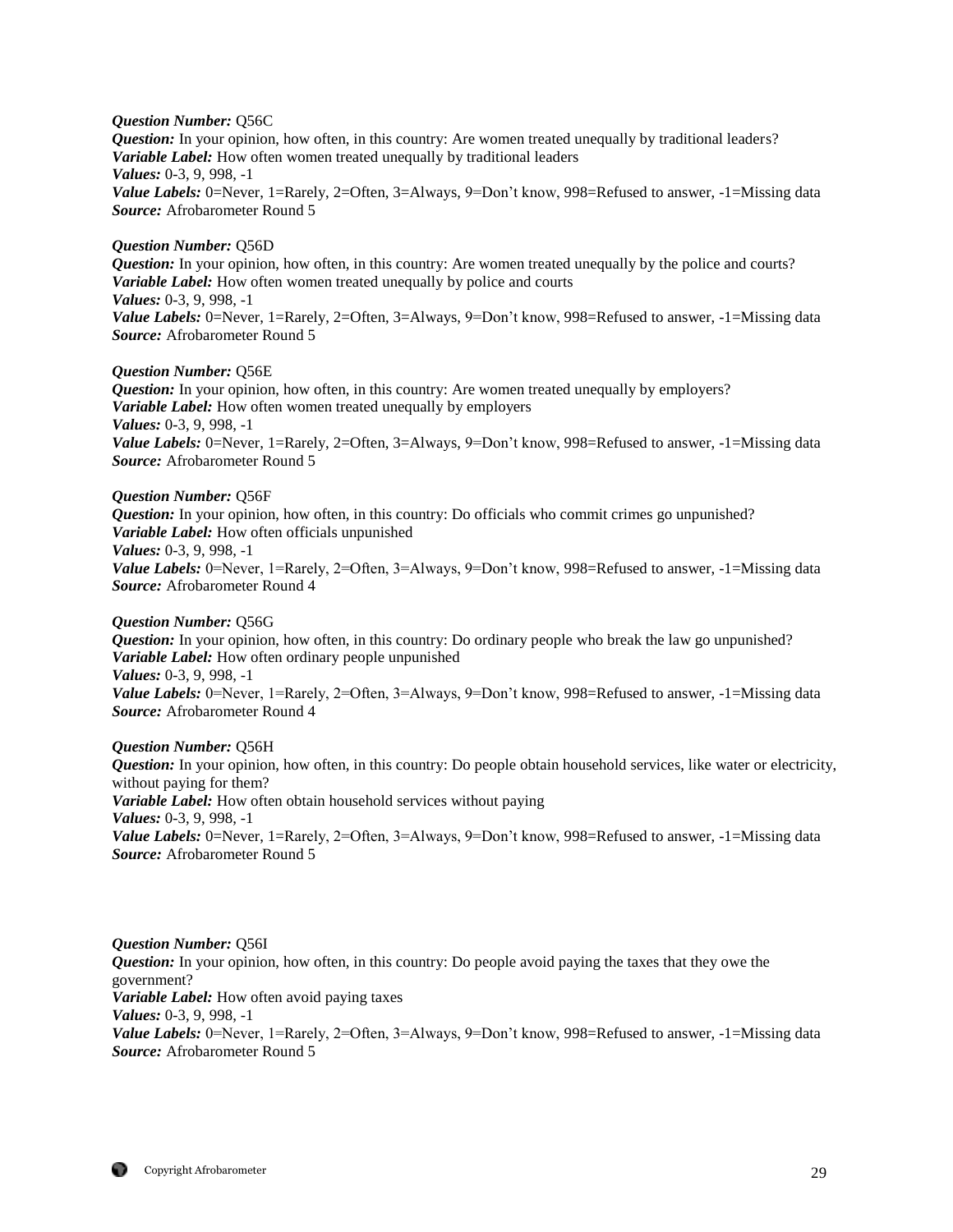## *Question Number:* Q57

*Question:* Let me ask you again about the most essential characteristics of democracy. If you have to choose only one of the things that I am going to read, which one would you choose as the most essential characteristic of democracy?

*Variable Label:* Essential characteristics of democracy: legislature, government, people etc. *Values:* 1-4, 8, 9, 998, -1

*Value Labels:* 1 = The legislature closely monitors the actions of the President, 2 = Government provides basic necessities, like food, clothing and shelter, for everyone, 3= People are free to form organizations to influence government and public affairs, 4= Public services, such as roads, water or sewerage, work well and do not break down, 8= None of these, 9=Don't know, 998=Refused to answer, -1=Missing data *Source:* Afrobarometer Round 5

#### *Question Number:* Q58

*Question:* And here is another list. Which one of these things would you choose as the most essential characteristic of democracy?

*Variable Label:* Essential characteristics of democracy: participation, no corruption, courts etc.

*Values:* 1-4, 8, 9, 998, -1

*Value Labels:* 1 = People are free to take part in demonstrations and protests, 2 = Politics is clean and free of corruption, 3= The court protects ordinary people if the government mistreats them, 4= People receive aid from government, such as food parcels, when they are in need, 8= None of these, 9=Don't know, 998=Refused to answer, -1=Missing data

*Source:* Afrobarometer Round 5

#### *Question Number:* Q59A

*Question:* How much do you trust each of the following, or haven't you heard enough about them to say: The President? *Variable Label:* Trust president *Values:* 0-3, 9, 998, -1 *Value Labels:* 0=Not at all, 1=Just a little, 2=Somewhat, 3=A lot, 9=Don't know/Haven't heard enough, 998=Refused to answer, -1=Missing data *Source:* Zambia96

#### *Question Number:* Q59B

*Question:* How much do you trust each of the following, or haven't you heard enough about them to say: Parliament? *Variable Label:* Trust parliament/national assembly *Values:* 0-3, 9, 998, -1 *Value Labels:* 0=Not at all, 1=Just a little, 2=Somewhat, 3=A lot, 9=Don't know/Haven't heard enough, 998=Refused to answer, -1=Missing data *Source:* Adapted from Zambia96

*Question Number:* Q59C *Question:* How much do you trust each of the following, or haven't you heard enough about them to say: The Electoral Commission? *Variable Label:* Trust national electoral commission *Values:* 0-3, 9, 998, -1 *Value Labels:* 0=Not at all, 1=Just a little, 2=Somewhat, 3=A lot, 9=Don't know/Haven't heard enough, 998=Refused to answer, -1=Missing data *Source:* Adapted from Zambia96

*Question Number:* Q59D *Question:* How much do you trust each of the following, or haven't you heard enough about them to say: The Tax Department? *Variable Label:* Trust tax department *Values:* 0-3, 9, 998, -1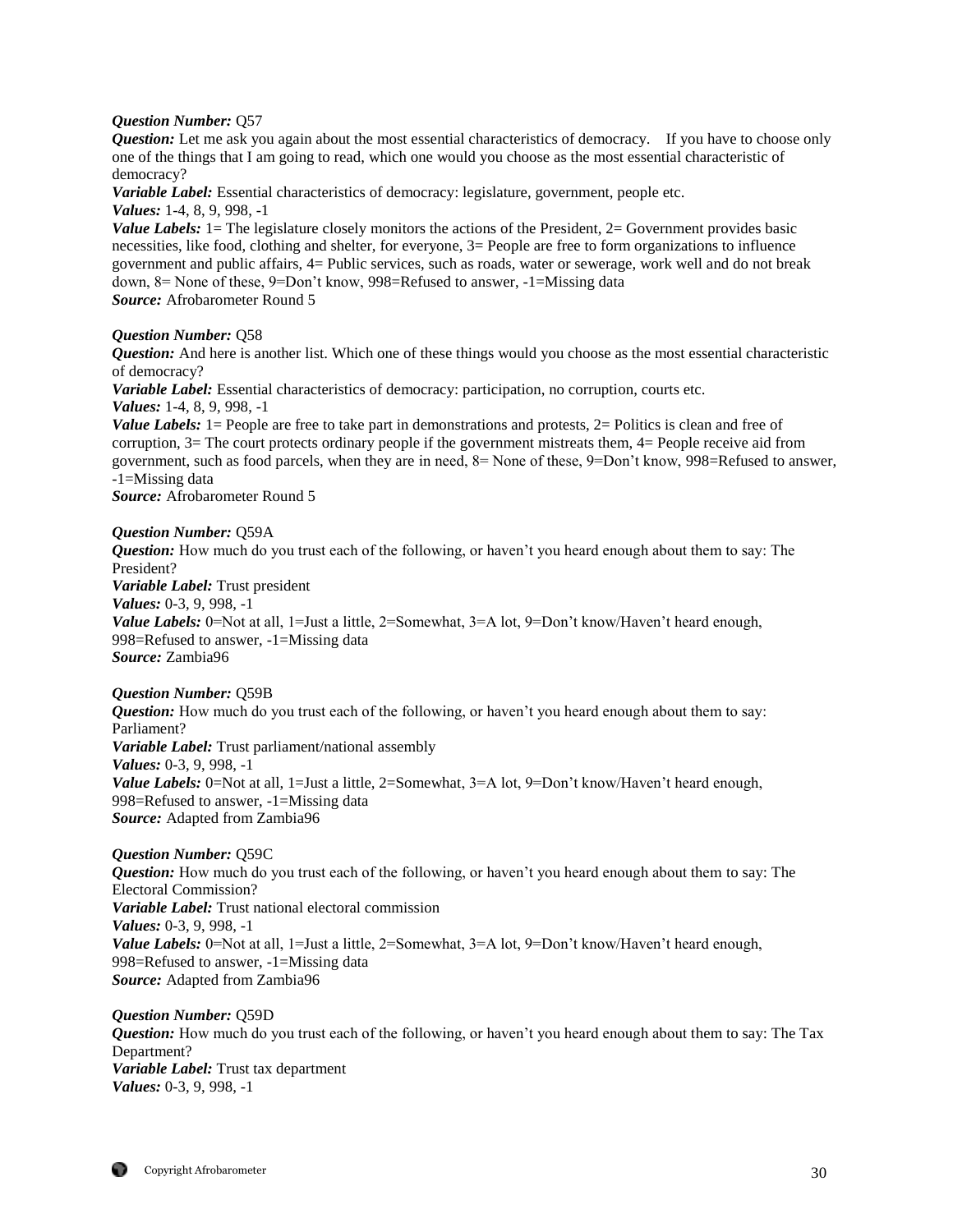Value Labels: 0=Not at all, 1=Just a little, 2=Somewhat, 3=A lot, 9=Don't know/Haven't heard enough, 998=Refused to answer, -1=Missing data *Source:* Afrobarometer Round 5

#### *Question Number:* Q59E

*Question:* How much do you trust each of the following, or haven't you heard enough about them to say: Your Local Government Council *Variable Label:* Trust your elected local government council *Values:* 0-3, 9, 998, -1 *Value Labels:* 0=Not at all, 1=Just a little, 2=Somewhat, 3=A lot, 9=Don't know/Haven't heard enough, 998=Refused to answer, -1=Missing data *Source:* Adapted from Zambia96

#### *Question Number:* Q59F

*Question:* How much do you trust each of the following, or haven't you heard enough about them to say: The Ruling Party? *Variable Label:* Trust the ruling party *Values:* 0-3, 9, 998, -1 *Value Labels:* 0=Not at all, 1=Just a little, 2=Somewhat, 3=A lot, 9=Don't know/Haven't heard enough, 998=Refused to answer, -1=Missing data *Source:* Adapted from Zambia96

#### *Question Number:* Q59G

*Question:* How much do you trust each of the following, or haven't you heard enough about them to say: Opposition Political Parties? *Variable Label:* Trust opposition political parties *Values:* 0-3, 9, 998, -1 *Value Labels:* 0=Not at all, 1=Just a little, 2=Somewhat, 3=A lot, 9=Don't know/Haven't heard enough, 998=Refused to answer, -1=Missing data *Source:* Adapted from Zambia 96

## *Question Number:* Q59H

*Question:* How much do you trust each of the following, or haven't you heard enough about them to say: The Police? *Variable Label:* Trust police *Values:* 0-3, 9, 998, -1 *Value Labels:* 0=Not at all, 1=Just a little, 2=Somewhat, 3=A lot, 9=Don't know/Haven't heard enough, 998=Refused to answer, -1=Missing data *Source:* Zambia 96

## *Question Number:* Q59I *Question:* How much do you trust each of the following, or haven't you heard enough about them to say: The army? *Variable Label:* Trust army *Values:* 0-3, 9, 998, -1 *Value Labels:* 0=Not at all, 1=Just a little, 2=Somewhat, 3=A lot, 9=Don't know/Haven't heard enough, 998=Refused to answer, -1=Missing data *Source:* Afrobarometer Round 5

*Question Number:* Q59J *Question:* How much do you trust each of the following, or haven't you heard enough about them to say: Courts of law? *Variable Label:* Trust courts of law *Values:* 0-3, 9, 998, -1 *Value Labels:* 0=Not at all, 1=Just a little, 2=Somewhat, 3=A lot, 9=Don't know/Haven't heard enough, 998=Refused to answer, -1=Missing data *Source:* Zambia 96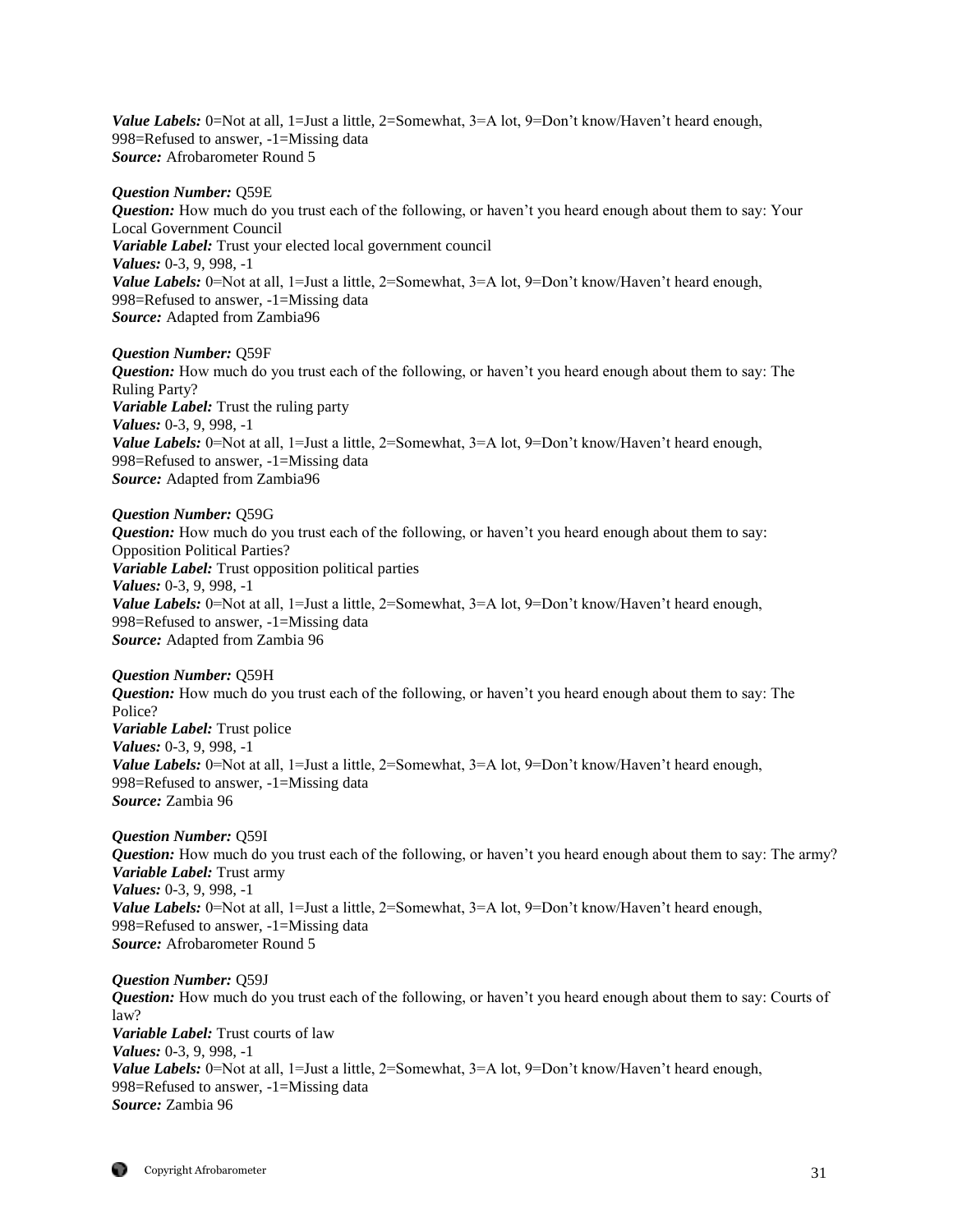## *Question Number:* Q60A

*Question:* How many of the following people do you think are involved in corruption, or haven't you heard enough about them to say: The President and Officials in his Office? *Variable Label:* Corruption: office of the Presidency *Values:* 0-3, 9, 998, -1 *Value Labels:* 0=None, 1=Some of them, 2=Most of them, 3=All of them, 9=Don't know, 998=Refused to answer, -1=Missing data *Source:* SAB

## *Question Number:* Q60B

*Question:* How many of the following people do you think are involved in corruption, or haven't you heard enough about them to say: Members of Parliament? *Variable Label:* Corruption: Members of Parliament *Values:* 0-3, 9, 998, -1 *Value Labels:* 0=None, 1=Some of them, 2=Most of them, 3=All of them, 9=Don't know, 998=Refused to answer, -1=Missing data. *Source:* SAB

#### *Question Number:* Q60C

*Question:* How many of the following people do you think are involved in corruption, or haven't you heard enough about them to say: Government Officials?

*Variable Label:* Corruption: government officials

## *Values:* 0-3, 9, 998, -1

Value Labels: 0=None, 1=Some of them, 2=Most of them, 3=All of them, 9=Don't know, 998=Refused to answer, -1=Missing data.

*Source:* Afrobarometer Round 4

#### *Question Number:* Q60D

*Question:* How many of the following people do you think are involved in corruption, or haven't you heard enough about them to say: Local government councilors?

*Variable Label:* Corruption: local government councilors

*Values:* 0-3, 9, 998, -1 *Value Labels:* 0=None, 1=Some of them, 2=Most of them, 3=All of them, 9=Don't know, 998=Refused to answer,

-1=Missing data *Source:* SAB

## *Question Number:* Q60E

*Question:* How many of the following people do you think are involved in corruption, or haven't you heard enough about them to say: Police? *Variable Label:* Corruption: police *Values:* 0-3, 9, 998, -1 *Value Labels:* 0=None, 1=Some of them, 2=Most of them, 3=All of them, 9=Don't know, 998=Refused to answer, -1=Missing data *Source:* SAB

#### *Question Number:* Q60F

*Question:* How many of the following people do you think are involved in corruption, or haven't you heard enough about them to say: Tax Officials (e.g. Ministry of Finance officials or Local Government tax collectors) *Variable Label:* Corruption: tax officials *Values:* 0-3, 9, 998, -1 Value Labels: 0=None, 1=Some of them, 2=Most of them, 3=All of them, 9=Don't know, 998=Refused to answer, -1=Missing data *Source:* SAB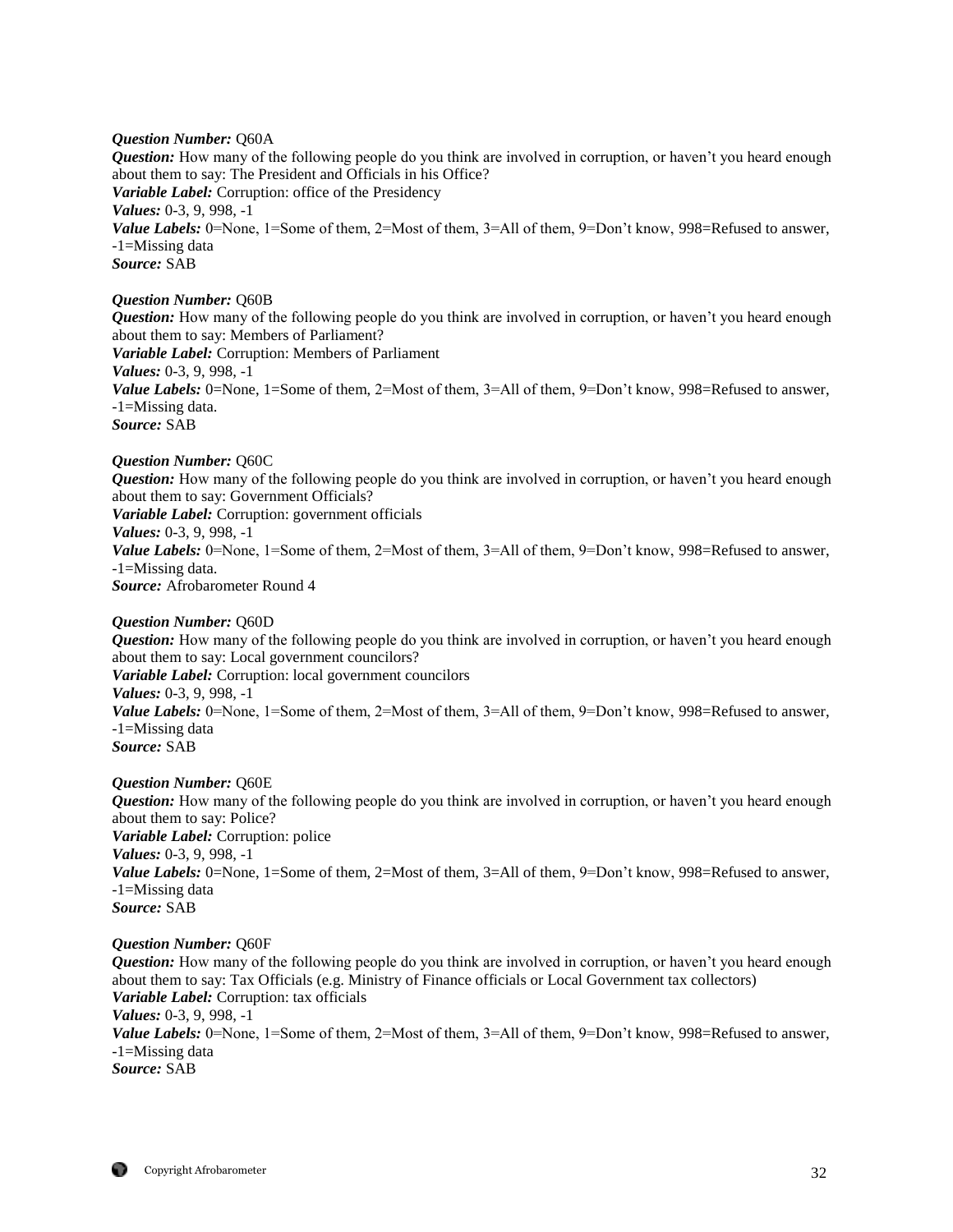## *Question Number:* Q60G

*Question:* How many of the following people do you think are involved in corruption, or haven't you heard enough about them to say: Judges and Magistrates? *Variable Label:* Corruption: judges and magistrates *Values:* 0-3, 9, 998, -1 *Value Labels:* 0=None, 1=Some of them, 2=Most of them, 3=All of them, 9=Don't know, 998=Refused to answer, -1=Missing data *Source:* SAB

## *Question Number:* Q61A

*Question:* In the past year, how often, (if ever, have you had to pay a bribe, give a gift, or do a favor to government officials in order to: Get a document or a permit? *Variable Label:* Pay bribe for: document or permit *Values:* 0-3, 7, 9, 998, -1 *Value Labels:* 0=Never, 1=Once or twice, 2=A few times, 3=Often, 7=No experience with this in the past year, 9=Don't know, 998=Refused to answer, -1=Missing data *Source:* NDB

## *Question Number:* Q61B

*Question:* In the past year, how often, if ever, have you had to pay a bribe, give a gift, or do a favor to government officials in order to: Get water or sanitation services?

*Variable Label:* Pay bribe for: water or sanitation services

#### *Values:* 0-3, 7, 9, 998, -1

*Value Labels:* 0=Never, 1=Once or twice, 2=A few times, 3=Often, 7=No experience with this in the past year, 9=Don't know, 998=Refused to answer, -1=Missing data *Source:* NDB

## *Question Number:* Q61C

*Question:* In the past year, how often, if ever, have you had to pay a bribe, give a gift, or do a favor to government officials in order to: Get treatment at a local health clinic or hospital? *Variable Label:* Pay bribe for: treatment at local health clinic or hospital *Values:* 0-3, 7, 9, 998, -1 *Value Labels:* 0=Never, 1=Once or twice, 2=A few times, 3=Often, 7=No experience with this in the past year, 9=Don't know, 998=Refused to answer, -1=Missing data *Source:* Afrobarometer Round 5

#### *Question Number:* Q61D

*Question:* In the past year, how often, if ever, have you had to pay a bribe, give a gift, or do a favor to government officials in order to: Avoid a problem with the police (like passing a checkpoint or avoiding a fine or arrest)? *Variable Label:* Pay bribe for: avoid problem with police *Values:* 0-3, 7, 9, 998, -1 *Value Labels:* 0=Never, 1=Once or twice, 2=A few times, 3=Often, 7=No experience with this in the past year, 9=Don't know, 998=Refused to answer, -1=Missing data *Source:* NDB

#### *Question Number:* Q61E

*Question:* In the past year, how often, if ever, have you had to pay a bribe, give a gift, or do a favor to government officials in order to: Get a place in a primary school for a child? *Variable Label:* Pay bribe for: school placement *Values:* 0-3, 7, 9, 998, -1 *Value Labels:* 0=Never, 1=Once or twice, 2=A few times, 3=Often, 7=No experience with this in the past year, 9=Don't know, 998=Refused to answer, -1=Missing data *Source:* Afrobarometer Round 5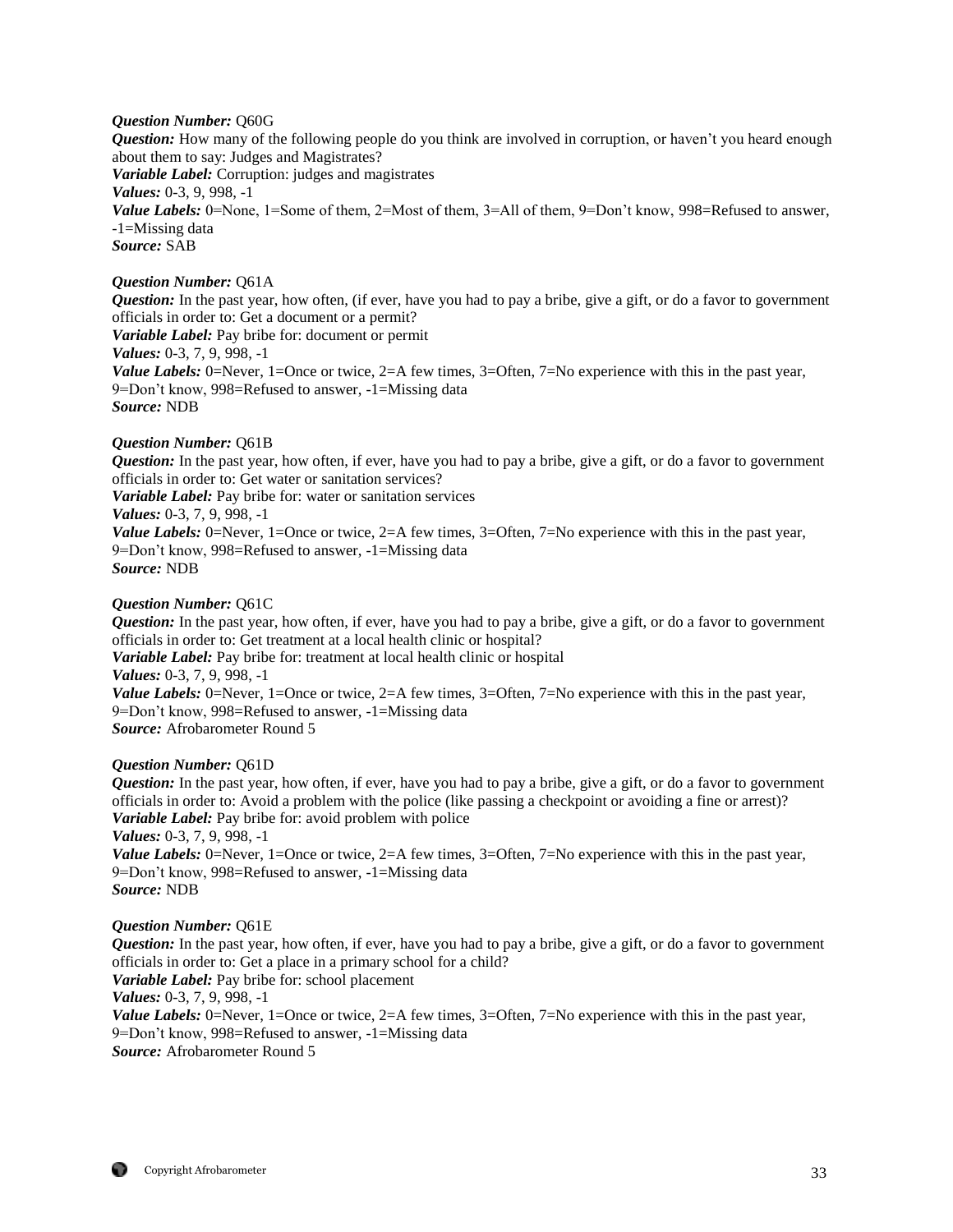## *Question Number:* Q61F

*Question:* And during the last national election in 2012, how often, if ever did a candidate or someone from a political party offer you something, like food or a gift or money, in return for your vote? *Variable Label:* Election incentives offered *Values:* 0-3, 9, 998, -1 *Value Labels:* 0=Never, 1=Once or twice, 2=A few times, 3=Often, 9=Don't know, 998=Refused to answer, -1=Missing data *Source:* Afrobarometer Round 5

## *Question Number:* Q62A

*Question:* How much of the time do you think the following try their best to listen to what people like you have to say: Members of Parliament? *Variable Label:* MPs listen *Values:* 0-3, 9, 998, -1 *Value Labels:* 0=Never 1=Only sometimes, 2=Often, 3=Always, 9=Don't know, 998=Refused to answer, -1=Missing data *Source:* Afrobarometer Round 3

## *Question Number:* Q62B

*Question:* How much of the time do you think the following try their best to listen to what people like you have to say: Local government councilors? *Variable Label:* Local government councilors listen *Values:* 0-3, 9, 998, -1 *Value Labels:* 0=Never 1=Only sometimes, 2=Often, 3=Always, 9=Don't know, 998=Refused to answer, -1=Missing data *Source:* Afrobarometer Round 3

#### *Question Number:* Q63PT1

*Question:* In your opinion, what are the most important problems facing this country that government should address?

Variable Label: Most important problems – 1<sup>st</sup> response

*Values:* 0-32, 9995, 9998-9999, -1

*Value Labels:* 0=Nothing/no problems, 1=Management of the economy, 2=Wages, income and salaries, 3=Unemployment, 4=Poverty/destitution, 5=Rates and taxes, 6=Loans /credit , 7=Farming/agriculture, 8=Food shortage/famine, 9=Drought, 10=Land, 11=Transportation, 12=Communications, 13=Infrastructure/roads, 14=Education, 15=Housing, 16=Electricity, 17=Water supply, 18=Orphans/street children/homeless children, 19=Services (other), 20=Health, 21=AIDS, 22=Sickness/disease, 23=Crime and security, 24=Corruption, 25=Political violence, 26=Political instability/political divisions/ethnic tensions, 27=Discrimination/inequality, 28=Gender issues/women's rights, 29=Democracy/political rights, 30=War(international), 31=Civil War, 32=Agricultural marketing, 9995=Other (i.e, some other problem), 9998=Refused to answer, 9999=Don't know, - 1=Missing data.

## *Source:* SAB

*Note:* Interviewer was instructed to "Accept up to three answers. If respondent offers more than three options, ask 'Which three of these are the most important?'; if respondent offers one or two answers, ask 'Anything else?'"

## *Question Number:* Q63PT2

*Question:* In your opinion, what are the most important problems facing this country that government should address?

*Variable Label:* Most important problems  $-2<sup>nd</sup>$  response

*Values:* 1-32, 9995-9996, 9998-9999, -1

*Value Labels:* 1=Management of the economy, 2=Wages, income and salaries, 3=Unemployment,

4=Poverty/destitution, 5=Rates and taxes, 6=Loans /credit , 7=Farming/agriculture, 8=Food shortage/famine,

9=Drought, 10=Land, 11=Transportation, 12=Communications, 13=Infrastructure/roads, 14=Education,

15=Housing, 16=Electricity, 17=Water supply, 18=Orphans/street children/homeless children, 19=Services (other), 20=Health, 21=AIDS, 22=Sickness/disease, 23=Crime and security, 24=Corruption, 25=Political violence,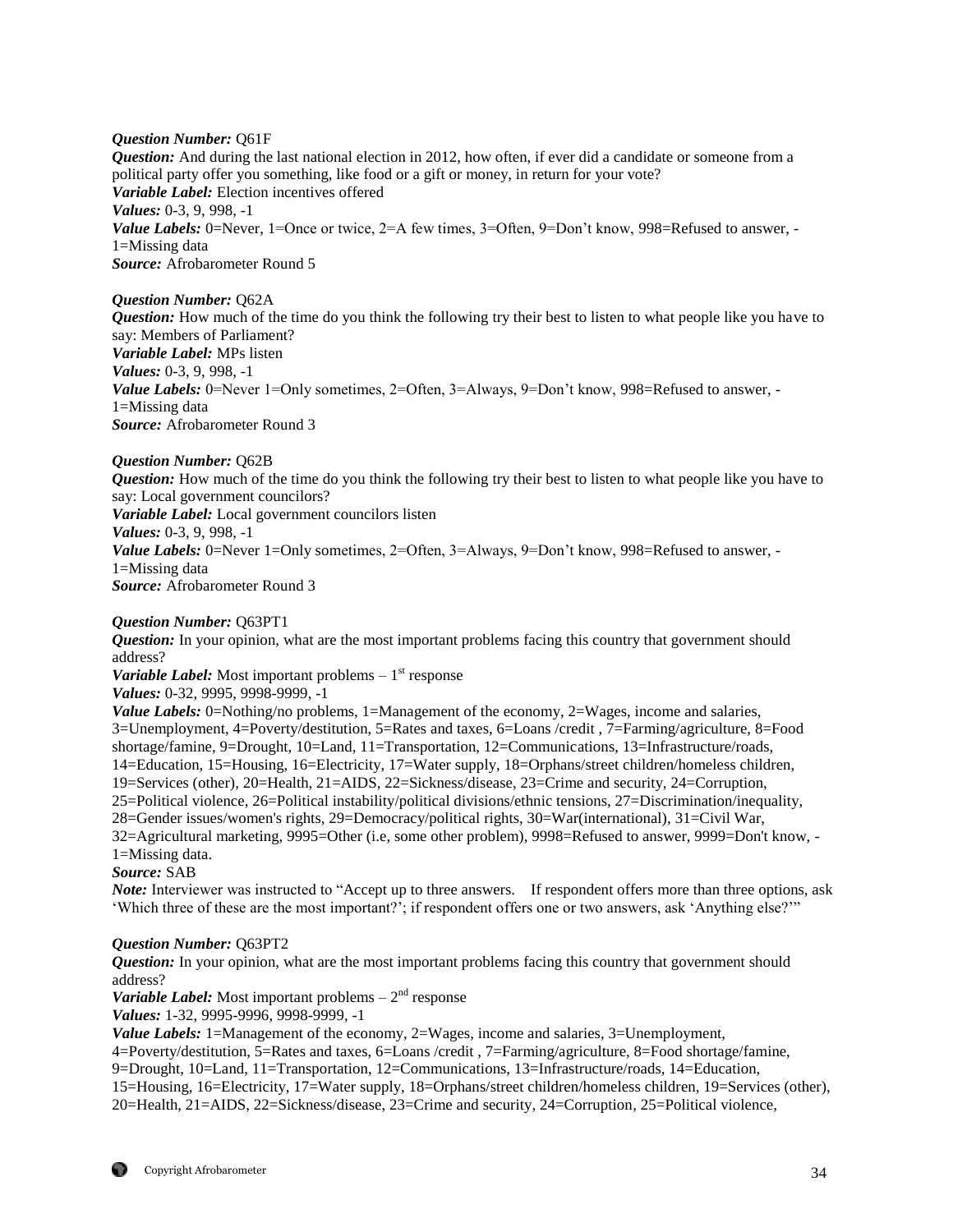26=Political instability/political divisions/ethnic tensions, 27=Discrimination/inequality, 28=Gender issues/women's rights, 29=Democracy/political rights, 30=War(international), 31=Civil War, 32=Agricultural marketing, 9995=Other (i.e, some other problem), 9996=No further reply, 9998=Refused to answer, 9999=Don't know, - 1=Missing data.

## *Source:* SAB

*Note:* Interviewer was instructed to "Accept up to three answers. If respondent offers more than three options, ask 'Which three of these are the most important?'; if respondent offers one or two answers, ask 'Anything else?'"

## *Question Number:* Q63PT3

*Question:* In your opinion, what are the most important problems facing this country that government should address?

Variable Label: Most important problems – 3<sup>rd</sup> response

*Values:* 1-32, 9995-9996, 9998-9999, -1

*Value Labels:* 1=Management of the economy, 2=Wages, income and salaries, 3=Unemployment,

4=Poverty/destitution, 5=Rates and taxes, 6=Loans /credit , 7=Farming/agriculture, 8=Food shortage/famine,

9=Drought, 10=Land, 11=Transportation, 12=Communications, 13=Infrastructure/roads, 14=Education,

15=Housing, 16=Electricity, 17=Water supply, 18=Orphans/street children/homeless children, 19=Services (other),

20=Health, 21=AIDS, 22=Sickness/disease, 23=Crime and security, 24=Corruption, 25=Political violence,

26=Political instability/political divisions/ethnic tensions, 27=Discrimination/inequality, 28=Gender issues/women's rights, 29=Democracy/political rights, 30=War(international), 31=Civil War, 32=Agricultural marketing,

9995=Other (i.e, some other problem), 9996=No further reply, 9998=Refused to answer, 9999=Don't know, -

1=Missing data.

## *Source:* SAB

*Note:* Interviewer was instructed to "Accept up to three answers. If respondent offers more than three options, ask 'Which three of these are the most important?'; if respondent offers one or two answers, ask 'Anything else?'"

## *Question Number:* Q64

*Question:* Taking the problem that you mentioned first, how likely do you think it is that government will solve this problem within the next five years?

*Variable Label:* How likely government will solve this problem within the next five years

*Values:* 0-3, 7, 9, 998, -1

*Value Labels:* 0= Not at all likely, 1= Not very likely, 2= Somewhat likely, 3= Very likely, 7= Not applicable, 9=Don't know, 998=Refused to answer, -1=Missing data

*Source:* Afrobarometer Round 3

*Note*: remind respondent of first problem identified.

#### *Question Number:* Q65A

*Question:* Now let's speak about the present government of this country. How well or badly would you say the current government is handling the following matters, or haven't you heard enough to say: Managing the economy? *Variable Label:* Handling managing the economy

*Values:* 1-4, 9, 998, -1

*Value Labels:* 1=Very badly, 2=Fairly badly, 3=Fairly well, 4=Very well, 9=Don't know/Haven't heard enough, 998=Refused to answer, -1=Missing data

*Source:* SAB

*Note:* Interviewer probed for strength of opinion.

#### *Question Number:* Q65B

*Question:* Now let's speak about the present government of this country. How well or badly would you say the current government is handling the following matters, or haven't you heard enough to say: Improving the living standards of the poor.

*Variable Label:* Handling improving living standards of the poor *Values:* 1-4, 9, 998, -1 *Value Labels:* 1=Very badly, 2=Fairly badly, 3=Fairly well, 4=Very well, 9=Don't know/Haven't heard enough, 998=Refused to answer, -1=Missing data *Source:* Afrobarometer Round 4 *Note:* Interviewer probed for strength of opinion.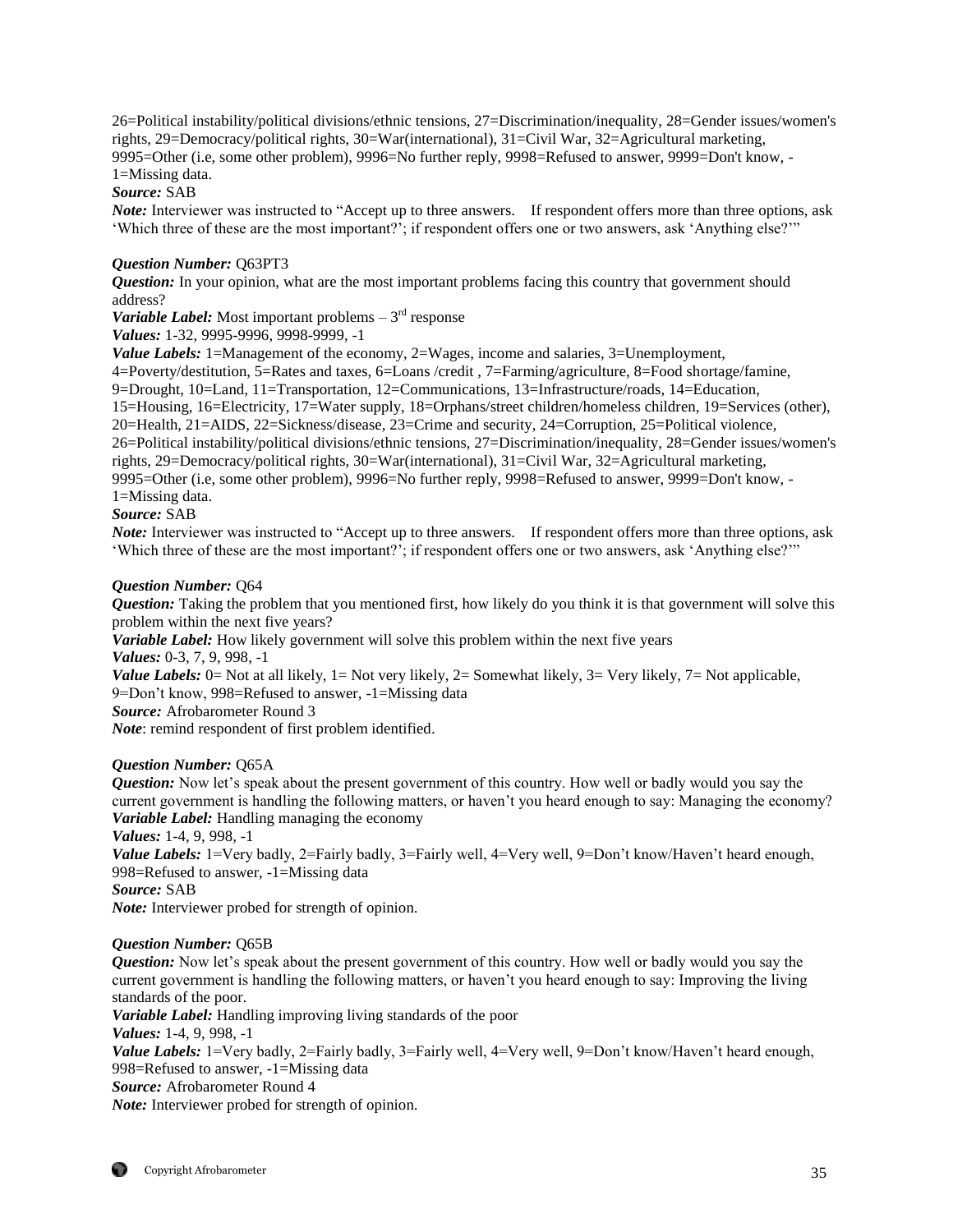## *Question Number:* Q65C

*Question:* How well or badly would you say the current government is handling the following matters, or haven't you heard enough to say: Creating jobs? *Variable Label:* Handling creating jobs *Values:* 1-4, 9, 998, -1 *Value Labels:* 1=Very badly, 2=Fairly badly, 3=Fairly well, 4=Very well, 9=Don't know/Haven't heard enough, 998=Refused to answer, -1=Missing data *Source:* NDB *Note:* Interviewer probed for strength of opinion.

#### *Question Number:* Q65D

*Question:* How well or badly would you say the current government is handling the following matters, or haven't you heard enough to say: Keeping prices down? *Variable Label:* Handling keeping prices down *Values:* 1-4, 9, 998, -1 *Value Labels:* 1=Very badly, 2=Fairly badly, 3=Fairly well, 4=Very well, 9=Don't know/Haven't heard enough, 998=Refused to answer, -1=Missing data *Source:* NDB *Note:* Interviewer probed for strength of opinion.

#### *Question Number:* Q65E

*Question:* How well or badly would you say the current government is handling the following matters, or haven't you heard enough to say: Narrowing gaps between rich and poor? *Variable Label:* Handling narrowing income gaps *Values:* 1-4, 9, 998, -1 *Value Labels:* 1=Very badly, 2=Fairly badly, 3=Fairly well, 4=Very well, 9=Don't know/Haven't heard enough, 998=Refused to answer, -1=Missing data *Source:* SAB *Note:* Interviewer probed for strength of opinion.

### *Question Number:* Q65F

*Question:* How well or badly would you say the current government is handling the following matters, or haven't you heard enough to say: Reducing crime? *Variable Label:* Handling reducing crime *Values:* 1-4, 9, 998, -1 *Value Labels:* 1=Very Badly, 2=Fairly badly, 3=Fairly well, 4=Very well, 9=Don't know/Haven't heard enough, 998=Refused to answer, -1=Missing data *Source:* NDB *Note:* Interviewer probed for strength of opinion.

#### *Question Number:* Q65G

*Question:* How well or badly would you say the current government is handling the following matters, or haven't you heard enough to say: Improving basic health services? *Variable Label:* Handling improving basic health services *Values:* 1-4, 9, 998, -1 *Value Labels:* 1=Very badly, 2=Fairly badly, 3=Fairly well, 4=Very well, 9=Don't know/Haven't heard enough, 998=Refused to answer, -1=Missing data *Source:* NDB *Note:* Interviewer probed for strength of opinion.

#### *Question Number:* Q65H

*Question:* How well or badly would you say the current government is handling the following matters, or haven't you heard enough to say: Addressing educational needs? *Variable Label:* Handling addressing educational needs *Values:* 1-4, 9, 998, -1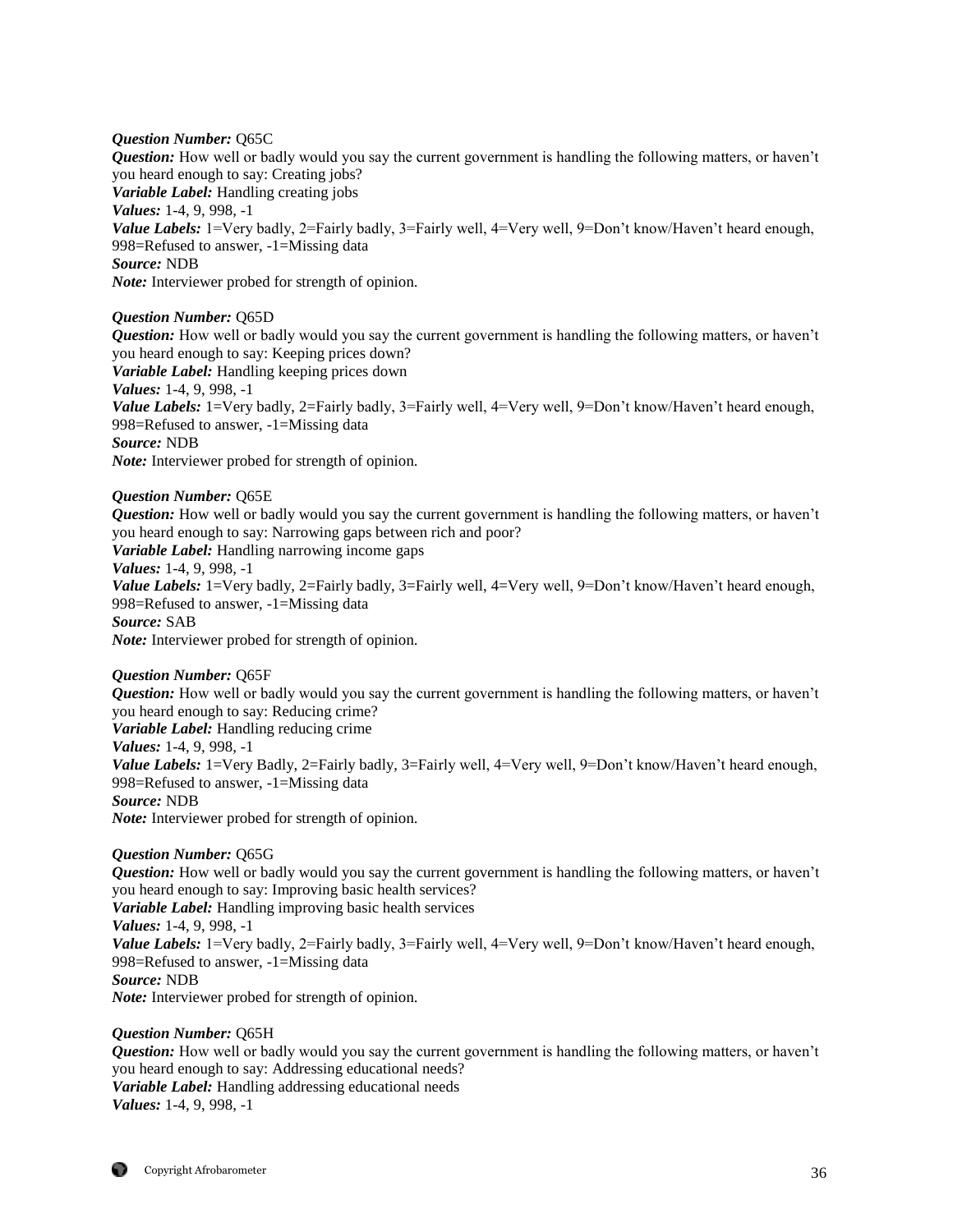Value Labels: 1=Very badly, 2=Fairly badly, 3=Fairly well, 4=Very well, 9=Don't know/Haven't heard enough, 998=Refused to answer, -1=Missing data *Source:* NDB *Note:* Interviewer probed for strength of opinion.

## *Question Number:* Q65I

*Question:* How well or badly would you say the current government is handling the following matters, or haven't you heard enough to say: Providing water and sanitation services? *Variable Label:* Handling providing water and sanitation services *Values:* 1-4, 9, 998, -1 *Value Labels:* 1=Very badly, 2=Fairly badly, 3=Fairly well, 4=Very well, 9=Don't know/Haven't heard enough, 998=Refused to answer, -1=Missing data. *Source:* SAB *Note:* Interviewer probed for strength of opinion.

## *Question Number:* Q65J

*Question:* How well or badly would you say the current government is handling the following matters, or haven't you heard enough to say: Ensuring everyone has enough to eat?

*Variable Label:* Handling ensuring enough to eat

*Values:* 1-4, 9, 998, -1

*Value Labels:* 1=Very badly, 2=Fairly badly, 3=Fairly well, 4=Very well, 9=Don't know/Haven't heard enough, 998=Refused to answer, -1=Missing data.

#### *Source:* SAB

*Note:* Interviewer probed for strength of opinion.

#### *Question Number:* Q65K

*Question:* How well or badly would you say the current government is handling the following matters, or haven't you heard enough to say: Fighting corruption in government?

*Variable Label:* Handling fighting corruption

*Values:* 1-4, 9, 998, -1

*Value Labels:* 1=Very badly, 2=Fairly badly, 3=Fairly well, 4=Very well, 9=Don't know/Haven't heard enough, 998=Refused to answer, -1=Missing data.

### *Source:* SAB

*Note:* Interviewer probed for strength of opinion.

## *Question Number:* Q65L

*Question:* How well or badly would you say the current government is handling the following matters, or haven't you heard enough to say: Resolving violent conflict between communities? *Variable Label:* Handling resolving violent conflict between communities *Values:* 1-4, 9, 998, -1 *Value Labels:* 1=Very badly, 2=Fairly badly, 3=Fairly well, 4=Very well, 9=Don't know/Haven't heard enough, 998=Refused to answer, -1=Missing data. *Source:* SAB *Note:* Interviewer probed for strength of opinion.

#### *Question Number:* Q65M

*Question:* How well or badly would you say the current government is handling the following matters, or haven't you heard enough to say: Combating HIV/AIDS? *Variable Label:* Handling combating HIV/AIDS *Values:* 1-4, 9, 998, -1 *Value Labels:* 1=Very badly, 2=Fairly badly, 3=Fairly well, 4=Very well, 9=Don't know/Haven't heard enough, 998=Refused to answer, -1=Missing data. *Source:* SAB *Note:* Interviewer probed for strength of opinion.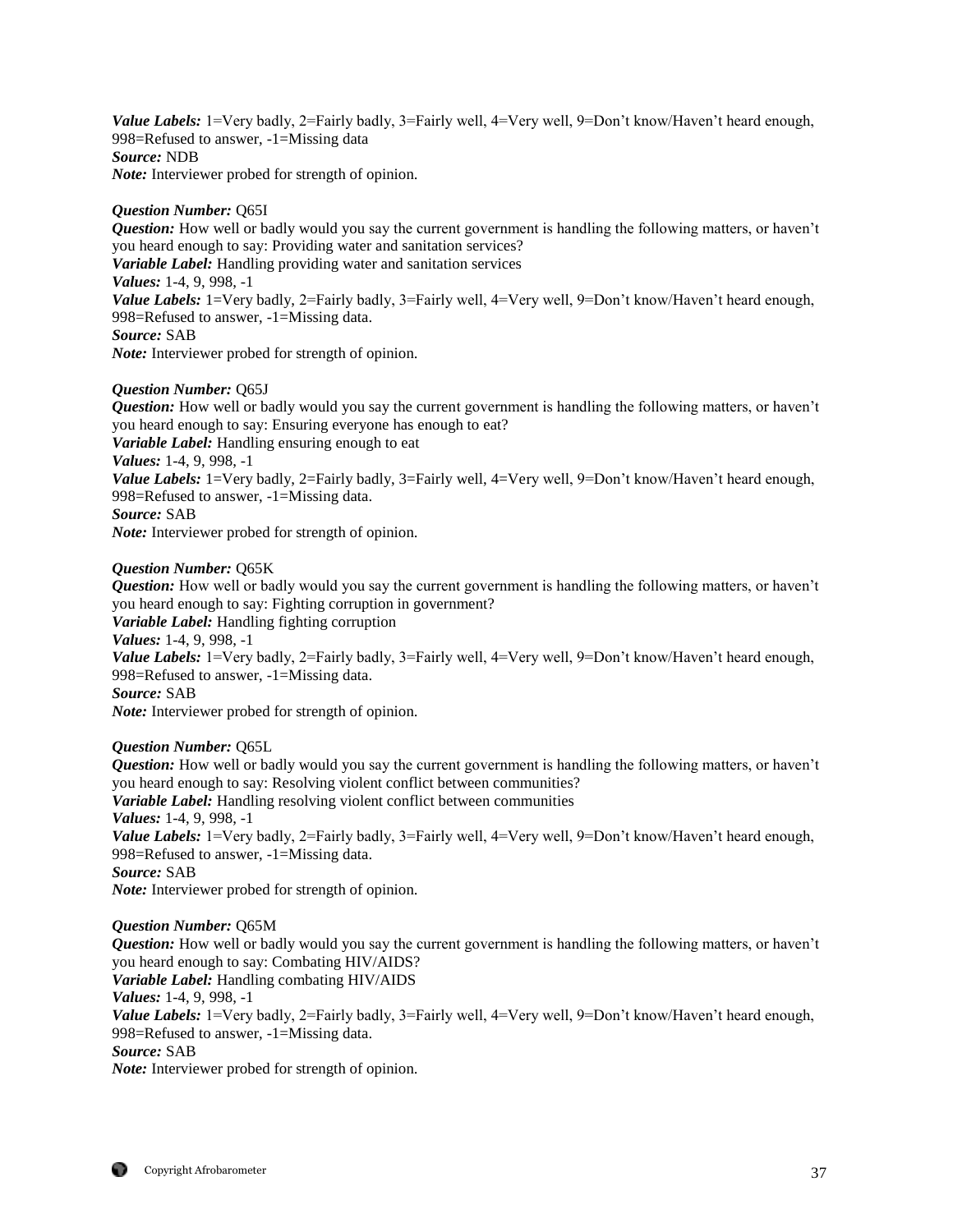## *Question Number:* Q65N

*Question:* How well or badly would you say the current government is handling the following matters, or haven't you heard enough to say: Maintaining roads and bridges? *Variable Label:* Handling and maintaining roads and bridges *Values:* 1-4, 9, 998, -1 Value Labels: 1=Very badly, 2=Fairly badly, 3=Fairly well, 4=Very well, 9=Don't know/Haven't heard enough, 998=Refused to answer, -1=Missing data *Source:* Afrobarometer Round 4 *Note:* Interviewer probed for strength of opinion.

## *Question Number:* Q65O

*Question:* How well or badly would you say the current government is handling the following matters, or haven't you heard enough to say: Providing a reliable supply of electricity? *Variable Label:* Handling providing reliable electric supply *Values:* 1-4, 9, 998, -1 *Value Labels:* 1=Very badly, 2=Fairly badly, 3=Fairly well, 4=Very well, 9=Don't know/Haven't heard enough, 998=Refused to answer, -1=Missing data *Source:* Afrobarometer Round 4 *Note:* Interviewer probed for strength of opinion.

#### *Question Number:* Q65P

*Question:* How well or badly would you say the current government is handling the following matters, or haven't you heard enough to say: Empowering women? *Variable Label:* Handling empowering women *Values:* 1-4, 9, 998, -1 *Value Labels:* 1=Very badly, 2=Fairly badly, 3=Fairly well, 4=Very well, 9=Don't know/Haven't heard enough, 998=Refused to answer, -1=Missing data *Source:* Afrobarometer Round 4 *Note:* Interviewer probed for strength of opinion.

#### *Question Number:* Q66A

*Question:* What about local government? I do not mean the national government. I mean your Metropolitan, Municipal or District Assembly. How well or badly would you say your Municipal Council is handling the following matters, or haven't you heard enough about them to say: Maintaining local roads? *Variable Label:* Local govt. handling maintaining roads *Values:* 1-4, 9, 998, -1 *Value Labels:* 1=Very badly, 2=Fairly badly, 3=Fairly well, 4=Very well, 9=Don't know/Haven't heard enough, 998=Refused to answer, -1=Missing data *Source:* Afrobarometer Round 3 *Note:* Interviewer probed for strength of opinion.

#### *Question Number:* Q66B

*Question:* What about local government? I do not mean the national government. I mean your Metropolitan, Municipal or District Assembly. How well or badly would you say your Municipal Council is handling the following matters, or haven't you heard enough about them to say: Maintaining local market places? *Variable Label:* Local govt. handling maintaining local markets *Values:* 1-4, 9, 998, -1 *Value Labels:* 1=Very badly, 2=Fairly badly, 3=Fairly well, 4=Very well, 9=Don't know/Haven't heard enough, 998=Refused to answer, -1=Missing data *Source:* Afrobarometer Round 4 *Note:* Interviewer probed for strength of opinion.

#### *Question Number:* Q66C

*Question:* What about local government? I do not mean the national government. I mean your Metropolitan, Municipal or District Assembly. How well or badly would you say your Municipal Council is handling the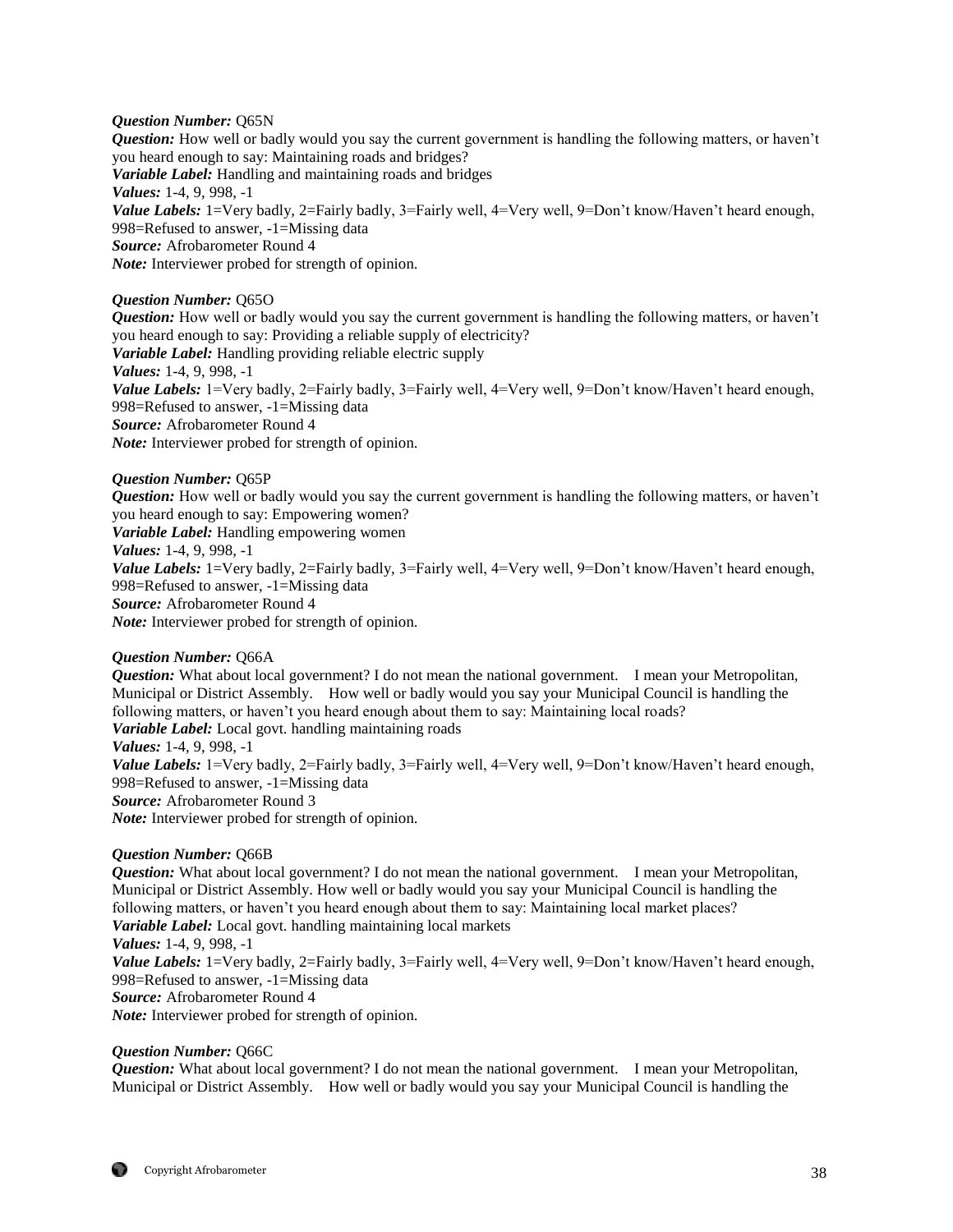following matters, or haven't you heard enough about them to say: Maintaining health standards, for example, in restaurants and food stalls? *Variable Label:* Local govt. handling health standards in restaurants *Values:* 1-4, 9, 998, -1 *Value Labels:* 1=Very badly, 2=Fairly badly, 3=Fairly well, 4=Very well, 9=Don't know/Haven't heard enough, 998=Refused to answer, -1=Missing data *Source:* Afrobarometer Round 4 *Note:* Interviewer probed for strength of opinion.

## *Question Number:* Q66D

*Question:* What about local government? I do not mean the national government. I mean your Metropolitan, Municipal or District Assembly. How well or badly would you say your Municipal Council is handling the following matters, or haven't you heard enough about them to say: Keeping our community clean, for example, by having refuse removed?

*Variable Label:* Local govt. handling keeping community clean *Values:* 1-4, 9, 998, -1 *Value Labels:* 1=Very badly, 2=Fairly badly, 3=Fairly well, 4=Very well, 9=Don't know/Haven't heard enough, 998=Refused to answer, -1=Missing data *Source:* Afrobarometer Round 3 *Note:* Interviewer probed for strength of opinion.

*Question Number:* Q66E *Question:* Not asked in Algeria

## *Question Number:* Q67A

*Question*: Based on your experience, how easy or difficult is it to obtain the following services from government? Or do you never try and get these services from government: An identity document, such as a birth certificate, driver's license, passport or voter's card?

*Variable Label:* Difficulty to obtain identity document

*Values:* 1-5, 9, 998, -1

Value Labels: 1=Very difficult, 2=Difficult, 3=Easy, 4=Very easy, 5=Never try, 9=Don't know/Haven't heard enough, 998=Refused to answer, -1=Missing data

*Source:* Afrobarometer Round 5

*Note:* Interviewer probed for strength of opinion.

## *Question Number:* Q67B

*Question*: Based on your experience, how easy or difficult is it to obtain the following services from government? Or do you never try and get these services from government: Household services like piped water, electricity or telephone? *Variable Label:* Difficulty to obtain household services

*Values:* 1-5, 9, 998, -1 Value Labels: 1=Very difficult, 2=Difficult, 3=Easy, 4=Very easy, 5=Never try, 9=Don't know/Haven't heard enough, 998=Refused to answer, -1=Missing data *Source:* Afrobarometer Round 5 *Note:* Interviewer probed for strength of opinion.

*Question Number:* Q67C

*Question*: Based on your experience, how easy or difficult is it to obtain the following services from government? Or do you never try and get these services from government: Help from the police? *Variable Label:* Difficulty to obtain help from the police *Values:* 1-5, 9, 998, -1 *Value Labels:* 1=Very difficult, 2=Difficult, 3=Easy, 4=Very easy, 5=Never try, 9=Don't know/Haven't heard enough, 998=Refused to answer, -1=Missing data *Source:* Afrobarometer Round 5 *Note:* Interviewer probed for strength of opinion.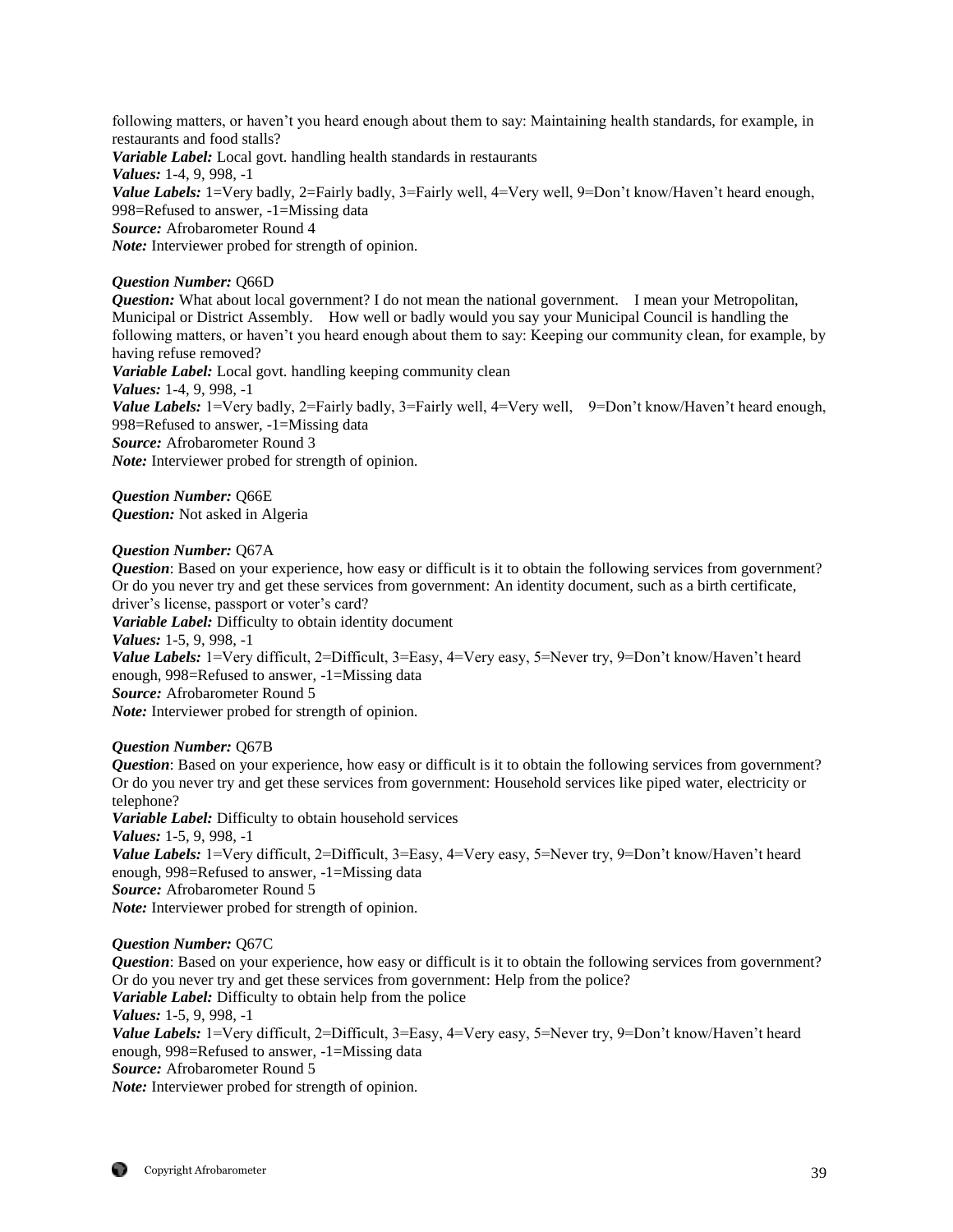## *Question Number:* Q67D

*Question*: Based on your experience, how easy or difficult is it to obtain the following services from government? Or do you never try and get these services from government: A place in a public primary school for a child? *Variable Label:* Difficulty to obtain primary school placement *Values:* 1-5, 9, 998, -1

*Value Labels:* 1=Very difficult, 2=Difficult, 3=Easy, 4=Very easy, 5=Never try, 9=Don't know/Haven't heard enough, 998=Refused to answer, -1=Missing data *Source:* Afrobarometer Round 5 *Note:* Interviewer probed for strength of opinion.

## *Question Number:* Q67E

*Question*: Based on your experience, how easy or difficult is it to obtain the following services from government? Or do you never try and get these services from government: Medical treatment at a public clinic or hospital? *Variable Label:* Difficulty to obtain medical treatment

*Values:* 1-5, 9, 998, -1

*Value Labels:* 1=Very difficult, 2=Difficult, 3=Easy, 4=Very easy, 5=Never try, 9=Don't know/Haven't heard enough, 998=Refused to answer, -1=Missing data *Source:* Afrobarometer Round 5

*Note:* Interviewer probed for strength of opinion.

## *Question Number:* Q68A

*Question*: Have you encountered any of these problems with your local public schools during the past 12 months: Services are too expensive / unable to pay?

*Variable Label:* Problems with schools: too expensive

*Values:* 0-3, 7, 9, 998, -1

*Value Labels:* 0=Never, 1=Once or twice, 2=A few times, 3=Often, 7= No experience with public schools in last 12 months, 9=Don't know/Haven't heard enough, 998=Refused to answer, -1=Missing data

*Source:* Afrobarometer Round 5

*Note:* Interviewer: For parts B-F, either ALL parts of the question should be coded as 7=No experience with schools, or NONE of the parts should be coded as 7.

## *Question Number:* Q68B

*Question*: Have you encountered any of these problems with your local public schools during the past 12 months: Lack of textbooks or other supplies?

*Variable Label:* Problems with schools: textbooks and supplies

*Values:* 0-3, 7, 9, 998, -1

*Value Labels:* 0=Never, 1=Once or twice, 2=A few times, 3=Often, 7= No experience with public schools in last 12 months, 9=Don't know/Haven't heard enough, 998=Refused to answer, -1=Missing data

*Source:* Afrobarometer Round 5

*Note:* Interviewer: For parts B-F, either ALL parts of the question should be coded as 7=No experience with schools, or NONE of the parts should be coded as 7.

#### *Question Number:* Q68C

*Question*: Have you encountered any of these problems with your local public schools during the past 12 months: Poor teaching?

*Variable Label:* Problems with schools: poor teaching

*Values:* 0-3, 7, 9, 998, -1

*Value Labels:* 0=Never, 1=Once or twice, 2=A few times, 3=Often, 7= No experience with public schools in last 12 months, 9=Don't know/Haven't heard enough, 998=Refused to answer, -1=Missing data *Source:* Afrobarometer Round 5

*Note:* Interviewer: For parts B-F, either ALL parts of the question should be coded as 7=No experience with schools, or NONE of the parts should be coded as 7.

## *Question Number:* Q68D

*Question*: Have you encountered any of these problems with your local public schools during the past 12 months: Absent teachers?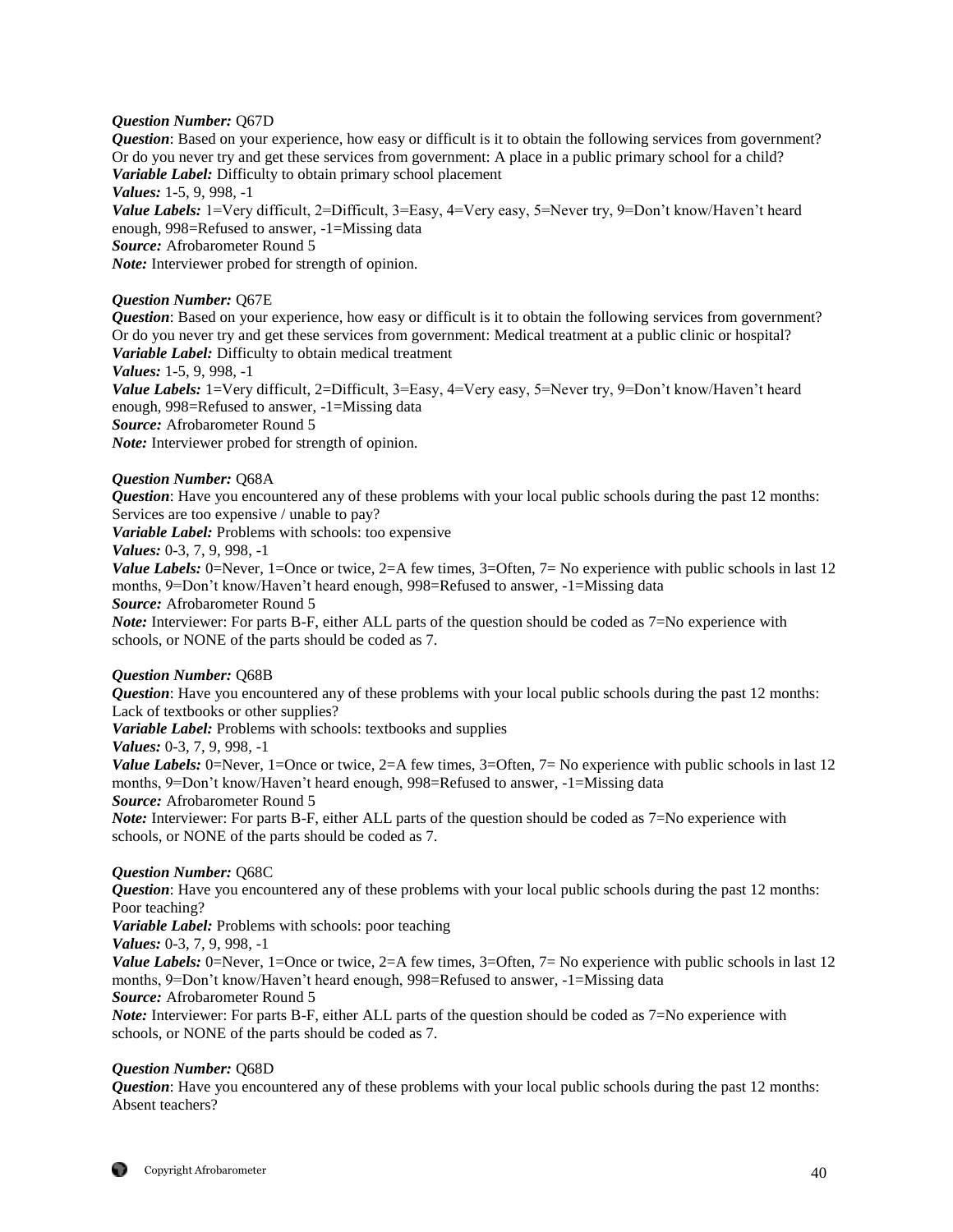*Variable Label:* Problems with schools: absent teachers

*Values:* 0-3, 7, 9, 998, -1

*Value Labels:* 0=Never, 1=Once or twice, 2=A few times, 3=Often, 7= No experience with public schools in last 12 months, 9=Don't know/Haven't heard enough, 998=Refused to answer, -1=Missing data *Source:* Afrobarometer Round 5

*Note:* Interviewer: For parts B-F, either ALL parts of the question should be coded as 7=No experience with schools, or NONE of the parts should be coded as 7.

# *Question Number:* Q68E

*Question*: Have you encountered any of these problems with your local public schools during the past 12 months: Overcrowded classrooms?

*Variable Label:* Problems with schools: overcrowded classrooms

*Values:* 0-3, 7, 9, 998, -1

*Value Labels:* 0=Never, 1=Once or twice, 2=A few times, 3=Often, 7= No experience with public schools in last 12 months, 9=Don't know/Haven't heard enough, 998=Refused to answer, -1=Missing data

*Source:* Afrobarometer Round 5

*Note:* Interviewer: For parts B-F, either ALL parts of the question should be coded as 7=No experience with schools, or NONE of the parts should be coded as 7.

# *Question Number:* Q68F

*Question*: Have you encountered any of these problems with your local public schools during the past 12 months: Poor conditions of facilities?

*Variable Label:* Problems with schools: poor facilities

# *Values:* 0-3, 7, 9, 998, -1

*Value Labels:* 0=Never, 1=Once or twice, 2=A few times, 3=Often, 7= No experience with public schools in last 12 months, 9=Don't know/Haven't heard enough, 998=Refused to answer, -1=Missing data

*Source:* Afrobarometer Round 5

*Note:* Interviewer: For parts B-F, either ALL parts of the question should be coded as 7=No experience with schools, or NONE of the parts should be coded as 7.

## *Question Number:* Q69A

*Question*: Have you encountered any of these problems with your local public clinic or hospital during the past 12 months: Services are too expensive / unable to pay?

*Variable Label:* Problems with public clinic: too expensive

*Values:* 0-3, 7, 9, 998, -1

*Value Labels:* 0=Never, 1=Once or twice, 2=A few times, 3=Often, 7= No experience with public clinics in last 12 months, 9=Don't know/Haven't heard enough, 998=Refused to answer, -1=Missing data

*Source:* Afrobarometer Round 5

*Note:* Interviewer: For parts B-F, either ALL parts of the question should be coded as 7=No experience with clinics, or NONE of the parts should be coded as 7.

# *Question Number:* Q69B

*Question*: Have you encountered any of these problems with your local public clinic or hospital during the past 12 months: Lack of medicines or other supplies?

*Variable Label:* Problems with public clinic: lack of medicine/supplies

*Values:* 0-3, 7, 9, 998, -1

*Value Labels:* 0=Never, 1=Once or twice, 2=A few times, 3=Often, 7= No experience with public clinics in last 12 months, 9=Don't know/Haven't heard enough, 998=Refused to answer, -1=Missing data

*Source:* Afrobarometer Round 5

*Note:* Interviewer: For parts B-F, either ALL parts of the question should be coded as 7=No experience with clinics, or NONE of the parts should be coded as 7.

## *Question Number:* Q69C

*Question*: Have you encountered any of these problems with your local public clinic or hospital during the past 12 months: Lack of attention or respect from staff?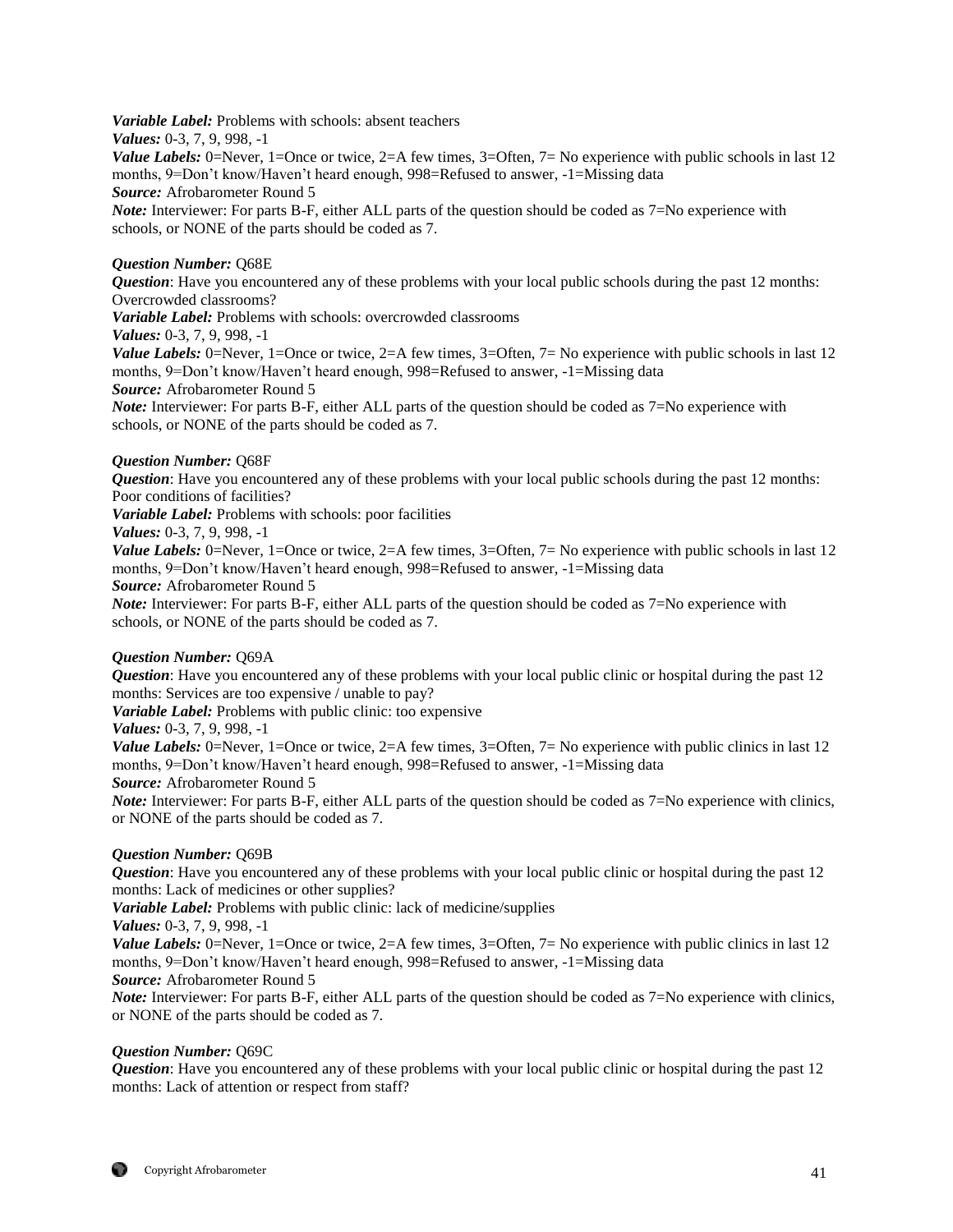*Variable Label:* Problems with public clinic: lack of attention/ respect *Values:* 0-3, 7, 9, 998, -1

*Value Labels:* 0=Never, 1=Once or twice, 2=A few times, 3=Often, 7= No experience with public clinics in last 12 months, 9=Don't know/Haven't heard enough, 998=Refused to answer, -1=Missing data

*Source:* Afrobarometer Round 5

*Note:* Interviewer: For parts B-F, either ALL parts of the question should be coded as 7=No experience with clinics, or NONE of the parts should be coded as 7.

## *Question Number:* Q69D

*Question*: Have you encountered any of these problems with your local public clinic or hospital during the past 12 months: Absent doctors?

*Variable Label:* Problems with public clinic: absent doctors

*Values:* 0-3, 7, 9, 998, -1

*Value Labels:* 0=Never, 1=Once or twice, 2=A few times, 3=Often, 7= No experience with public clinics in last 12 months, 9=Don't know/Haven't heard enough, 998=Refused to answer, -1=Missing data

*Source:* Afrobarometer Round 5

*Note:* Interviewer: For parts B-F, either ALL parts of the question should be coded as 7=No experience with clinics, or NONE of the parts should be coded as 7.

## *Question Number:* Q69E

*Question*: Have you encountered any of these problems with your local public clinic or hospital during the past 12 months: Long waiting time?

*Variable Label:* Problems with public clinic: long waiting time

*Values:* 0-3, 7, 9, 998, -1

*Value Labels:* 0=Never, 1=Once or twice, 2=A few times, 3=Often, 7= No experience with public clinics in last 12 months, 9=Don't know/Haven't heard enough, 998=Refused to answer, -1=Missing data

*Source:* Afrobarometer Round 5

*Note:* Interviewer: For parts B-F, either ALL parts of the question should be coded as 7=No experience with clinics, or NONE of the parts should be coded as 7.

## *Question Number:* Q69F

*Question*: Have you encountered any of these problems with your local public clinic or hospital during the past 12 months: Dirty facilities?

*Variable Label:* Problems with public clinic: dirty facilities

*Values:* 0-3, 7, 9, 998, -1

*Value Labels:* 0=Never, 1=Once or twice, 2=A few times, 3=Often, 7= No experience with public clinics in last 12 months, 9=Don't know/Haven't heard enough, 998=Refused to answer, -1=Missing data

*Source:* Afrobarometer Round 5

*Note:* Interviewer: For parts B-F, either ALL parts of the question should be coded as 7=No experience with clinics, or NONE of the parts should be coded as 7.

## *Question Number:* Q70A

*Question*: Do you or anyone in this household receive any of the following: Free visits or medicines from a public or government-run health clinic or hospital?

*Variable Label:* Received free visits or medicines

*Values:* 0, 1, 9, 998, -1

*Value Labels:* 0=No, 1=Yes, 9=Don't know/Haven't heard enough, 998=Refused to answer, -1=Missing data *Source:* Afrobarometer Round 5

## *Question Number:* Q70B

*Question*: Do you or anyone in this household receive any of the following: Food for children from a governmentrun school feeding program? *Variable Label:* Received food for children *Values:* 0, 1, 9, 998, -1 *Value Labels:* 0=No, 1=Yes, 9=Don't know/Haven't heard enough, 998=Refused to answer, -1=Missing data *Source:* Afrobarometer Round 5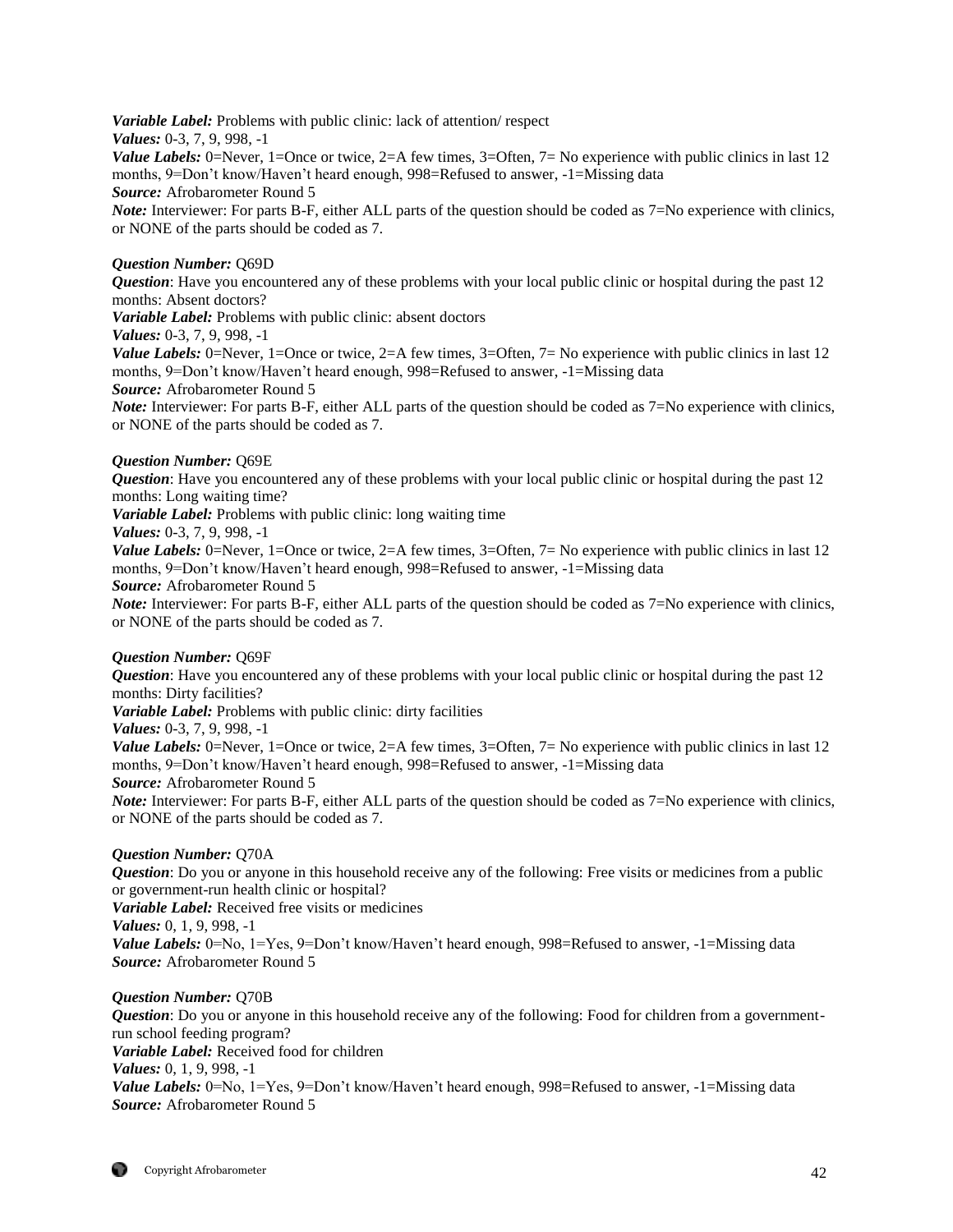## *Question Number:* Q70C

*Question*: Do you or anyone in this household receive any of the following: An old age pension or grant from the government?

*Variable Label:* Received pension or grant

*Values:* 0, 1, 9, 998, -1

*Value Labels:* 0=No, 1=Yes, 9=Don't know/Haven't heard enough, 998=Refused to answer, -1=Missing data *Source:* Afrobarometer Round 5

*Note*: Ask only in countries that have one- for other countries delete/ block out

## *Question Number:* Q71A

*Question:* Do you approve or disapprove of the way the following people have performed their jobs over the past twelve months, or haven't you heard enough about them to say: President Bouteflika *Variable Label:* Performance: President *Values:* 1-4, 9, 998, -1

*Value Labels:* 1=Strongly disapprove, 2=disapprove, 3=Approve, 4=Strongly approve, 9=Don't know/Haven't heard enough, 998=Refused to answer, -1=Missing data *Source:* SAB

*Note:* Interviewer probed for strength of opinion.

# *Question Number:* Q71B

*Question:* Do you approve or disapprove of the way the following people have performed their jobs over the past twelve months, or haven't you heard enough about them to say: Your Member of Parliament?

*Variable Label:* Performance: MP/National Assembly rep.

*Values:* 1-4, 9, 998, -1

*Value Labels:* 1=Strongly disapprove, 2=disapprove, 3=Approve, 4=Strongly approve, 9=Don't know/Haven't heard enough, 998=Refused to answer, -1=Missing data *Source:* SAB

*Note:* Interviewer probed for strength of opinion.

## *Question Number:* Q71C

*Question:* Do you approve or disapprove of the way the following people have performed their jobs over the past twelve months, or haven't you heard enough about them to say: Your elected local government councilor? *Variable Label:* Performance: local government councilor

*Values:* 1-4, 9, 998, -1

*Value Labels:* 1=Strongly disapprove, 2=disapprove, 3=Approve, 4=Strongly approve, 9=Don't know/Haven't heard enough, 998=Refused to answer, -1=Missing data

*Source:* SAB

*Note:* Interviewer probed for strength of opinion.

## *Question Number:* Q72A

*Question:* Who should be responsible for: Making sure that, once elected, Members of Parliament do their jobs? *Variable Label:* Who responsible: MPs do jobs *Values:* 0-4, 9, 998, -1

*Value Labels:* 0=The President/Executive, 1=The Parliament/Local Council, 2=Their political party, 3=The voters, 4=No one, 9=Don't know, 998=Refused to answer, -1=Missing data *Source:* Afrobarometer Round 3

## *Question Number:* Q72B

*Question:* Who should be responsible for: Making sure that, once elected, local government councilors do their jobs?

*Variable Label:* Who responsible: local councilors do jobs

*Values:* 0-4, 9, 998, -1

*Value Labels:* 0=The President/Executive, 1=The Parliament/Local Council, 2=Their political party, 3=The voters, 4=No one, 9=Don't know, 998=Refused to answer, -1=Missing data *Source:* Afrobarometer Round 3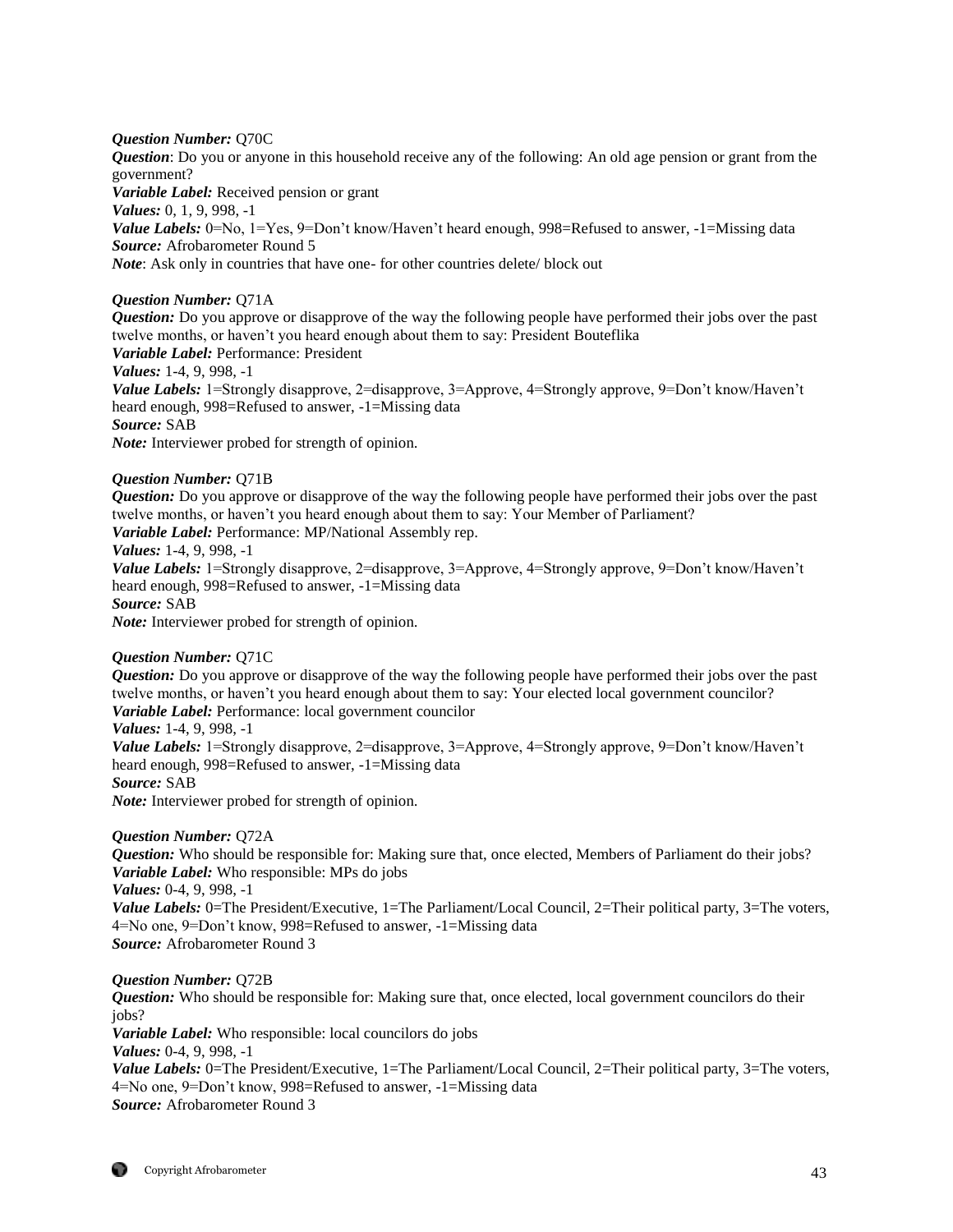## *Question Number:* Q72C

*Question:* Who should be responsible for: Making sure that, once elected, the president does his job? *Variable Label:* Who responsible: president does job *Values:* 0-4, 9, 998, -1 *Value Labels:* 0=The President/Executive, 1=The Parliament/Local Council, 2=Their political party, 3=The voters, 4=No one, 9=Don't know, 998=Refused to answer, -1=Missing data

*Source*: Afrobarometer Round 4

## *Question number:* Q73A-ARB.

*Question:* Please tell me whether you agree or disagree with each of the following statements: Women and men should have equal work opportunities?

*Variable Label:* Women and men should have equal work opportunities

*Values:* 1-5, 9, 998, -1

*Value Labels:* 1=Agree very strongly with Statement 1, 2=Agree with Statement 1, 3=Agree with Statement 2, 4=Agree very strongly with Statement 2, 5=Agree with neither, 9=Don't know, 998=Refused to answer, -1=Missing data

*Source:* Afrobarometer Round 5

*Note:* Interviewer probed for strength of opinion asking "Do you agree or agree very strongly?"

## *Question number:* Q73B-ARB.

*Question:* Please tell me whether you agree or disagree with each of the following statements: A woman can become the prime minister or president of a Muslim state**.**

*Variable Label:* A woman can become prime minister or president of a Muslim state *Values:* 1-5, 9, 998, -1

*Value Labels:* 1=Agree very strongly with Statement 1, 2=Agree with Statement 1, 3=Agree with Statement 2, 4=Agree very strongly with Statement 2, 5=Agree with neither, 9=Don't know, 998=Refused to answer, -1=Missing data

*Source:* Afrobarometer Round 5

*Note:* Interviewer probed for strength of opinion asking "Do you agree or agree very strongly?"

## *Question number:* Q73C-ARB.

*Question:* Please tell me whether you agree or disagree with each of the following statements: Women's share of inheritance should be equal to that of men.

*Variable Label:* Women's share of inheritance should be equal to that of men

*Values:* 1-5, 9, 998, -1

*Value Labels:* 1=Agree very strongly with Statement 1, 2=Agree with Statement 1, 3=Agree with Statement 2, 4=Agree very strongly with Statement 2, 5=Agree with neither, 9=Don't know, 998=Refused to answer, -1=Missing data

*Source:* Afrobarometer Round 5

*Note:* Interviewer probed for strength of opinion asking "Do you agree or agree very strongly?"

## *Question number:* Q73D-ARB.

*Question*: Please tell me whether you agree or disagree with each of the following statements: Women and men should have equal rights in making a decision to divorce.

*Variable Label:* Women and men should have equal rights in making a decision to divorce *Values:* 1-5, 9, 998, -1

*Value Labels:* 1=Agree very strongly with Statement 1, 2=Agree with Statement 1, 3=Agree with Statement 2, 4=Agree very strongly with Statement 2, 5=Agree with neither, 9=Don't know, 998=Refused to answer, -1=Missing data

*Source:* Afrobarometer Round 5

*Note:* Interviewer probed for strength of opinion asking "Do you agree or agree very strongly?"

# *Question Number:* Q74

*Question*: Not asked in Arab/Afrobarometer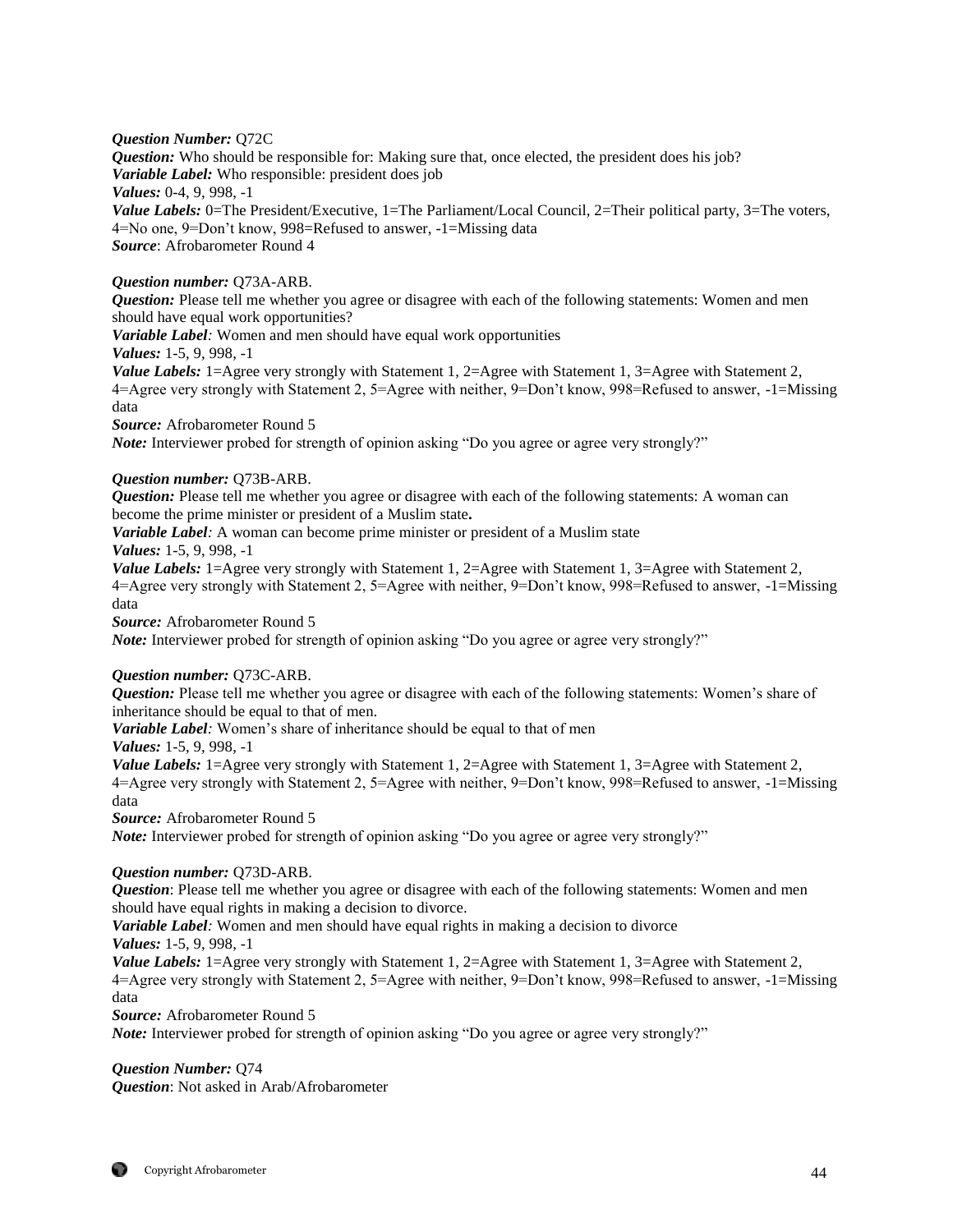*Question Number:* Q75A *Question*: Not asked in Arab/Afrobarometer

*Question Number:* Q75B *Question*: Not asked in Arab/Afrobarometer

*Question Number:* Q75C *Question*: Not asked in Arab/Afrobarometer

*Question Number:* Q76A *Question*: Not asked in Arab/Afrobarometer

*Question Number:* Q76B *Question*: Not asked in Arab/Afrobarometer

*Question Number:* Q77 *Question*: Not asked in Arab/Afrobarometer

*Question Number:* Q78 **Question:** Which of the following statements is closest to your view? Choose Statement 1 or Statement 2. Statement 1: The use of violence is never justified in Algerian politics today. Statement 2: In this country, it is sometimes necessary to use violence in support of a just cause. *Variable Label:* Violence never justified vs. sometimes necessary *Values:* 1-5, 9, 998, -1 *Value Labels:* 1=Agree very strongly with Statement 1, 2=Agree with Statement 1, 3=Agree with Statement 2, 4=Agree very strongly with Statement 2, 5=Agree with neither, 9=Don't know, 998=Refused to answer, -1=Missing data *Source:* Ghana Afrobarometer Round 5 *Note:* Interviewer probed for strength of opinion asking "Do you agree or agree very strongly

*Question Number:* Q79 –Q85B not asked in Algeria

*Question Number:* Q85C *Question:* Please tell me whether you agree or disagree with the following statement: It makes you proud to be called a Algerian. *Variable Label:* Proud of nationality *Values:* 1-5, 9, 998, -1 *Value Labels:* 1=Strongly disagree, 2=Disagree, 3=Neither agree nor disagree, 4=Agree, 5=Strongly agree, 9=Don't know, 998=Refused to answer, -1=Missing data *Source:* Afrobarometer Round 5 *Note:* The interviewer probed for strength of opinion.

*Question Number:* Q86A *Question*: Not asked in Arab/Afrobarometer

*Question Number:* Q86B *Question*: Not asked in Arab/Afrobarometer

*Question Number:* Q86C *Question*: Not asked in Arab/Afrobarometer

*Question Number:* Q86D *Question*: Not asked in Arab/Afrobarometer

*Question Number:* Q86E *Question*: Not asked in Arab/Afrobarometer

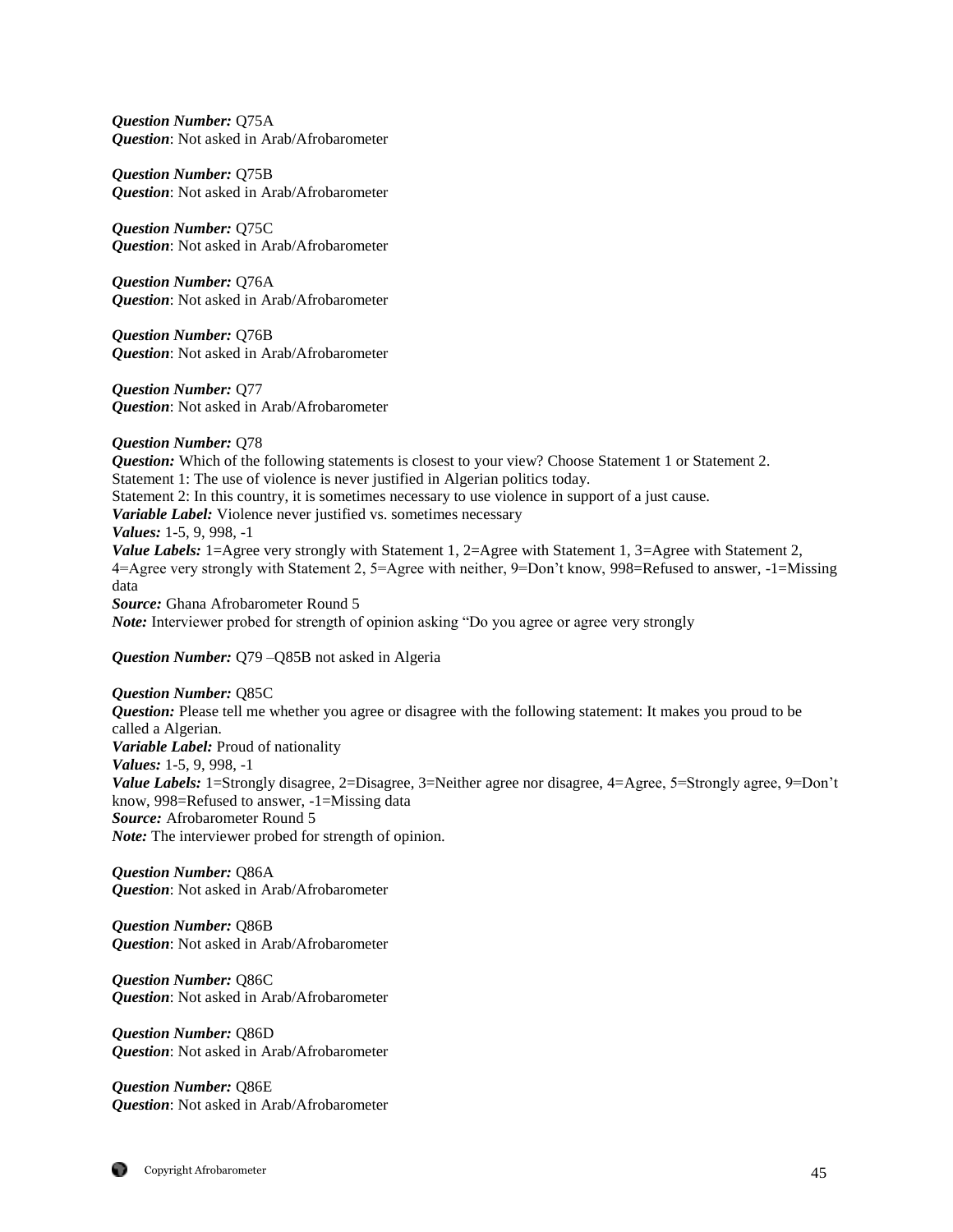*Question Number:* Q86F *Question*: Not asked in Arab/Afrobarometer

*Question Number:* Q87

*Question:* Let's turn to your views on your fellow citizens. Generally speaking, would you say that most people can be trusted or that you must be very careful in dealing with people? *Variable Label:* Most people can be trusted *Values:* 0, 1, 9, 998, -1 *Value Labels:* 0 = Must be very careful, 1 = Most people can be trusted, 9 = Don't know, 998 = Refused to answer, -1=Missing data *Source:* Afrobarometer Round 5

*Question Number:* Q88A *Question:* How much do you trust each of the following types of people: Your relatives? *Variable Label:* Trust relatives *Values:* 0-3, 9, 998, -1 *Value Labels:* 0=Not at all, 1=Just a little, 2=I trust them somewhat, 3=I trust them a lot, 9=Don't know, 998=Refused to answer, -1=Missing data *Source:* Adapted from Afrobarometer Round 3 and Globalbarometer.

*Question Number:* Q88B *Question:* How much do you trust each of the following types of people: Your neighbors? *Variable Label:* Trust neighbors *Values:* 0-3, 9, 998, -1 *Value Labels:* 0=Not at all, 1=Just a little, 2=I trust them somewhat, 3=I trust them a lot, 9=Don't know, 998=Refused to answer, -1=Missing data *Source:* Adapted from Afrobarometer Round 5.

*Question Number:* Q88C

*Question:* How much do you trust each of the following types of people: Other people you know? *Variable Label:* Trust other people you know *Values:* 0-3, 9, 998, -1 *Value Labels:* 0=Not at all, 1=Just a little, 2=I trust them somewhat, 3=I trust them a lot, 9=Don't know, 998=Refused to answer, -1=Missing data *Source:* Adapted from Afrobarometer Round 3 and Globalbarometer.

*Question Number:* Q89A *Question:* Do you feel close to any particular political party? *Variable Label:* Close to political party *Values:* 0-1, 8-9, -1 *Value Labels:* 0=No, (not close to any party), 1=Yes, (feels close to a party), 8=Refused to answer, 9=Don't know, -1=Missing data *Source:* Zambia 96

*Question Number:* Q89B *Question:* Which party is that? *Variable Label:* Which party *Values:* 1420-1430, 9990, 9995, 9997-9999, -1 *Value Labels:* 1420=National Liberation Front (FLN), 1421=National Rally for Democracy (RND), 1422=Front of Socialist Forces (FFS), 1423=Rally for Culture and Democracy (RSD), 1424=Workers' Party (PT), 1425=Renaissance Movement, 1426=Movement of Society for Peace (HMS), 1427=TAJ (TEDJ), 1428=Party of Algerian Renewal (PRA), 1429=Algerian National Front (PND), 1430=Party of the New Generation (Eljil Eljadid), 9990=Would vote for candidate and not party, 9995=Other, 9997=Not applicable, 9998=Refused to answer, 9999=Don't know, -1=Missing data *Source:* Zambia 96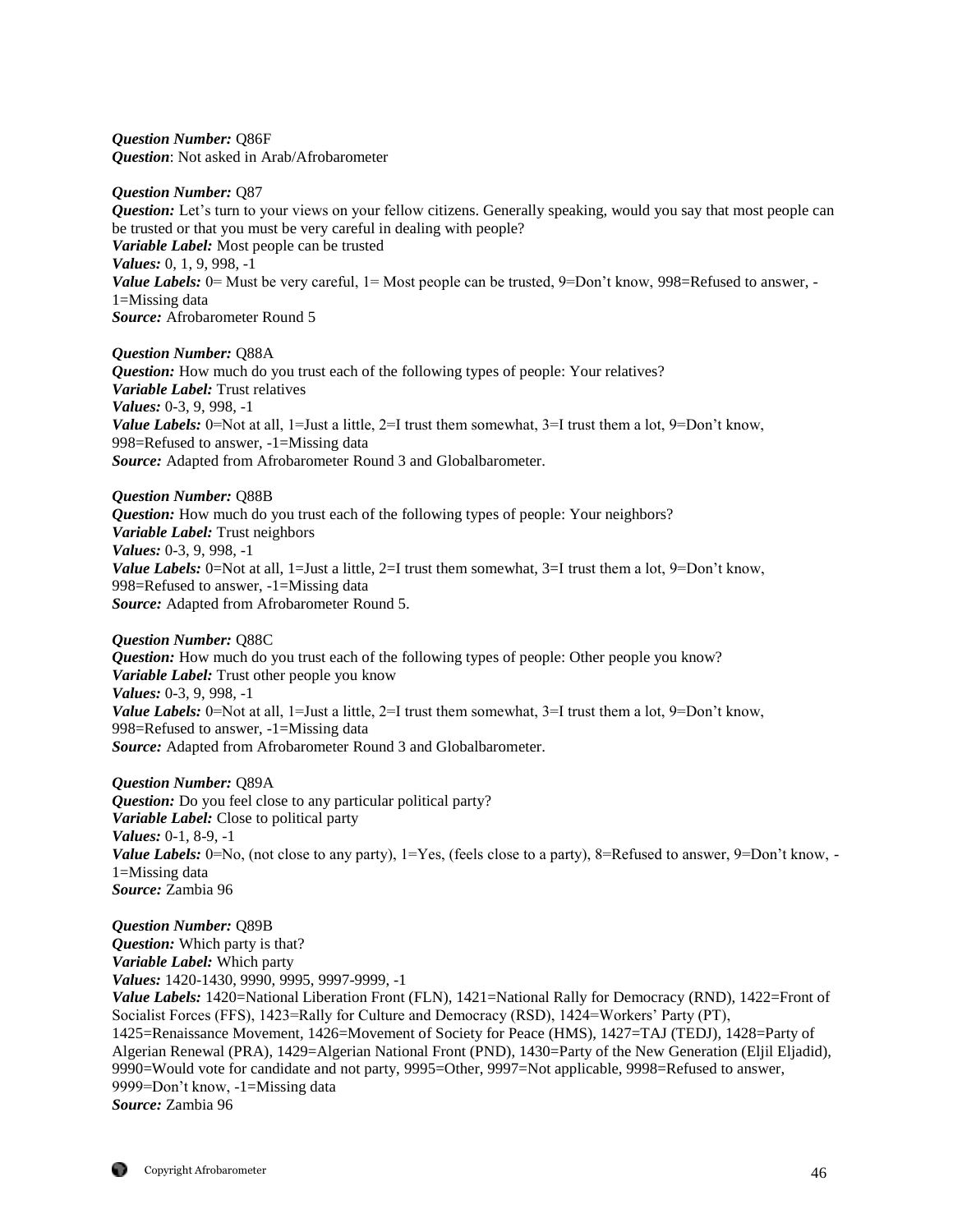*Question Number:* Q90A *Question:* Which of these things do you personally own: Radio? *Variable Label:* Own radio *Values:* 0-1, 9, 998, -1 *Value Labels:* 0=No (Don't own), 1=Yes (Do own), 9=Don't know, 998=Refused to answer, -1=Missing data *Source:* Afrobarometer Round 3

*Question Number:* Q90A *Question:* Which of these things do you personally own: Radio? *Variable Label:* Own radio *Values:* 0-1, 9, 998, -1 *Value Labels:* 0=No (Don't own), 1=Yes (Do own), 9=Don't know, 998=Refused to answer, -1=Missing data *Source:* Afrobarometer Round 3

*Question Number:* Q90B *Question:* Which of these things do you personally own: Television? *Variable Label:* Own television *Values:* 0-1, 9, 998, -1 *Value Labels:* 0=No (Don't own), 1=Yes (Do own), 9=Don't know, 998=Refused to answer, -1=Missing data *Source:* Afrobarometer Round 3

*Question Number:* Q90C *Question:* Which of these things do you personally own: Motor vehicle, car or motorcycle? *Variable Label:* Own motor vehicle, car, or motorcycle *Values:* 0-1, 9, 998, -1 *Value Labels:* 0=No (Don't own), 1=Yes (Do own), 9=Don't know, 998=Refused to answer, -1=Missing data *Source:* Afrobarometer Round 3

*Question Number:* Q91A *Question:* How often do you use: A computer? *Variable Label:* How often use a computer *Values:* 0-4, 9, 998, -1 *Value Labels:* 0=Never, 1=Less than once a month, 2=A few times a month, 3=A few times a week, 4=Every day, 9=Don't know, 998=Refused to answer, -1=Missing data *Source:* Afrobarometer Round 4

*Question Number:* Q91B *Question:* How often do you use: The Internet? *Variable Label:* How often use the internet *Values:* 0-4, 9, 998, -1 *Value Labels:* 0=Never, 1=Less than once a month, 2=A few times a month, 3=A few times a week, 4=Every day, 9=Don't know, 998=Refused to answer, -1=Missing data *Source:* Afrobarometer Round 4

## *Question Number:* Q92

*Question:* Do you ever use a mobile phone? If so, who owns the mobile phone that you use most often? *Variable Label:* Usage and ownership of mobile phone *Values:* 0-3, 9, 998, -1 *Value Labels:*  $0 = No$ , I never use a mobile phone,  $1 = Yes$ , I use a mobile phone that I own,  $2 = Yes$ , I use a mobile phone owned by someone else in my household, 3= Yes, I use a mobile phone owned by someone outside my household, 9=Don't know, 998=Refused to answer, -1=Missing data *Source:* Afrobarometer Round 5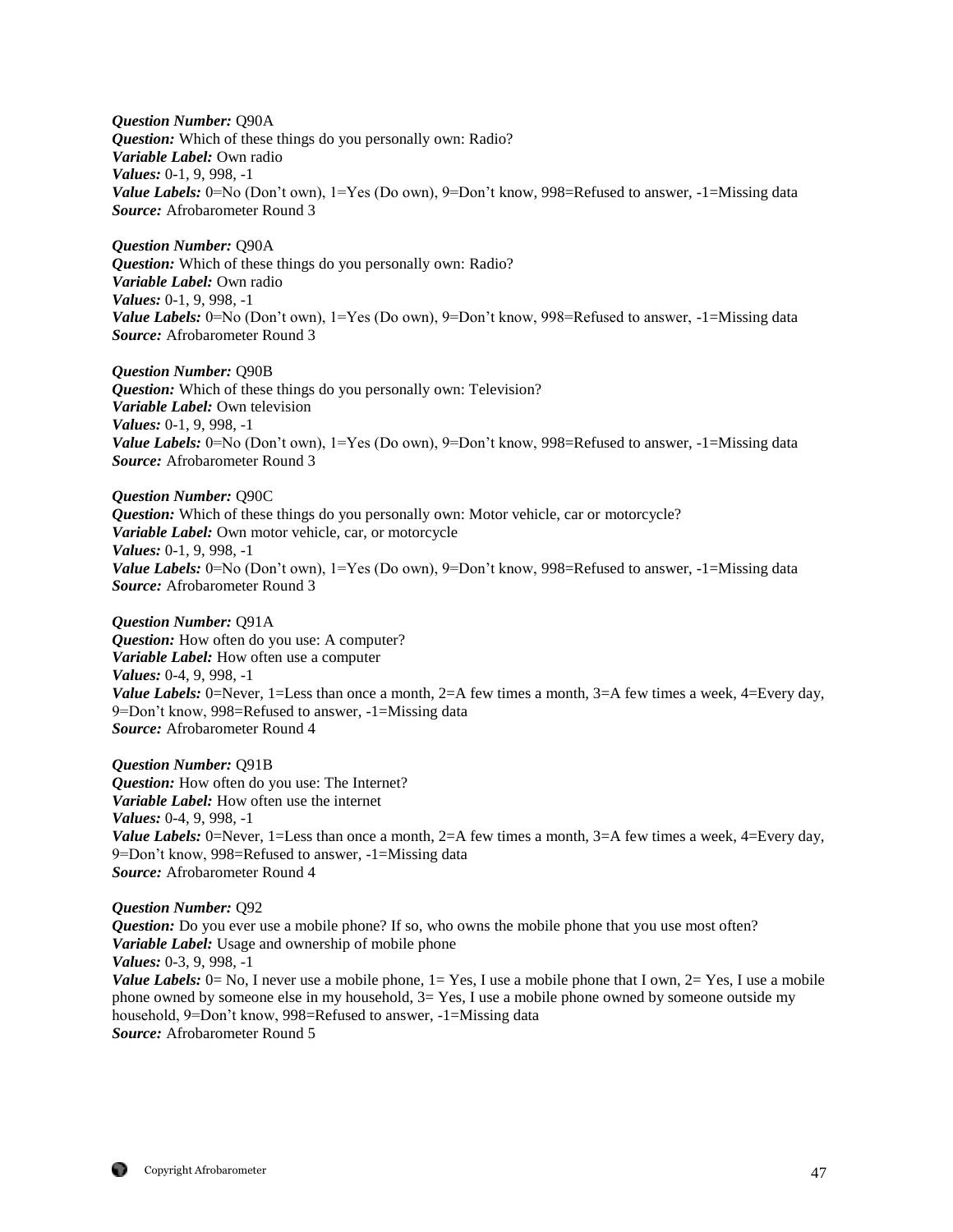## *Question Number:* Q93A

*Question:* How often do you normally use a mobile phone to: Make or receive a call? *Variable Label:* How often use a cell phone to make or receive call *Values:* 0-4, 9, 998, -1 *Value Labels:* 0=Never, 1 = Less than one time per day, 2 = One or two times per day, 3 = Three or four times per day, 4= Five or more times per day, 9=Don't know, 998=Refused to answer, -1=Missing data *Source:* Afrobarometer Round 5

## *Question Number:* Q93B

*Question:* How often do you normally use a mobile phone to: Send or receive a text message or SMS? *Variable Label:* How often use cell phone to send or receive a text message *Values:* 0-4, 9, 998, -1 *Value Labels:* 0=Never, 1= Less than one time per day, 2= One or two times per day, 3= Three or four times per day, 4= Five or more times per day, 9=Don't know, 998=Refused to answer, -1=Missing data

*Source:* Afrobarometer Round 5

## *Question Number:* Q93C-ARB

*Question:* How often do you normally use a mobile phone to: Send or receive mobile phone credits? *Variable Label:* How often use cell phone to send or receive mobile phone credit *Values:* 0-4, 9, 998, -1 *Value Labels:* 0=Never, 1= Less than one time per day, 2= One or two times per day, 3= Three or four times per day, 4= Five or more times per day, 9=Don't know, 998=Refused to answer, -1=Missing data

*Source:* Afrobarometer Round 5

#### *Question Number:* Q94

*Question:* How many mobile phones are owned in total by members of your household, including yourself? *Variable Label:* How many mobile phones in household *Values:* 0-99, 998, -1 *Value Labels:* 99=Don't know, 998=Refused to answer, -1=Missing data *Source:* Afrobarometer Round 5

#### *Question number:* Q94A-ARB.

*Question:* Do you use a cellphone or a computer to, identify political activities taking place in your country? *Variable Label:* Use phone to: identify political activities *Values:* 0, 1, 9, 998, -1 *Value Labels:*  $0 = No$ ,  $1 = Yes$ ,  $9 = Don't know [DNR]$ ,  $998 = Refused$  to answer,  $-1 = Missing$  data *Source:* Arab/Afrobarometer Round 5

*Note:* If responses to questions 91 and 92 were "No, I don't use it at all"; select "No" in all 3 choices A, B, C].

## *Question number:* Q94B-ARB.

*Question:* Do you use a cellphone or a computer to, express your opinions on political issues? *Variable Label:* Use phone to: express your political opinions *Values:*0, 1, 9, 998, -1 *Value Labels:*  $0 = No$ ,  $1 = Yes$ ,  $9 = Don't know [DNR]$ ,  $998 = Refused$  to answer,  $-1 = Missing$  data *Source:* Arab/Afrobarometer Round 5 *Note:* If responses to questions 91 and 92 were "No, I don't use it at all"; select "No" in all 3 choices A, B, C].

#### *Question number:* Q94C-ARB.

*Question:* Do you use a cellphone or a computer to, find out about opposing political opinions in your country? *Variable Label:* Use phone to: learn about opposing political opinions *Values:* 0, 1 , 9, 998, -1

*Value Labels:* 0 =No, 1 = Yes, 9 = Don't know [DNR], 998 = Refused to answer, -1 = Missing data *Source:* Arab/Afrobarometer Round 5

*Note:* If responses to questions 91 and 92 were "No, I don\t use it at all"; select "No" in all 3 choices A, B, C].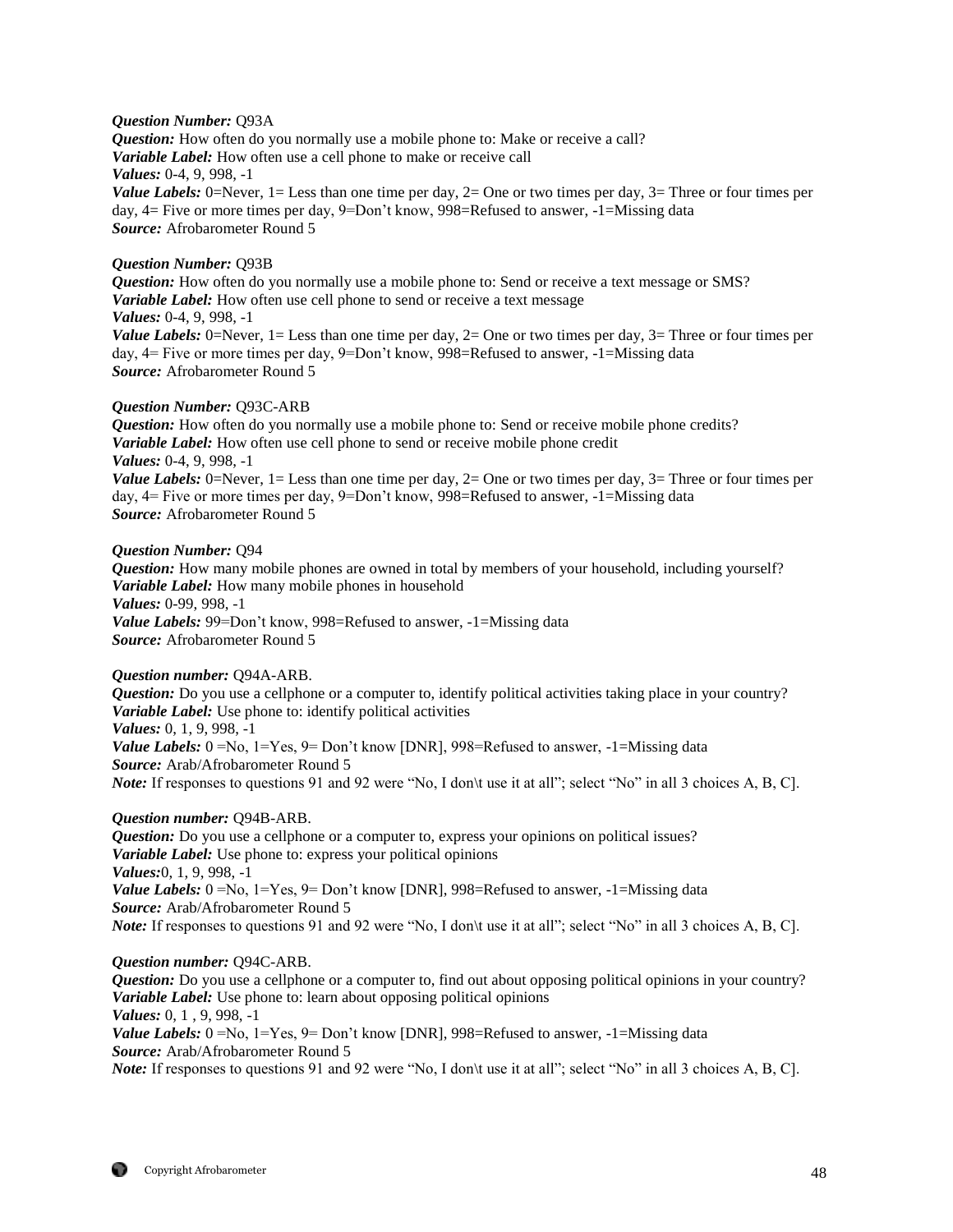#### *Question Number:* Q95A

*Question:* Please tell me whether each of the following are available inside your house, inside your compound, or outside your compound: your main source of water for household use? *Variable Label:* Source of water for household use *Values:* 1-3, 9, 998, -1 *Value Labels:* 1=Inside the house, 2=Inside the compound, 3=Outside the compound, 9=Don't know, 998=Refused to answer, -1=Missing data *Source:* Afrobarometer Round 4 *Question Number:* Q95B *Question:* Please tell me whether each of the following are available inside your house, inside your compound, or outside your compound: A toilet or latrine *Variable Label:* Location of toilet or latrine *Values:* 0-3, 9, 998, -1 *Value Labels:* 0= None, no latrine available, 1=Inside the house, 2=Inside the compound, 3=Outside the compound, 9=Don't know, 998=Refused to answer, -1=Missing data *Source:* Afrobarometer Round 5

*Question Number:* Q96

*Question:* Do you have a job that pays a cash income? If yes, is it full-time or part-time? If no, are you presently looking for a job? *Variable Label:* Employment status *Values:* 0-3, 9, 998, -1 *Value Labels:* 0=No (not looking), 1=No (looking), 2=Yes, part time, 3= Yes, full time, 9=Don't know, 998=Refused to answer, -1=Missing data *Source:* SAB

## *Question number:* Q96-ARB.

*Question:* What is your main occupation? If unemployed, retired or disabled, what was your last main occupation? *Variable label:* What is your main occupation

*Values:* 0-24, 995, 998-999, -1

*Value labels:* 0=Never had a job, 1=Subsistence farmer (produces only for home consumption), 2=Peasant Farmer (produces both for own consumption and some surplus produce for sale), 3=Commercial Famer (produces mainly for sale), 4=Farm worker, 5=Fisherman, 6=Trader/hawker/vendor, 7=Miner, 8=Domestic

worker/maid/char/househelp, 9=Armed services/police/security personnel, 10=artisan/skilled manual worker in the formal sector, 11=artisan/skilled manual worker in the informal sector, 12=clerical worker, 13=unskilled manual worker in the formal sector, 14=unskilled manual worker in the informal sector, 15=businessperson (works in company for others), 16=Businessperson (owls small business of less than 10 employees), 17=Businessperson (owns large business of 10 or more employees), 18=Professional worker (e.g. lawyer, accountant, nurse, engineer, etc.), 19=Supervisor/foreman, 20=Teacher, 21=Government worker, 22=Retaile worker, 23=Student, 24=Housewife/works in the household, 995=Other, 998=Refused to answer, 999=Don't know, -1=Missing data *Source:* Arab/Afrobarometer Round 5

#### *Question Number:* Q97

*Question:* What is the highest level of education you have completed? *Variable Label:* Education of respondent

*Values:* 0-9, 99, 998 -1

*Value Labels:* 0=No formal schooling, 1=Informal schooling only (including Koranic schooling), 2=Some primary schooling, 3=Primary school completed, 4=Some secondary school/ high school, 5=Secondary school completed/high school completed, 6=Post-secondary qualifications, other than university e.g. a diploma or degree from polytechnic or college, 7=Some university, 8=University completed, 9=Post-graduate, 99=Don't know, 998=Refused to answer, -1=Missing data *Source:* SAB

*Question Number:* Q98A *Question:* What is your religion, if any?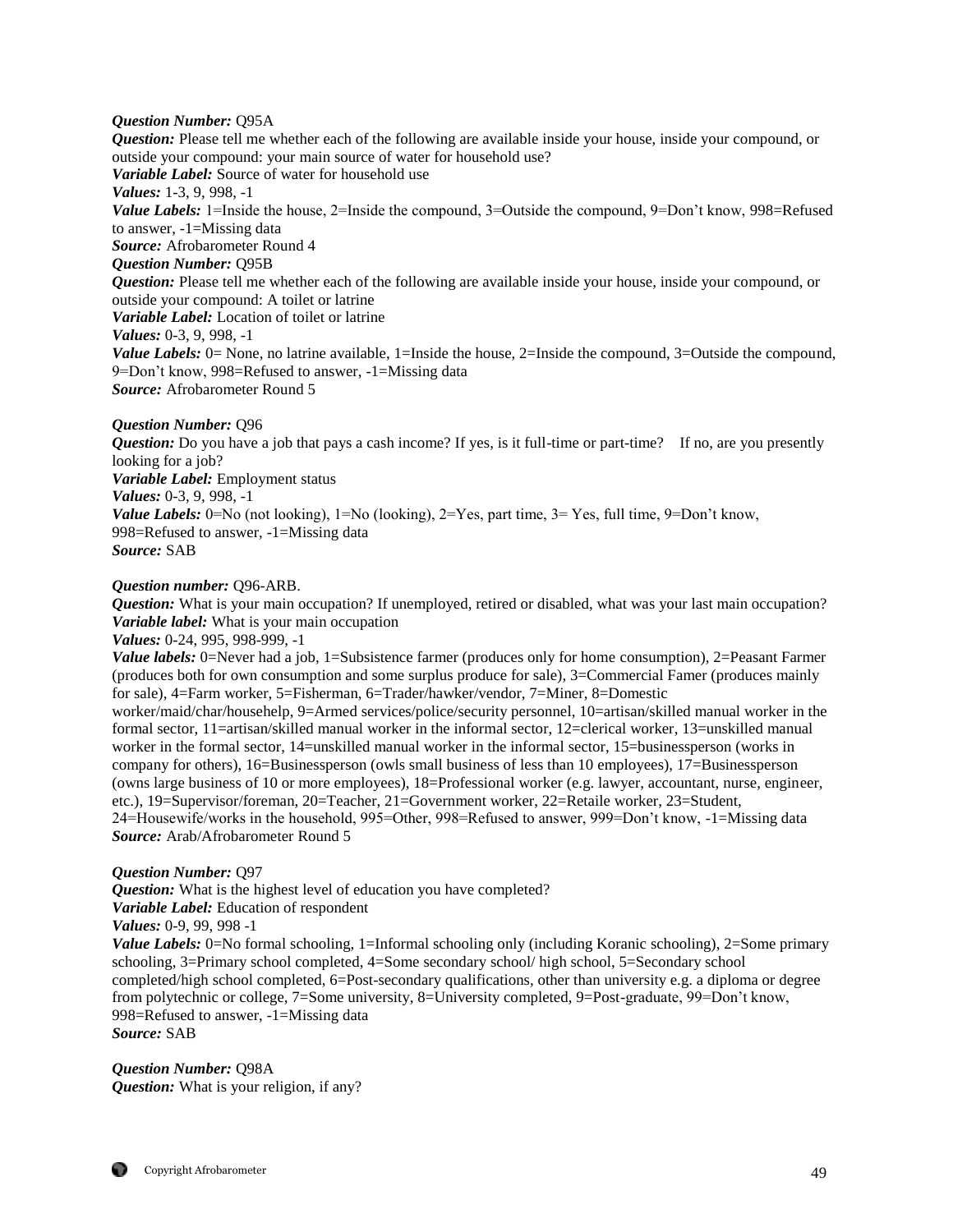# *Variable Label:* Religion of respondent

*Values:* 0-29, 1420, 9995, 9998-9999, -1

*Value Labels:* 0=None, 1=Christian only (i.e., respondents says only "Christian", without identifying a specific subgroup), 2=Roman Catholic, 3=Orthodox, 4=Coptic, 5=Anglican, 6=Lutheran, 7=Methodist, 8=Presbyterian, 9=Baptist , 10=Quaker/Friends, 11=Mennonite, 12=Evangelical, 13=Pentecostal ( e.g.,"Born Again" and/or "Saved"), 14=Independent (e.g., "African Independent Church"), 15=Jehovah's Witness, 16=Seventh Day Adventist, 17=Mormon, 18=Muslim only (i.e., respondents says only "Muslim", without identifying a specific subgroup), 19=Sunni only (i.e., respondents says only "Sunni Muslim", without identifying a specific sub-group), 20=Ismaeli, 21=Mouridiya Brotherhood, 22=Tijaniya Brotherhood, 23=Qadiriya Brotherhood, 24=Shia, 25=Traditional/ethnic religion, 26=Hindu, 27=Bahai, 28=Agnostic (Do not know if there is a God), 29=Atheist (Do not believe in a God), 1420=Ibadi, 9995=Other, 9998=Refused to answer, 9999=Don't know, -1=Missing data *Source:* SAB

# *Question Number:* Q98B

*Question:* How important is religion in your life? *Variable Label:* Importance of religion *Values:* 1-4, 8, 9, -1 *Value Labels:* 1=Not at all important, 2=Not very important, 3=Somewhat important, 4=Very important, 8=Refused to answer, 9=Don't know, -1=Missing data *Source:* Afrobarometer Round 4

*Question number:* Q98C-ARB

*Question:* How often are [insert respondent's religious group] treated unfairly by government? *Variable Label:* How often religious group treated unfairly *Values:* 0-3, 7, 9, -1 *Value Labels:* 0=Never, 1=Sometimes, 2=Often, 3=Always, 4=Very important, 7=Not applicable, 9=Don't know, -1=Missing data *Source:* Arab/Afrobarometer Round 5

## *Question number:* Q98D-ARB.

*Question:* Let us suppose that you had to choose between being an Algerian and being a [insert respondent's religious group]. Which of the following statements best expresses your feelings? *Variable Label:* Choose religious or national identity *Values:* 1-5, 7- 9, -1

*Value Labels:* 1= I feel only [insert respondent's religious group], 2= I feel more [insert respondent's religious group] than Algerian, 3=I feel equally Algerian and [insert respondent's religious group], 4= I feel more Algerian than [insert respondent's religious group], 5= I feel only Algerian, 7= Not applicable [Do not read. Use only if response to Q98A was "9999=Don't know"], 8=I am only a human being, 9=Don't know, -1=Missing data *Source:* Arab/Afrobarometer Round 5

## *Question Number:* Q99

*Question:* If a presidential election were held tomorrow, which party's candidate would you vote for? *Variable Label:* Vote for which party

## *Values:***, 1420-1430, 9990, 9995, 9997-9999, -1**

*Value Labels:* 1420=National Liberation Front (FLN), 1421=National Rally for Democracy (RND), 1422=Front of Socialist Forces (FFS), 1423=Rally for Culture and Democracy (RSD), 1424=Workers' Party (PT), 1425=Renaissance Movement, 1426=Movement of Society for Peace (HMS), 1427=TAJ (TEDJ), 1428=Party of Algerian Renewal (PRA), 1429=Algerian National Front (PND), 1430=Party of the New Generation (Eljil Eljadid), 9990=Would vote for candidate and not party, 9995=Other, 9997=Not applicable, 9998=Refused to answer, 9999=Don't know, -1=Missing data *Source:* Zambia 96

## *Question Number:* Q100

*Question:* Just one more question: Who do you think sent us to do this interview? *Variable Label:* Perceived survey sponsor *Values:* 0-24, 995, 998-999, -1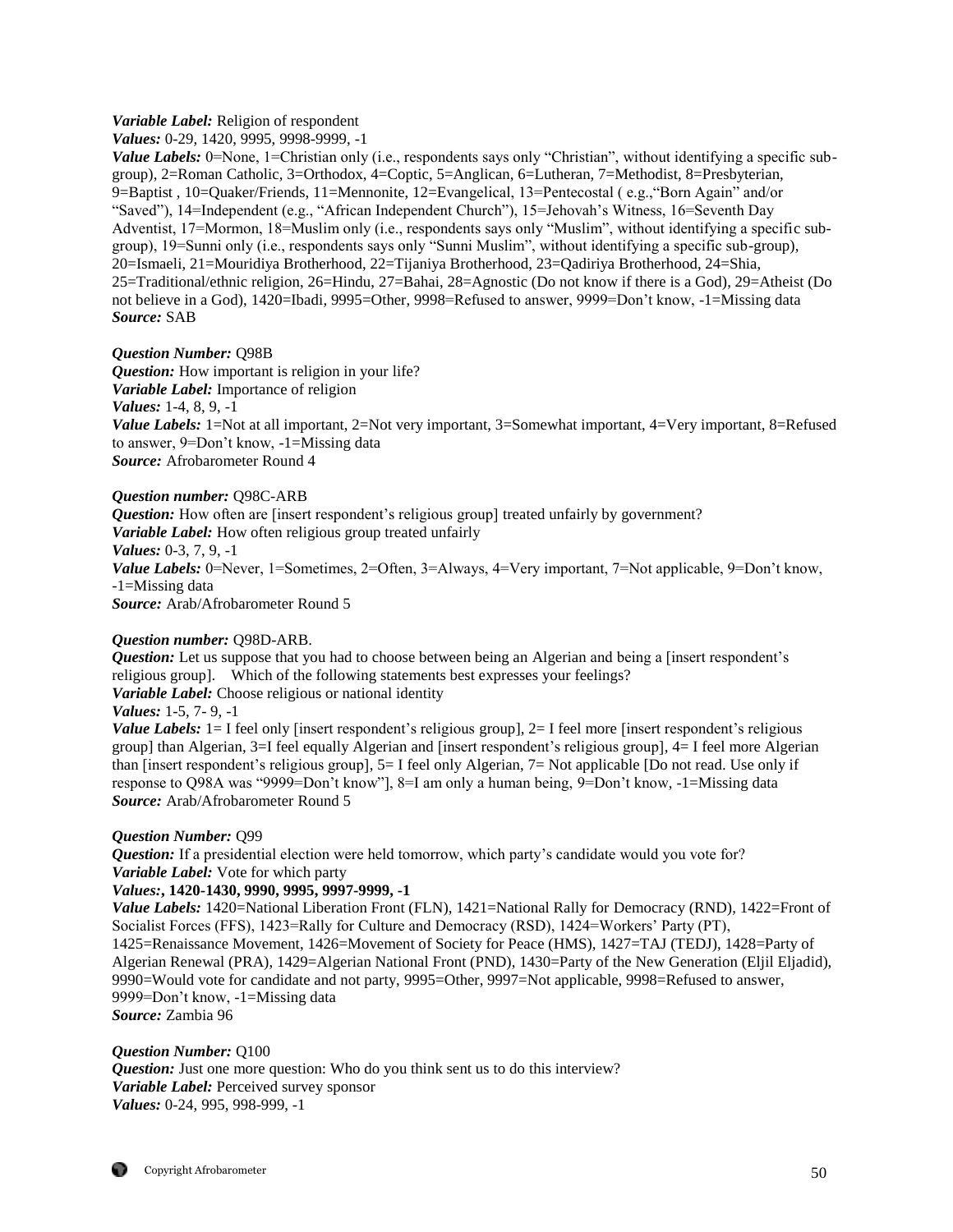*Value Labels:* 0=No one, 1=Government (General), 2=National/Union government, 3=Provincial/Regional government, 4=Local Government, 5=President/Prime Minister's Office, 6=Parliament/National Assembly, 7=Government Census/Statistics Office, 8=National Intelligence/ Secret Service, 9=Education or Social Affairs Department/ Ministry, 10=Tax or Finance Department/ Ministry, 11=Health Department/ Ministry, 12=Other Government Department/Ministry, 13=Constitutional Commission, 14=National Electoral Commission, 15=National Planning Commission, 16=Public Utility Company, 17=NGO, 18=Political Party/Politicians, 19=Research company/ organization/programme (including the Afrobarometer National Partner), 20=Newspapers/Media, 21=University/ school/ college, 22=Private company, 23=International organization, 24=God or a religious organization, 995=Other, 998=Refused to answer, 999=Don't know, -1=Missing data *Source:* Afrobarometer Round 2 *Note:* Interviewer entered verbatim response

*Question Number:* ENDTIME *Question:* Time interview ended *Variable Label:* Time interview ended *Note:* Answered by interviewer. Entered hour and minute, 24 hour clock

*Question Number:* LENGTH *Question:* Length of interview *Variable Label:* Length of interview *Note:* Answered by interviewer. Entered hour and minute, 24 hour clock

*Question Number:* Q101 *Question:* Respondent's gender *Variable Label:* Gender of respondent *Values:* 1, 2 *Value Labels:* 1=Male, 2=Female *Source:* SAB *Note:* Answered by interviewer

*Question Number:* Q102 *Question:* Respondent's race *Variable Label:* Race of respondent *Values:* 1-6, 95, -1 *Value Labels:* 1=Black/African, 2=White/European, 3=Colored/Mixed Race, 4=Arab/Lebanese/North African, 5=South Asian (Indian, Pakistani, etc.), 6=Eat Asian (Chinese, Korean, Indonesian, etc.), Other=95, -1=Missing data *Source:* SAB *Note:* Answered by interviewer

*Question Number:* Q103 *Question:* What was the primary language used in the interview? *Variable Label:* Language of interview *Values:* 1-5, 9995-9996, 9998, -1 *Value Labels:* 1=English, 2=French, 3=Portuguese, 4=Kiswahili, 5=Arabic, 9995=Other, 9996=Other northern language, 9998=Refused to answer, -1=Missing data *Source:* SAB *Note:* Answered by interviewer

*Question Number:* Q104 *Question:* In what type of shelter does the respondent live? *Variable Label:* Type of shelter of respondent *Values:* 1-5, 7-8, 998, -1 *Value Labels:* 1 = Non-traditional / formal house, 2 = Traditional house / hut, 3 = Temporary structure / shack, 4 = Flat in a block of flats, 5= Single room in a larger dwelling structure or backyard, 7= Hostel in an industrial compound or farming compound, 8=Other, 998=Refused to answer, -1=Missing data *Source:* Afrobarometer Round 5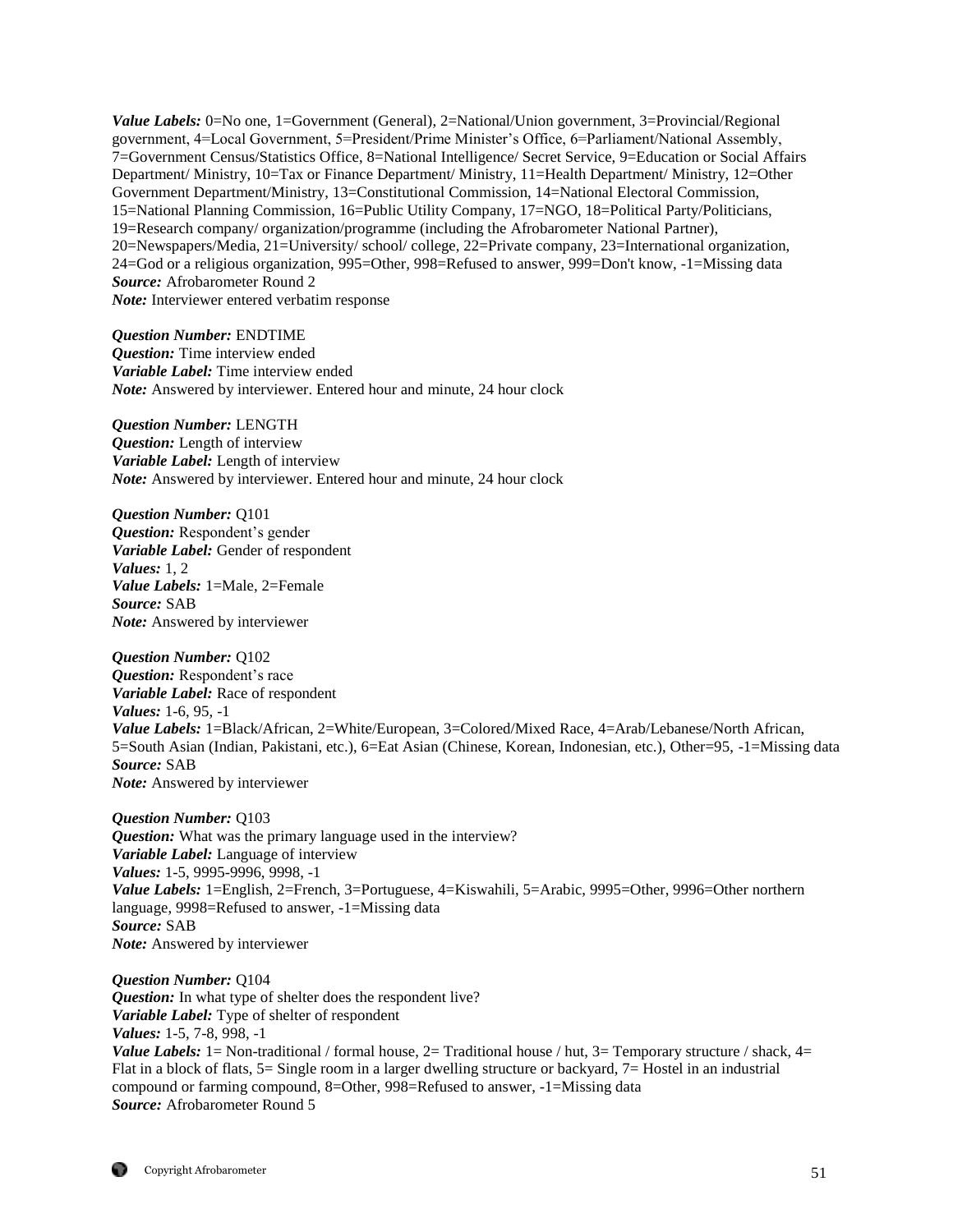*Question Number:* Q105 *Question:* What was the roof of the respondent's home or shelter made of? *Variable Label:* Roof of respondent's home *Values:* 1-9, 998, -1 *Value Labels:* 1 = Metal, tin or zinc, 2 = Tiles, 3 = Shingles, 4 = Thatch or grass, 5 = Plastic sheets, 6 = Asbestos, 7=Multiple materials, 8=Some other material, 9=Could not tell/ could not see, 998=Refused to answer, -1=Missing data *Source:* Afrobarometer Round 5

*Question Number:* Q106

*Question:* Were there any other people immediately present who might be listening during the interview? *Variable Label:* Others present *Values:* 1-5, -1 *Value Labels:* 1=No one, 2=Spouse only, 3=Children only, 4=A few others, 5=Small crowd, -1=Missing data *Source:* Nigeria00 *Note:* Answered by interviewer

*Question Number:* Q107A *Question:* Did the respondent check with others for information to answer any question? *Variable Label:* Check with others *Values:* 0, 1, -1 *Value Labels:* 0=No, 1=Yes, -1=Missing data *Source:* Nigeria00 *Note:* Answered by interviewer

*Question Number:* Q107B *Question:* Do you think anyone influenced the respondent's answers during the interview? *Variable Label:* Influence by others *Values:* 0, 1, -1 *Value Labels:* 0=No, 1=Yes, -1=Missing data *Source:* SAB99 *Note:* Answered by interviewer

*Question Number:* Q107C *Question:* Were you approached by community and/or political party representatives? *Variable Label:* Approached by community/ party representatives *Values:* 0, 1, -1 *Value Labels:* 0=No, 1=Yes, -1=Missing data *Source:* SAB *Note:* Answered by interviewer

*Question Number:* Q107D *Question:* Did you feel threatened during the interview? *Variable Label:* Feel threatened *Values:* 0, 1, -1 *Value Labels:* 0=No, 1=Yes, -1=Missing data *Source:* SAB *Note:* Answered by interviewer

*Question Number:* Q107E *Question:* Were you physically threatened during the interview? *Variable Label:* Physically threatened *Values:* 0, 1, -1 *Value Labels:* 0=No, 1=Yes, -1=Missing data *Source:* SAB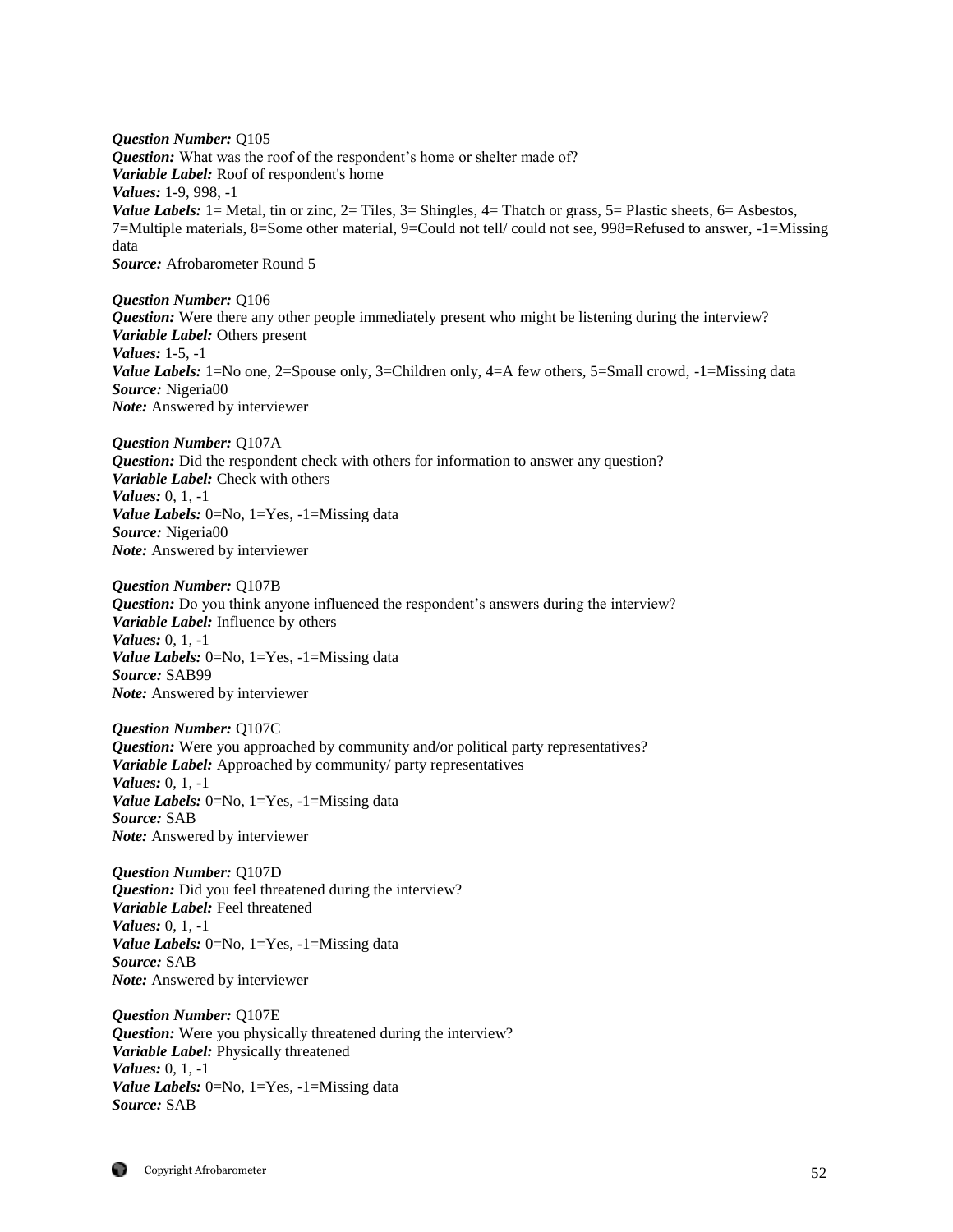*Note:* Answered by interviewer

*Question Number:* Q108 *Question:* What proportion of the questions do you feel the respondent had difficulty answering? *Variable Label:* Proportion difficulty answering *Values:* 0-4, -1 *Value Labels:* 0=None, 1=Few, 2=Some, 3=Most, 4=All, -1=Missing data *Source:* Nigeria00 *Note:* Answered by interviewer

#### *Question Number:* Q109A

*Question:* Which questions did the respondent have trouble answering: First question? *Variable Label:* Trouble answering- first response *Values:* 0-100, -1 *Value Labels:* 0-100, -1=Missing data *Source:* Nigeria00 *Note:* Answered by interviewer

*Question Number:* Q109B *Question:* Which questions did the respondent have trouble answering: Second question? *Variable Label:* Trouble answering- second response *Values:* 0-100, -1 *Value Labels:* 0-100, -1=Missing data *Source:* Nigeria00 *Note:* Answered by interviewer

*Question Number:* Q109C *Question:* Which questions did the respondent have trouble answering: Third question? *Variable Label:* Trouble answering- third response *Values:* 0-100, -1 *Value Labels:* 0-100, -1=Missing data

*Source:* Nigeria00 *Note:* Answered by interviewer

#### *Question Number:* Q110A

*Question:* What was the respondent's attitude toward you during the interview? Was he or she: friendly, in between, or hostile? *Variable Label:* Respondent friendly *Values:* 1-3, -1 *Value Labels:* 1=Friendly, 2=In between, 3=Hostile, -1=Missing data *Source:* SAB *Note:* Answered by interviewer

#### *Question Number:* Q110B

*Question:* What was the respondent's attitude toward you during the interview? Was he or she: interested, in between, or bored? *Variable Label:* Respondent interested *Values:* 1-3. -1 *Value Labels:* 1=Interested, 2=In between, 3=Bored, -1=Missing data *Source:* SAB *Note:* Answered by interviewer

#### *Question Number:* Q110C

*Question:* What was the respondent's attitude toward you during the interview? Was he or she: cooperative, in between, or uncooperative?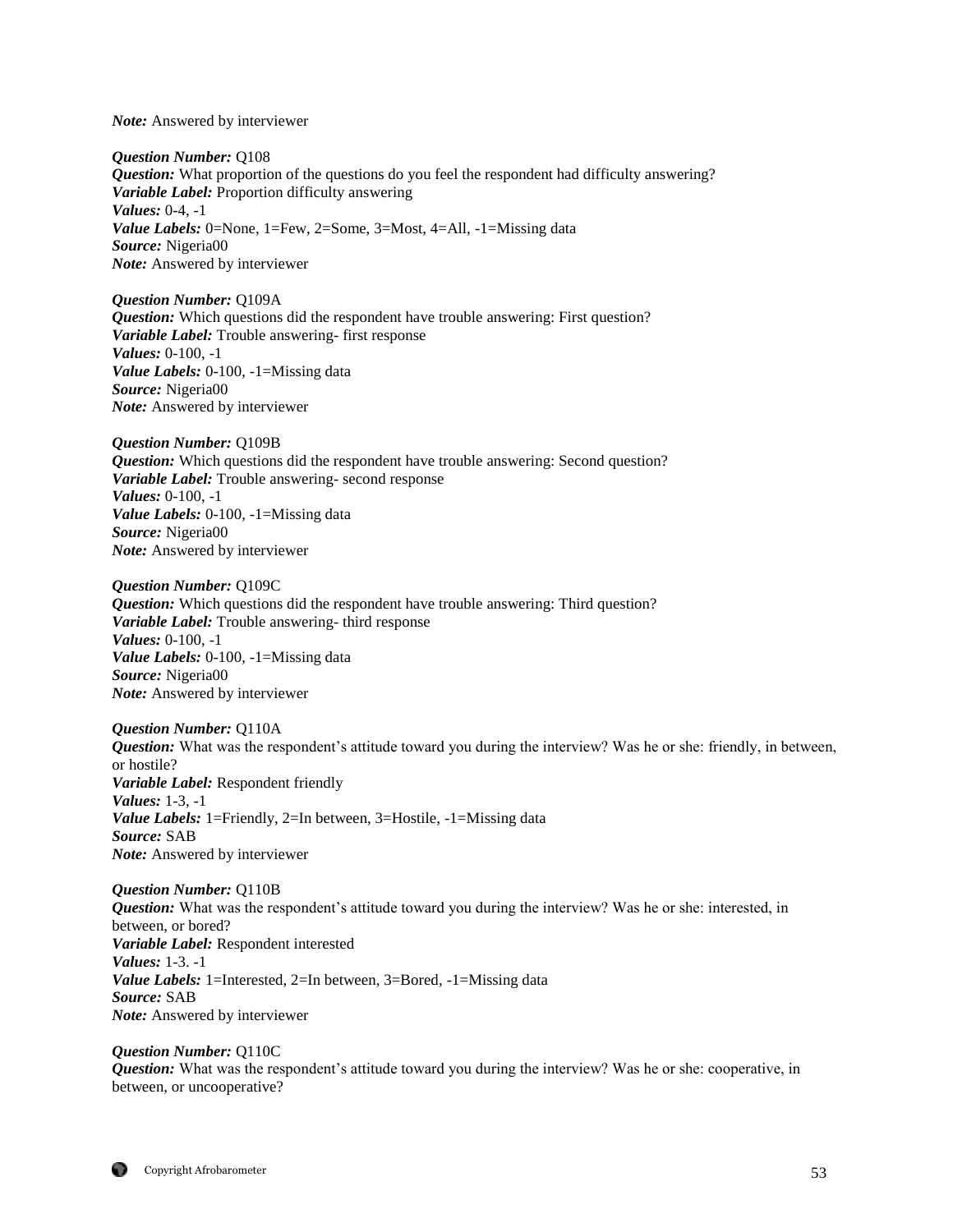*Variable Label:* Respondent cooperative *Values:* 1-3, -1 *Value Labels:* 1=Cooperative, 2=In between, 3=Uncooperative, -1=Missing data *Source:* SAB *Note:* Answered by interviewer

*Question Number:* Q110D *Question:* What was the respondent's attitude toward you during the interview? Was he or she: patient, in between, or impatient? *Variable Label:* Respondent patient *Values:* 1-3, 1 *Value Labels:* 1=Patient, 2=In between, 3=Impatient, -1=Missing data *Source:* SAB *Note:* Answered by interviewer

*Question Number:* Q110E

*Question:* What was the respondent's attitude toward you during the interview? Was he or she: at ease, in between, or suspicious? *Variable Label:* Respondent at ease *Values:* 1-3, -1 *Value Labels:* 1=At ease, 2=In between, 3=Suspicious, -1=Missing data *Source:* SAB *Note:* Answered by interviewer

*Question Number:* Q110F *Question:* What was the respondent's attitude toward you during the interview? Was he or she: honest, in between, or misleading? *Variable Label:* Respondent honest *Values:* 1-3, -1 *Value Labels:* 1=Honest, 2=In between, 3=Misleading, -1=Missing data *Source:* SAB *Note:* Answered by interviewer

*Question Number:* Q112 *Question:* Interviewer's number *Variable Label:* Interviewer's number *Values:* ALG01-ALG19 *Source:* SAB *Note:* Answered by interviewer

*Question Number:* Q113 *Question:* Interviewer's age *Variable Label:* Interviewer's age *Values:* 24-33 *Source:* SAB *Note:* Answered by interviewer

*Question Number:* Q114 *Question:* Interviewer's gender *Variable Label:* Interviewer's gender *Values:* 1, 2, -1 *Value Labels:* 1=Male, 2=Female, -1=Missing data *Source:* SAB *Note:* Answered by interviewer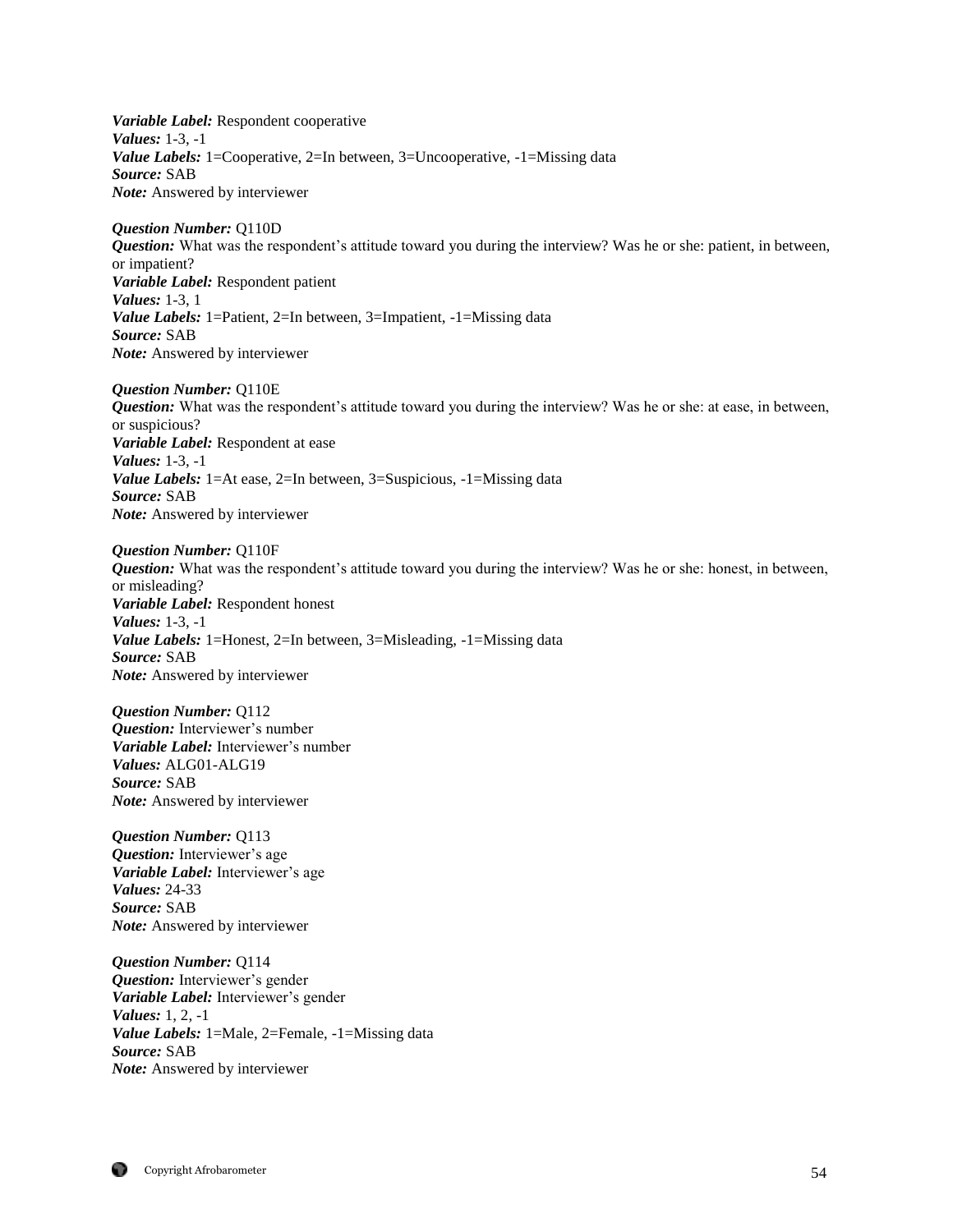*Question Number:* Q115 *Question:* Do you come from a rural or urban area? *Variable Label:* Interviewer urban or rural *Values:* 1, 2, -1 *Value Labels:* 1=Rural, 2=Urban, -1=Missing data *Source:* SAB *Note:* Answered by interviewer

*Question Number:* Q116 *Question:* Interviewer's home language *Variable Label:* Interviewer's home language *Values:* 1-4, 995, -1 *Value Labels:* 1=English, 2= French, 3=Portuguese, 4=Kiswahili, 5=Arabic, 995=Others, -1=Missing data *Source:* SAB *Note:* Answered by interviewer

*Question Number:* Q117 *Question:* Interviewer's highest level of education *Variable Label:* Interviewer's education *Values:* 3-9, -1 *Value Labels:* 3=Primary school completed, 4=Some secondary/high school, 5=High school completed, 6=Post secondary qualifications other than university e.g. a diploma or degree from a polytechnic or college , 7=Some university, 8=University, completed, 9=Post graduate, -1=Missing data *Source:* SAB *Note:* Answered by interviewer

## *Question Number:* withinwt

*Variable Label:* Within country weighting factor

*Note:* The weighting variable adjusts the distribution of the sample based on individual selection probabilities (i.e., based on region, gender, urban-rural distribution, and size of household and enumeration area).

| Gender |                | Weighted | Unweighted |
|--------|----------------|----------|------------|
|        | Male           | 50%      | 50%        |
|        | Female         | 50%      | 50%        |
|        |                |          |            |
|        | Location       |          |            |
|        | Urban          | 66%      | 66%        |
|        | Rural          | 34%      | 34%        |
|        |                |          |            |
| Region |                |          |            |
|        | Chlef          | 6%       | 4%         |
|        | Oum EL Bouaghi | 2%       | 2%         |
|        | <b>Batna</b>   | 5%       | 2%         |
|        | Bejaia         | $1\%$    | 2%         |
|        | <b>Biskra</b>  | $1\%$    | $1\%$      |